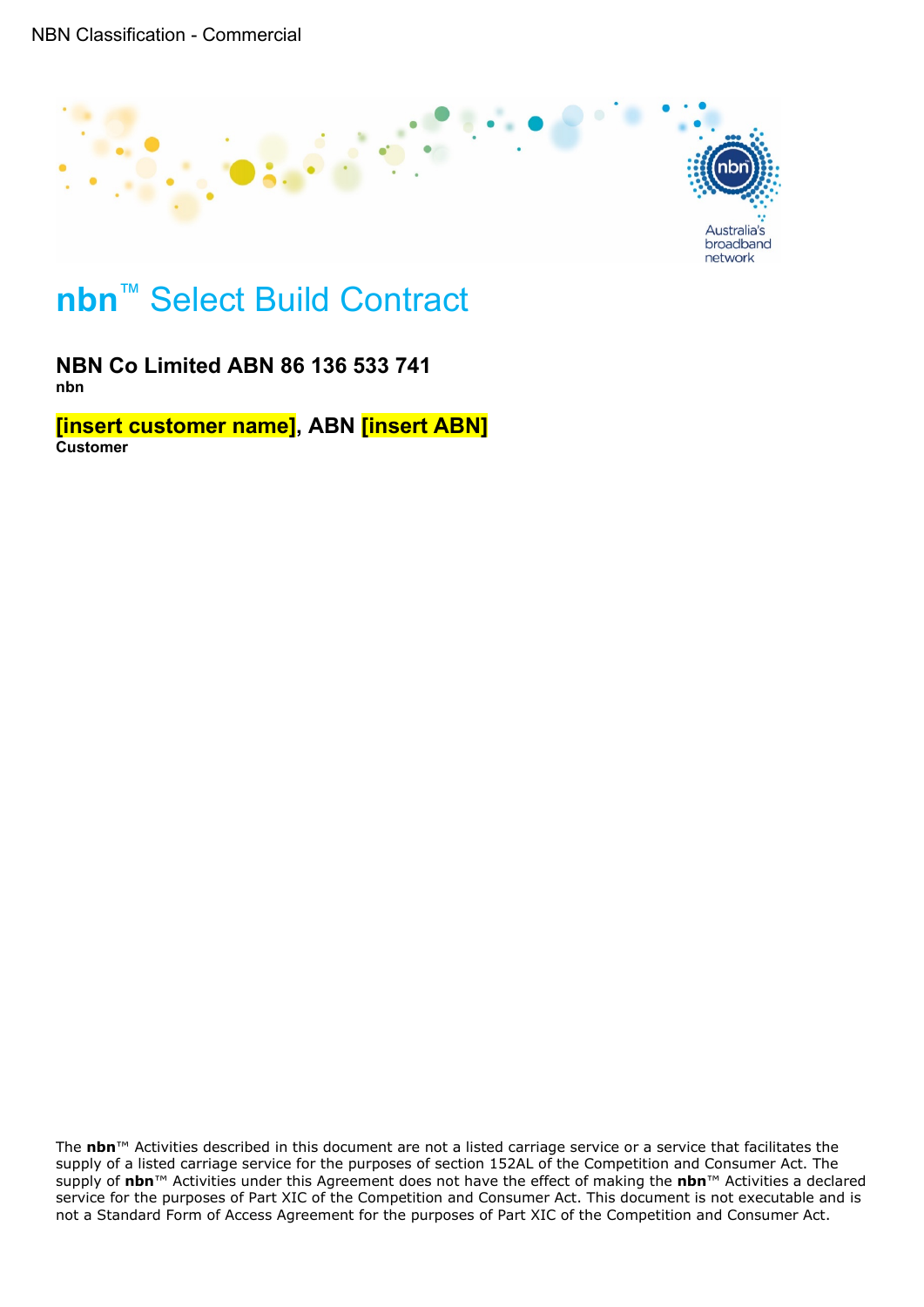# **nbn**™ Select Build Contract

| <b>Version</b> | <b>Description</b>                                 | Effective Date |  |
|----------------|----------------------------------------------------|----------------|--|
| 1.0            | First issued version of nbn™ Select Build Contract | 23 July 2019   |  |
| 1.1            | Updated version of nbn™ Select Build Contract      | 16 March 2021  |  |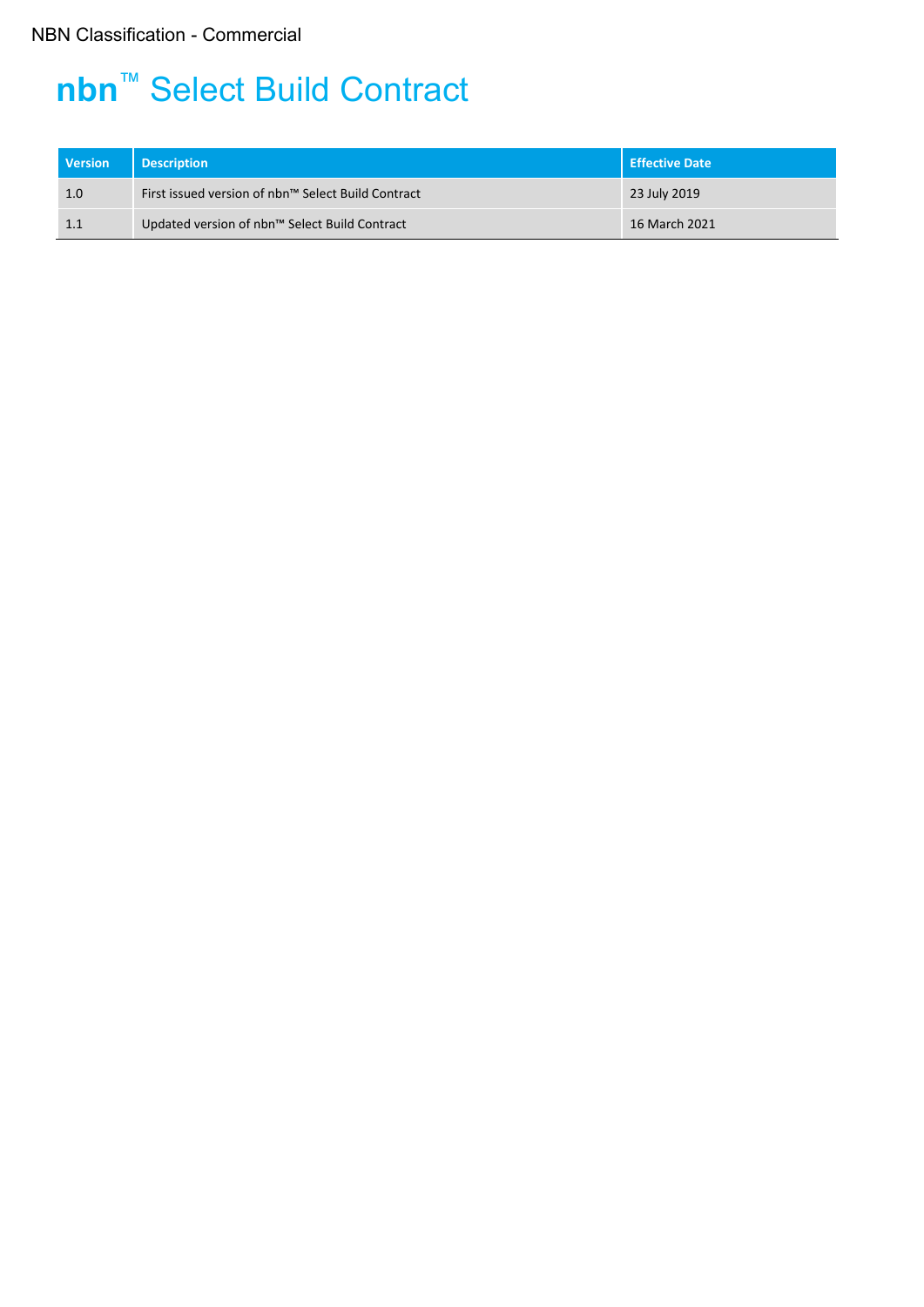# Contents

| 1.  |              |                                                                                          |  |  |  |  |  |
|-----|--------------|------------------------------------------------------------------------------------------|--|--|--|--|--|
| 2.  |              |                                                                                          |  |  |  |  |  |
| 3.  |              |                                                                                          |  |  |  |  |  |
|     | 3.1          |                                                                                          |  |  |  |  |  |
|     | 3.2<br>3.3   |                                                                                          |  |  |  |  |  |
|     | 3.4          |                                                                                          |  |  |  |  |  |
| 4.  |              |                                                                                          |  |  |  |  |  |
|     | 4.1          |                                                                                          |  |  |  |  |  |
|     | 4.2          |                                                                                          |  |  |  |  |  |
|     | 4.3          |                                                                                          |  |  |  |  |  |
|     |              |                                                                                          |  |  |  |  |  |
| 5.  |              |                                                                                          |  |  |  |  |  |
|     | 5.1          |                                                                                          |  |  |  |  |  |
|     | 5.2<br>5.3   |                                                                                          |  |  |  |  |  |
|     | 5.4          |                                                                                          |  |  |  |  |  |
|     | 5.5          |                                                                                          |  |  |  |  |  |
| 6.  |              |                                                                                          |  |  |  |  |  |
|     | 6.1          |                                                                                          |  |  |  |  |  |
|     | 6.2          |                                                                                          |  |  |  |  |  |
| 7.  |              |                                                                                          |  |  |  |  |  |
| 8.  |              |                                                                                          |  |  |  |  |  |
|     |              |                                                                                          |  |  |  |  |  |
| 9.  |              |                                                                                          |  |  |  |  |  |
|     | 9.1          |                                                                                          |  |  |  |  |  |
|     | 9.2          |                                                                                          |  |  |  |  |  |
| 10. | 9.3          |                                                                                          |  |  |  |  |  |
|     |              |                                                                                          |  |  |  |  |  |
|     |              |                                                                                          |  |  |  |  |  |
|     | 10.1<br>10.2 | Customer's obligations in relation to nbn infrastructure and equipment 12                |  |  |  |  |  |
| 11. |              |                                                                                          |  |  |  |  |  |
|     | 11.1         |                                                                                          |  |  |  |  |  |
|     |              |                                                                                          |  |  |  |  |  |
| 12. |              |                                                                                          |  |  |  |  |  |
|     | 12.1         |                                                                                          |  |  |  |  |  |
|     | 12.2         |                                                                                          |  |  |  |  |  |
|     | 12.3         |                                                                                          |  |  |  |  |  |
| 13. |              |                                                                                          |  |  |  |  |  |
| 14. |              |                                                                                          |  |  |  |  |  |
| 15. |              |                                                                                          |  |  |  |  |  |
| 16. |              |                                                                                          |  |  |  |  |  |
|     |              | Section E: Liability, confidentiality, intellectual property, data security and Disputes |  |  |  |  |  |
| 17. |              |                                                                                          |  |  |  |  |  |
| 18. |              |                                                                                          |  |  |  |  |  |
|     | 18.1         |                                                                                          |  |  |  |  |  |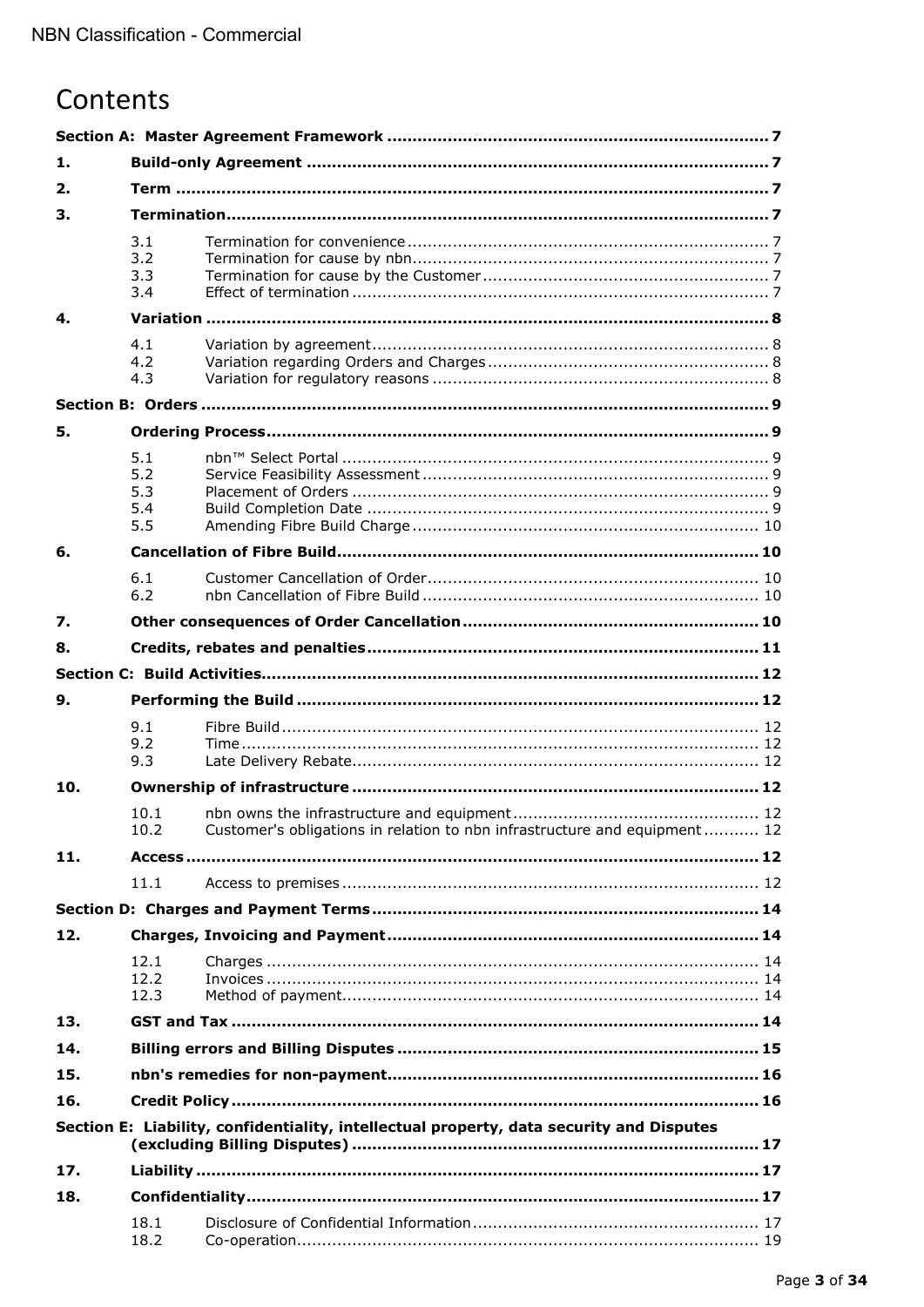|     | 18.3<br>18.4<br>18.5<br>18.6<br>18.7 |  |  |  |  |
|-----|--------------------------------------|--|--|--|--|
| 19. |                                      |  |  |  |  |
| 20. |                                      |  |  |  |  |
| 21. |                                      |  |  |  |  |
|     | 21.1<br>21.2<br>21.3                 |  |  |  |  |
|     |                                      |  |  |  |  |
| 22. |                                      |  |  |  |  |
|     | 22.1<br>22.2<br>22.3<br>22.4         |  |  |  |  |
| 23. |                                      |  |  |  |  |
|     | 23.1<br>23.2                         |  |  |  |  |
| 24. |                                      |  |  |  |  |
| 25. |                                      |  |  |  |  |
| 26. |                                      |  |  |  |  |
| 27. |                                      |  |  |  |  |
| 28. |                                      |  |  |  |  |
| 29. |                                      |  |  |  |  |
| 30. |                                      |  |  |  |  |
|     |                                      |  |  |  |  |
|     |                                      |  |  |  |  |
|     |                                      |  |  |  |  |
| A1  |                                      |  |  |  |  |
|     |                                      |  |  |  |  |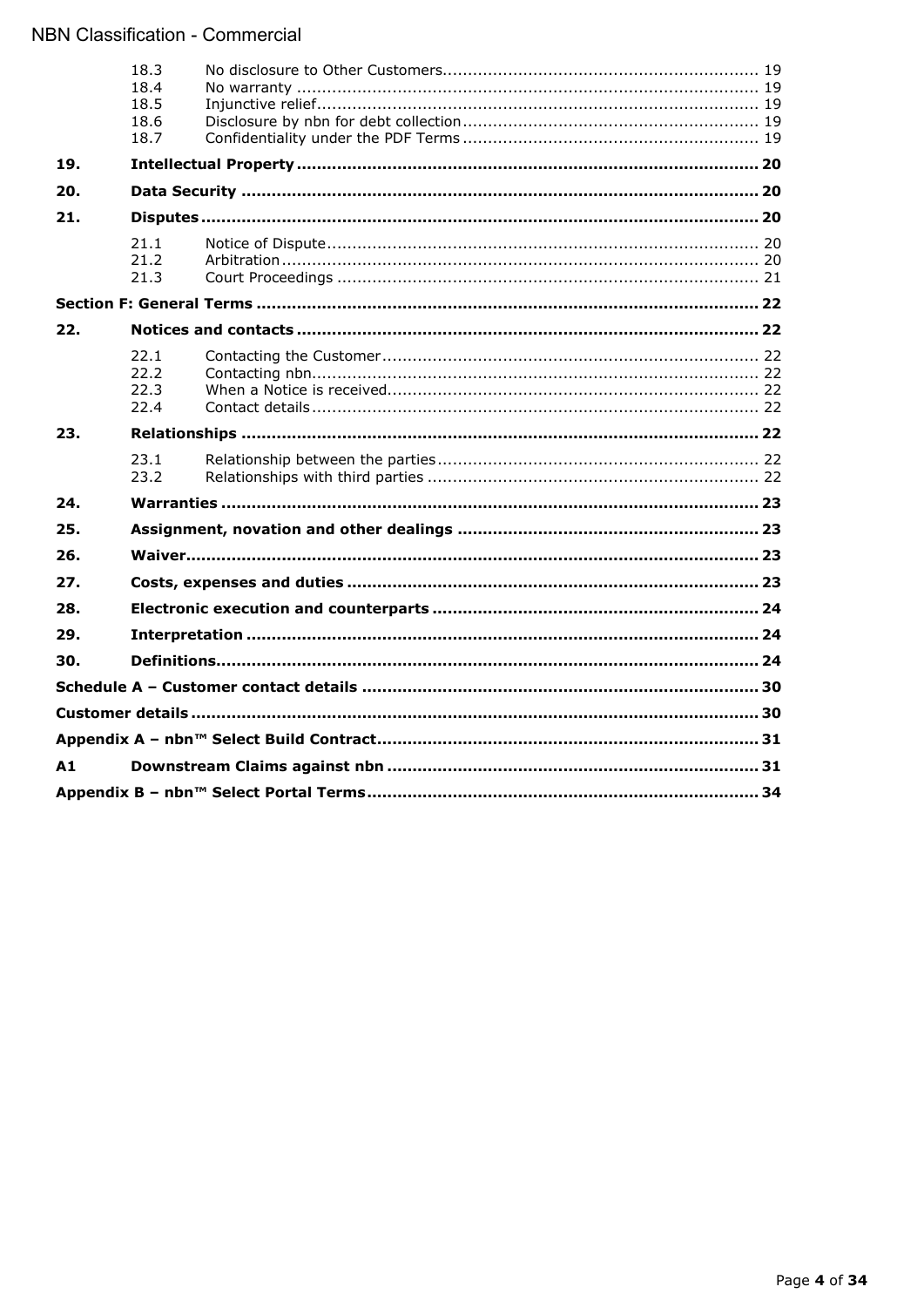# **nbn**™ Select Build Contract

# Parties

**NBN Co Limited** ABN 86 136 533 741 of Level 40, 360 Elizabeth Street, Melbourne, Vic, 3000 (**nbn**)

**[insert customer name]** ABN **[insert ABN number]** of **[insert registered address]** (**Customer**)

# Background

- A The parties are entering this build agreement governing the design and construction of certain infrastructure required for the Fibre Network to be made available to **nbn**'s customers at certain Premises by means of a Fibre Build. This Agreement does not govern the supply of Products to the Customer by **nbn**.
- **B nbn** and the Customer promise to carry out and complete their respective obligations in accordance with this Agreement.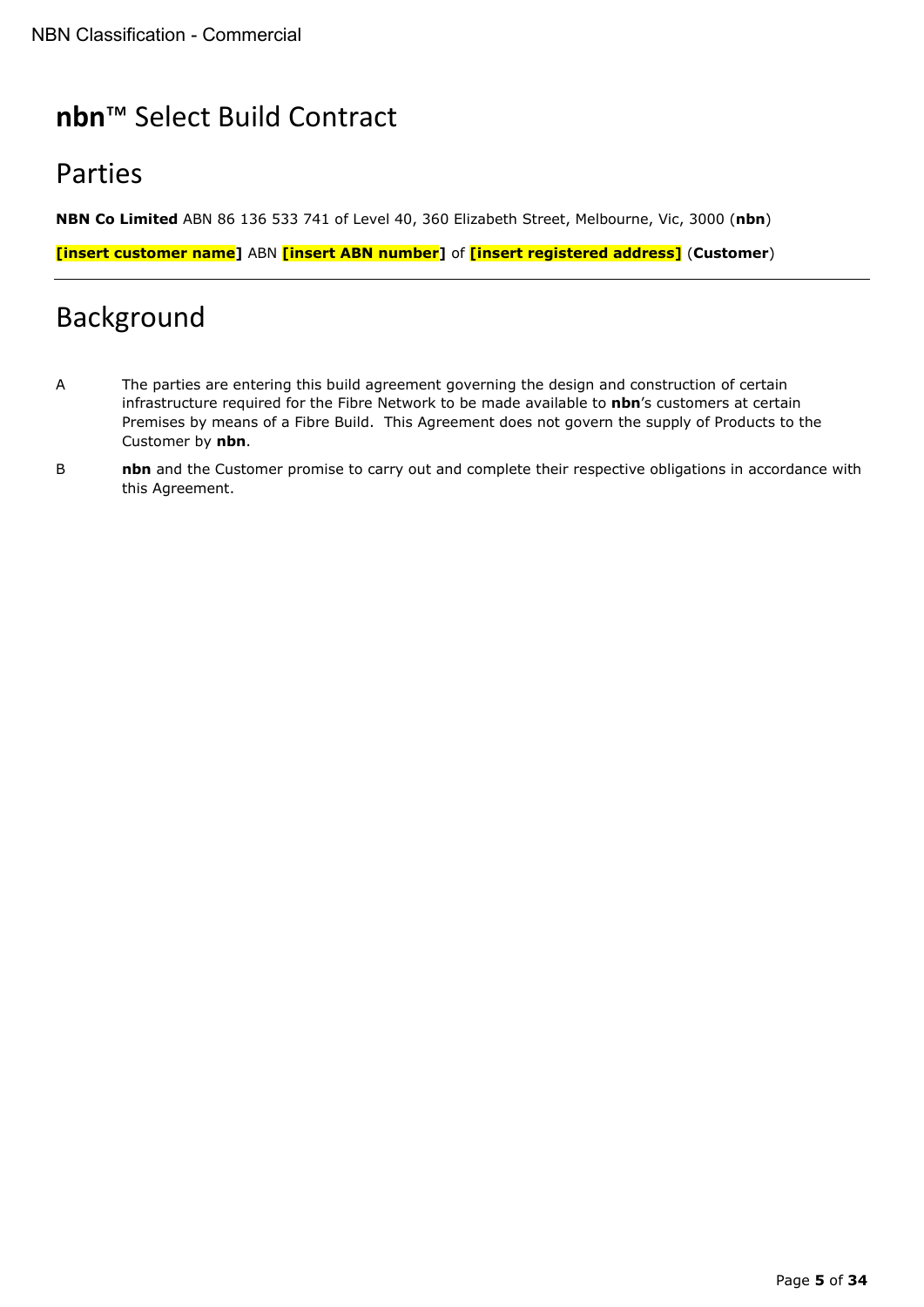# Execution

# **Executed** as an **agreement**.

Signed for **nbn co limited** by its authorised representatives:

Name of authorised representative Name of authorised representative

Signature of authorised representative Signature of authorised representative

Date of signature Date of signature

Executed by **[insert customer name]** by its authorised representatives:

Signature of authorised representative Signature of authorised representative

Name of authorised representative Name of authorised representative

Date of signature Date of signature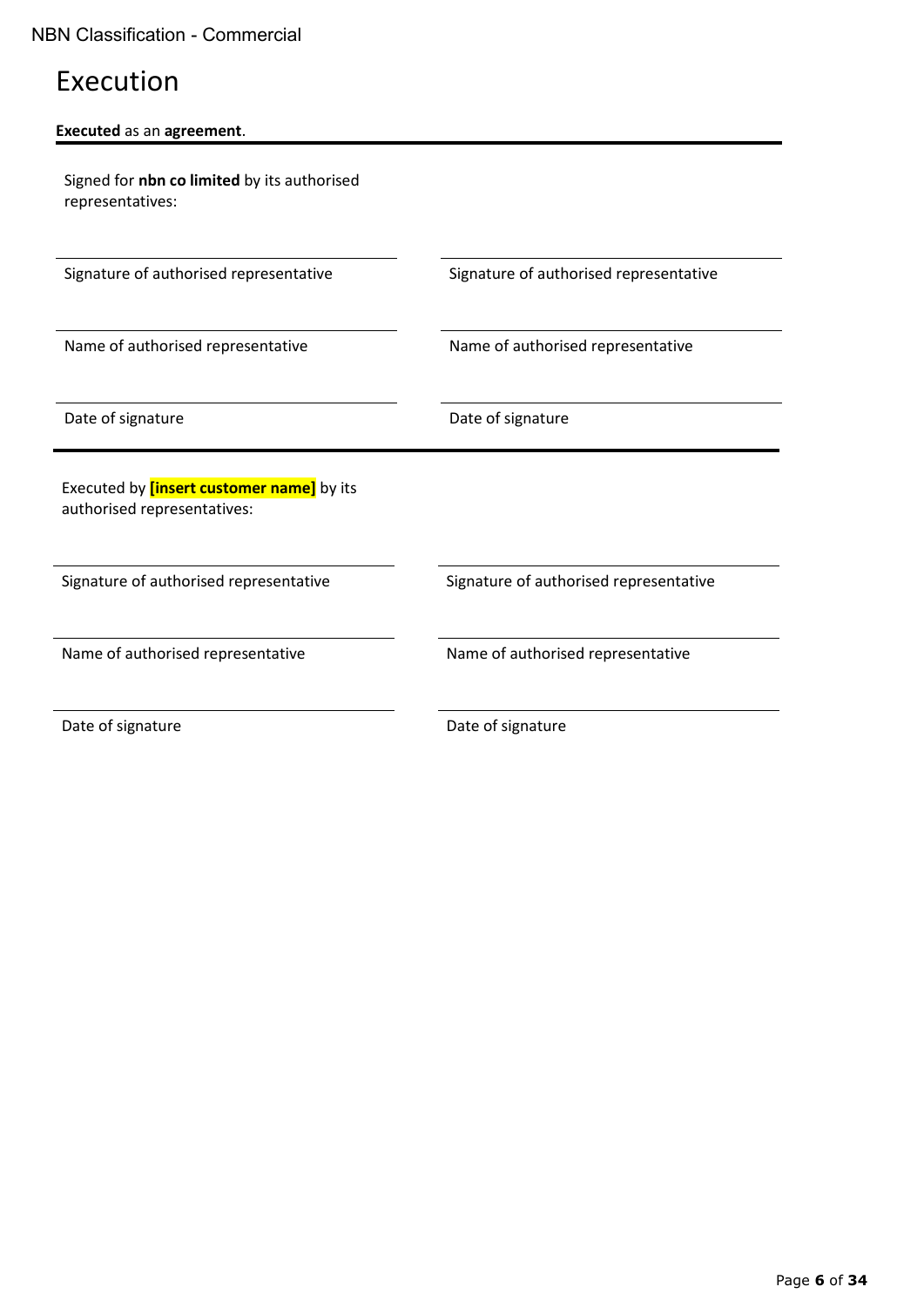## <span id="page-6-0"></span>**Section A: Master Agreement Framework**

#### <span id="page-6-1"></span>**1. Build-only Agreement**

This Agreement does not contain any terms under which the Customer may order Products from **nbn** or the terms on which **nbn** will supply Products to the Customer. Any such order or supply will occur on the terms of a WBA.

<span id="page-6-2"></span>**2. Term**

This Agreement commences on the Commencement Date and continues until terminated in accordance with clause [3](#page-6-3) (**Term**).

#### <span id="page-6-3"></span>**3. Termination**

#### <span id="page-6-4"></span>**3.1 Termination for convenience**

Either party may terminate this Agreement for any reason by providing at least 30 Business Days' notice in writing to the other party.

#### <span id="page-6-5"></span>**3.2 Termination for cause by nbn**

**nbn** may terminate this Agreement upon notice to the Customer if:

- <span id="page-6-10"></span>(a) the Customer commits a Material Default under this Agreement (including as specified in clause [15\(c\)](#page-15-2) in connection with payments) and:
	- (i) that Material Default is not capable of remedy; or
	- (ii) if the Material Default is able to be remedied, the Customer fails to remedy the Material Default within 30 days of a notice by **nbn** requiring the Customer to do so;
- <span id="page-6-11"></span>(b) an Insolvency Event occurs in respect of the Customer;
- (c) a Regulatory Event has occurred which makes **nbn**'s continued performance of this Agreement on the terms of this Agreement unlawful or potentially unlawful (as determined by **nbn**), or has a material adverse effect on **nbn**'s expected commercial return in relation to this Agreement; or
- (d) required by a Shareholder Minister.

#### <span id="page-6-6"></span>**3.3 Termination for cause by the Customer**

The Customer may terminate this Agreement upon notice to **nbn** if:

- (a) **nbn** commits a Material Default under this Agreement and:
	- (i) that Material Default is not capable of remedy; or
	- (ii) if the Material Default is able to be remedied, **nbn** fails to remedy the Material Default within 30 days of a notice by the Customer requiring **nbn** to do so; or
- (b) an Insolvency Event occurs in respect of **nbn**.

#### <span id="page-6-7"></span>**3.4 Effect of termination**

- (a) If this Agreement is terminated under clause [3.1:](#page-6-4)
	- (i) that event does not terminate or cancel any Orders that have been placed as at the date of termination (in this clause [3.4,](#page-6-7) "**Incomplete Orders**"); and
	- (ii) all relevant clauses of this Agreement will continue to apply in respect of each Incomplete Order until it is cancelled or Completed in accordance with this Agreement.
- (b) If this Agreement is terminated under clause [3.2:](#page-6-5)
	- (i) any Incomplete Orders will be cancelled as at the date of termination; and
	- (ii) clause [6.2](#page-9-3) sets out whether or not a Cancellation Charge will apply.
- <span id="page-6-9"></span><span id="page-6-8"></span>(c) If this Agreement is terminated under clause [3.3:](#page-6-6)
	- (i) any Incomplete Orders will be cancelled as at the date of termination;
	- (ii) clause [5.2\(c\)](#page-8-6) sets out whether or not a Site Feasibility Study Rebate will apply; and
	- (iii) notwithstanding anything else in this Agreement, no Cancellation Charge or Fibre Build Charge will apply in respect of those Incomplete Orders.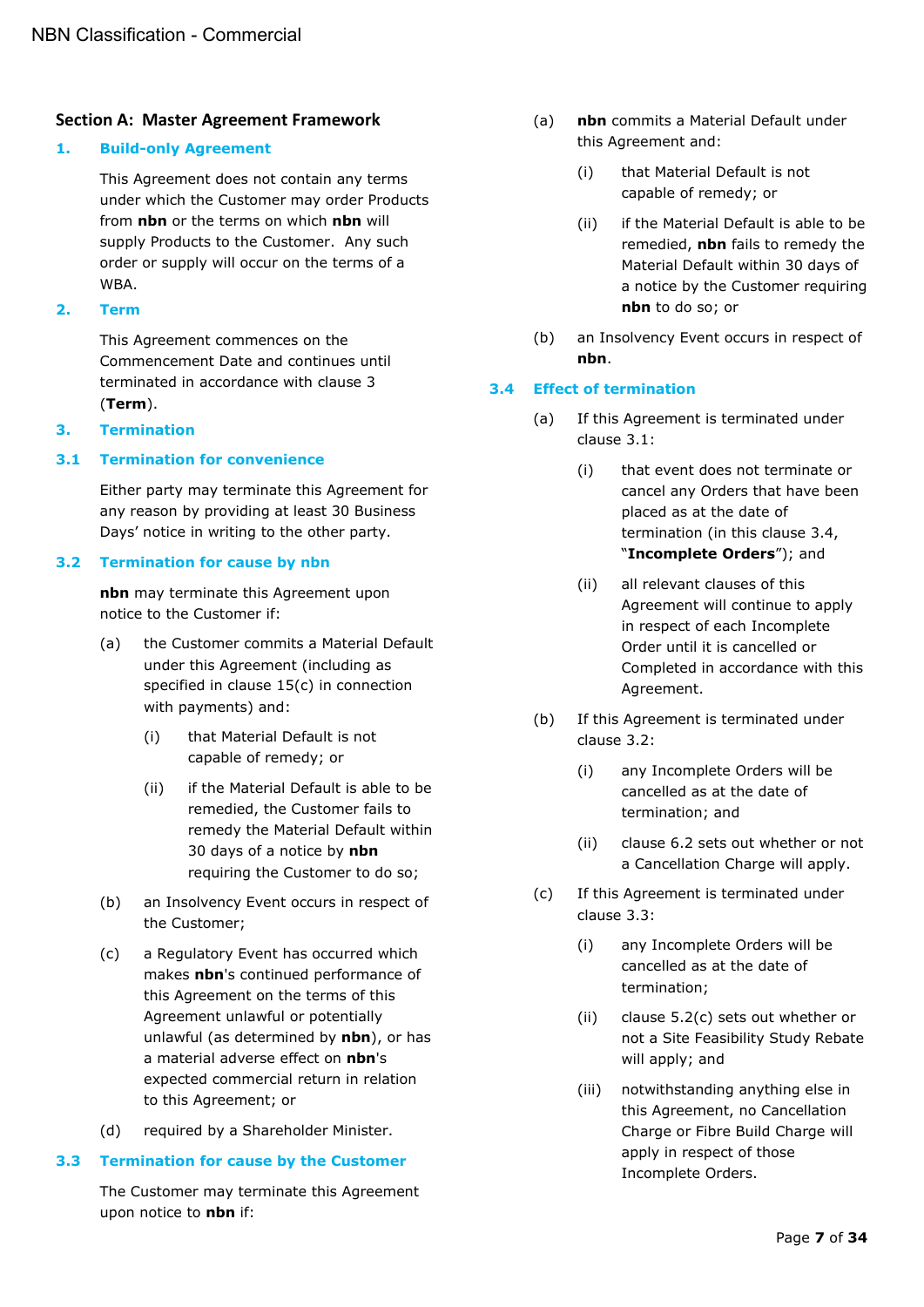- <span id="page-7-9"></span><span id="page-7-5"></span>(d) If this Agreement is terminated under clause [4.3\(c\)\(ii\):](#page-7-4)
	- (i) subject to clause  $3.4(d)(ii)$ :
		- $(A)$ that event does not terminate or cancel any Incomplete Orders; and
		- $(B)$ all relevant clauses of this Agreement will continue to apply in respect of each Incomplete Order until it is cancelled or Completed in accordance with this Agreement; and
	- (ii) if the completion of any Incomplete Orders would be unlawful, then:
		- any such Incomplete Orders  $(A)$ will be cancelled as at the date of termination;
		- $(B)$ clause [5.2\(c\)](#page-8-6) sets out whether or not a Site Feasibility Study Rebate will apply; and
		- notwithstanding anything else in this Agreement, no Cancellation Charge or Fibre Build Charge will apply in respect of those Incomplete Orders.
- <span id="page-7-10"></span>(e) Termination of this Agreement by either party does not affect any accrued rights that either party may have under this Agreement.

# <span id="page-7-0"></span>**4. Variation**

# <span id="page-7-1"></span>**4.1 Variation by agreement**

Except as otherwise specified in this Agreement, this Agreement may only be varied, supplemented or replaced by agreement of the parties in writing.

# <span id="page-7-7"></span><span id="page-7-2"></span>**4.2 Variation regarding Orders and Charges**

- (a) Subject to clause [4.2\(b\),](#page-7-6) **nbn** may change any of clauses [5](#page-8-1)[-8](#page-10-0) or clause [12.1](#page-13-2) by giving at least 30 Business Days' notice to the Customer of the variation.
- <span id="page-7-6"></span>(b) **nbn** must:
	- (i) prior to issuing a variation notice under clause [4.2\(a\),](#page-7-7) consult with

the Customer in relation to the proposed change; and

- (ii) not modify clause [12.1](#page-13-2) under clause [4.2\(a\)](#page-7-7) to increase a Cancellation Charge to more than 120% of the amount of that Cancellation Charge at the Commencement Date.
- (c) Each change made by **nbn** under clause [4.2\(a\)](#page-7-7) will only apply in respect of any new Order placed on or after the effective date of the variation.

## <span id="page-7-8"></span><span id="page-7-3"></span>**4.3 Variation for regulatory reasons**

- (a) If **nbn** reasonably believes that a variation to this Agreement is required:
	- (i) as a result of a Regulatory Event; or
	- (ii) to comply with the requirements or consequences of its Non-Discrimination Obligations,

**nbn** will notify the Customer of the terms of the proposed variation (**Proposed Regulatory Variation Notice**).

- (b) The parties must meet and discuss in good faith the terms of any variation to this Agreement for a period of not less than 20 Business Days commencing on the Customer's receipt of the Proposed Regulatory Variation Notice.
- <span id="page-7-4"></span>(c) If the parties are unable to agree a variation to this Agreement within 20 Business Days of the Customer's receipt of a Proposed Regulatory Variation Notice (or such other period agreed between the parties):
	- (i) **nbn** may, by not less than 10 Business Days' notice to the Customer, vary this Agreement on terms which it reasonably believes are required for the reasons in clause [4.3\(a\);](#page-7-8) and
	- (ii) the Customer may terminate this Agreement by notice in writing to **nbn** on or before the effective date of such variation as set out in that notice, in which case clause [3.4\(d\)](#page-7-9) will apply.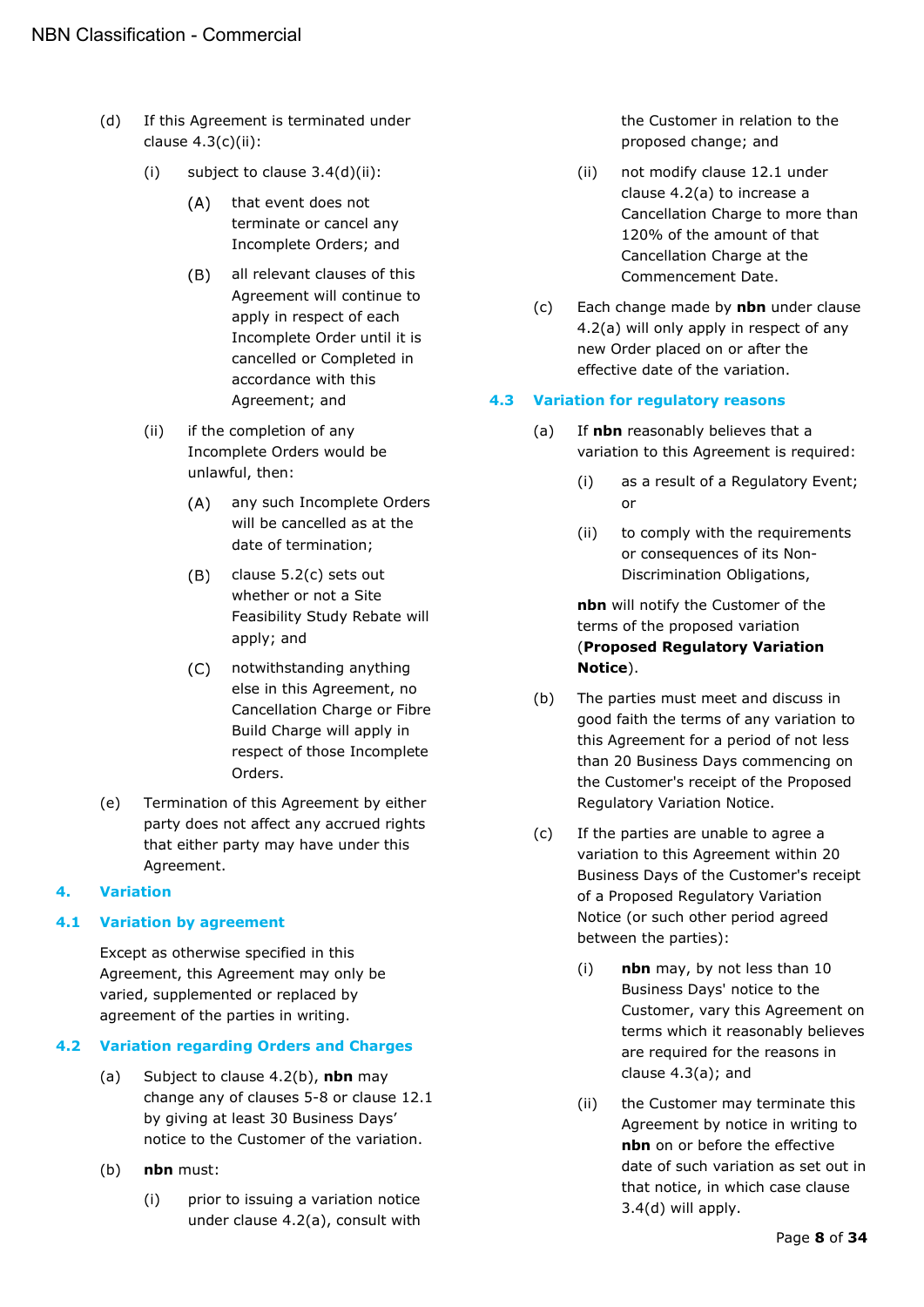# <span id="page-8-0"></span>**Section B: Orders**

#### <span id="page-8-1"></span>**5. Ordering Process**

#### <span id="page-8-2"></span>**5.1 nbn™ Select Portal**

<span id="page-8-10"></span>The Customer agrees that its access to the **nbn**™ Select Portal is subject to the **nbn**™ Select Portal Terms set out in **Appendix B**.

### <span id="page-8-3"></span>**5.2 Service Feasibility Assessment**

- (a) The Customer may submit a request for a Service Feasibility Assessment in respect of a premises:
	- (i) through the **nbn**™ Select Portal by following the steps and providing the information required by the **nbn**™ Select Portal; or
	- (ii) by such other method as **nbn** may determine from time to time.
- <span id="page-8-11"></span>(b) If **nbn** determines that a Site Feasibility Study is required:
	- (i) **nbn** will notify the Customer:
		- through the **nbn**™ Select  $(A)$ Portal; or
		- $(B)$ by such other method as **nbn** may determine from time to time; and
	- (ii) the Customer may elect to either:
		- proceed with the Site  $(A)$ Feasibility Study, in which case the Customer will be liable to pay the Site Feasibility Study Charge of \$1,500; or
		- $(B)$ discontinue the Service Feasibility Assessment process, in which case the request for the Site Feasibility Study will be cancelled.
- (c) **nbn** will apply a Site Feasibility Study Rebate of \$1,500 per Order if the Customer paid a Site Feasibility Study Charge in respect of that Order and:
	- (i) Delivery occurs at the Premises which was the subject of that Order; or
- (ii) that Order is cancelled in accordance with clause [3.4\(c\)\(i\)](#page-6-8) or clause  $3.4(d)(ii)(A)$ ; or
- (iii) **nbn** notifies the Customer under clause [5.2\(e\)](#page-8-7) that **nbn** has determined not to offer to perform a Fibre Build in respect of the relevant Premises.
- <span id="page-8-9"></span>(d) If, following completion of the Service Feasibility Assessment, **nbn** determines to offer to perform a Fibre Build in respect of the relevant Premises, **nbn** will notify the Customer of the:
	- (i) Fibre Build Charge; and
	- (ii) Estimated Build Time,

## for that Premises.

- <span id="page-8-8"></span><span id="page-8-7"></span>(e) Following a Service Feasibility Assessment, **nbn** may determine not to offer to perform a Fibre Build in respect of the relevant Premises, in which case **nbn** will:
	- (i) notify the Customer of the reason(s) why **nbn** does not intend to offer a Fibre Build; and
	- (ii) provide the Customer with an opportunity to discuss the reasons described in clause [5.2\(e\)\(i\).](#page-8-8)

# <span id="page-8-4"></span>**5.3 Placement of Orders**

If **nbn** has offered to perform a Fibre Build in respect of a Premises under clause [5.2\(d\),](#page-8-9) the Customer may place an Order for that Fibre Build:

- (a) through the **nbn**™ Select Portal by following the steps and providing the information required by the **nbn**™ Select Portal; or
- (b) by such other method as **nbn** may determine from time to time.

# <span id="page-8-6"></span><span id="page-8-5"></span>**5.4 Build Completion Date**

**nbn** will use reasonable endeavours to advise the Customer of the Build Completion Date for an Order within 10 Business Days after the date on which the Order has been placed under clause [5.3.](#page-8-4)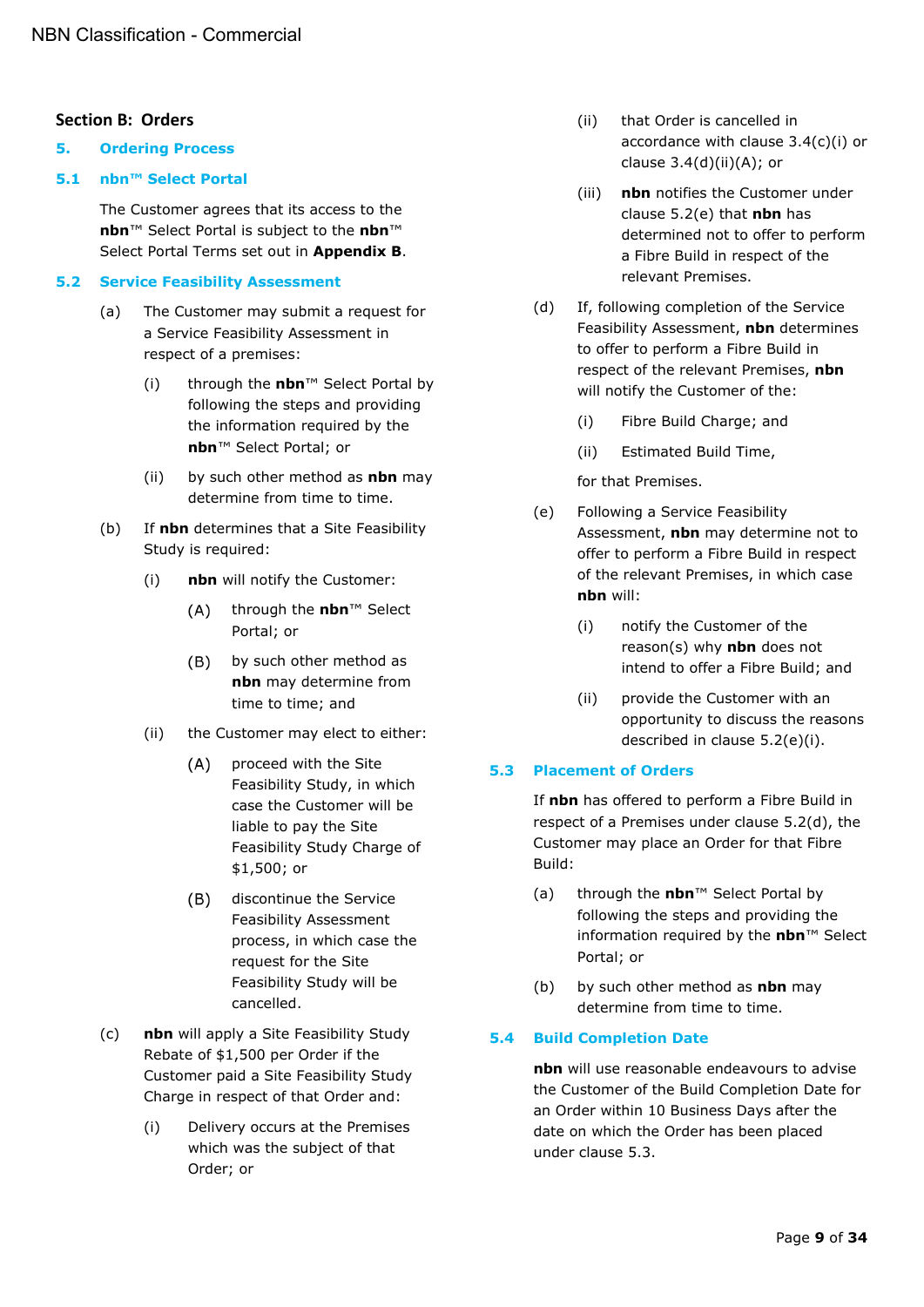#### <span id="page-9-0"></span>**5.5 Amending Fibre Build Charge**

If, at any time prior to the commencement of the Build Phase, **nbn** determines that **nbn**'s costs of performing the Fibre Build are, or are likely to be:

- (a) 20% or more; or
- (b) \$2,000 or more,

than **nbn** had estimated at the time of completing the Service Feasibility Assessment, **nbn** may amend the Fibre Build Charge and notify the Customer of the amended Fibre Build Charge.

#### <span id="page-9-1"></span>**6. Cancellation of Fibre Build**

#### <span id="page-9-5"></span><span id="page-9-2"></span>**6.1 Customer Cancellation of Order**

- (a) If the Customer:
	- (i) receives a notice from **nbn** under clause [5.5;](#page-9-0) and
	- (ii) does not confirm to **nbn** that it accepts the amended Fibre Build Charge within 10 Business Days of such notice,

the Customer will be deemed to have cancelled the Order to which the amended Fibre Build Charge relates.

- <span id="page-9-6"></span>(b) If the Customer cancels an Order, the Customer must pay a Cancellation Charge calculated in accordance with clause [12.1\(b\)](#page-13-6) unless:
	- (i) the Customer cancels the Order within 5 Business Days of being notified that the Build Completion Date:
		- (A) exceeds the Customer Required Date; and
		- is more than 65 Business  $(B)$ Days after the date on which the Order was submitted; or
	- (ii) the Customer cancels the Order within 10 Business Days of receiving a notice from **nbn** in accordance with clause [5.5;](#page-9-0) or
	- (iii) the Customer cancels the Order in accordance with clause [6.1\(a\).](#page-9-5)
- <span id="page-9-11"></span><span id="page-9-8"></span><span id="page-9-7"></span>(c) Except in respect of a cancellation described in clause  $6.1(b)(i)$ ,  $6.1(b)(ii)$

or [6.1\(b\)\(iii\),](#page-9-8) the Customer must pay the Fibre Build Charge determined under clause [5.2\(d\)](#page-8-9) and amended (if applicable) under clause [5.5](#page-9-0) if the Customer cancels an Order during the Build Phase or Pre-Delivery Phase.

(d) This clause [6.1](#page-9-2) does not apply to any Incomplete Orders that are cancelled in accordance with clause [3.4\(c\).](#page-6-9)

#### <span id="page-9-3"></span>**6.2 nbn Cancellation of Fibre Build**

- (a) **nbn** may cancel an Order by providing the Customer with at least 10 Business Days' notice of **nbn**'s reasons for cancellation.
- <span id="page-9-9"></span>(b) The Customer must pay a Cancellation Charge to **nbn** in respect of an Order in accordance with clause [12.1\(b\)](#page-13-6) if one or more of the following occurs (irrespective of whether it is continuing to occur at the time **nbn** cancels the Order):
	- (i) **nbn** terminates the Agreement and cancels the Order under either clause [3.2\(a\)](#page-6-10) or [3.2\(b\);](#page-6-11)
	- (ii) **nbn** cancels the Order under this clause [6.2](#page-9-3) and there have been at least 20 Business Days of delay to the Fibre Build which are fully or partly caused or contributed to by a Customer Event; or
	- (iii) **nbn** cancels the Order under this clause [6.2](#page-9-3) because **nbn** was unable to secure access to a site in good faith after 3 attempts.
- <span id="page-9-12"></span><span id="page-9-10"></span>(c) The Customer must pay the Fibre Build Charge determined under clause [5.2\(d\)](#page-8-9) as amended (if applicable) under clause [5.5](#page-9-0) if **nbn** cancels an Order during the Build Phase or Pre-Delivery Phase in any of the circumstances in clauses [6.2\(b\)\(i\)](#page-9-9) - [6.2\(b\)\(iii\).](#page-9-10)

#### <span id="page-9-4"></span>**7. Other consequences of Order Cancellation**

If an Order is cancelled for any reason:

(a) on and from the time of such cancellation, **nbn** does not have any obligation to perform the Fibre Build or Complete the Order; and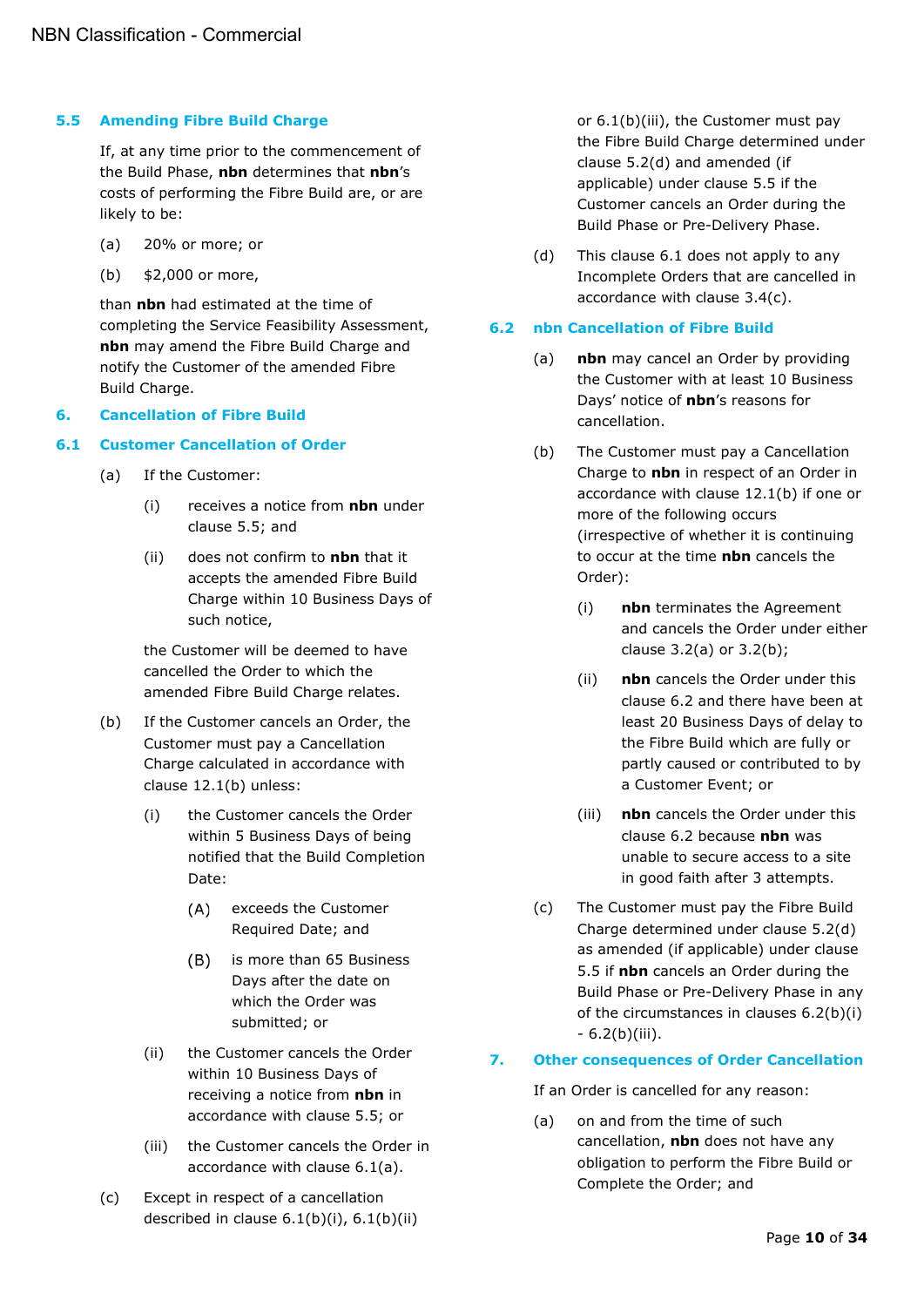(b) to the extent permitted by law, **nbn** will not have any liability to the Customer in connection with the Order not being Completed.

### <span id="page-10-0"></span>**8. Credits, rebates and penalties**

No credits, rebates or penalties will apply under this Agreement for a failure to meet the:

- (a) Estimated Build Time; or
- (b) Build Completion Date, other than any Site Feasibility Study Rebate or Late Delivery Rebate provided by **nbn** in accordance with this Agreement.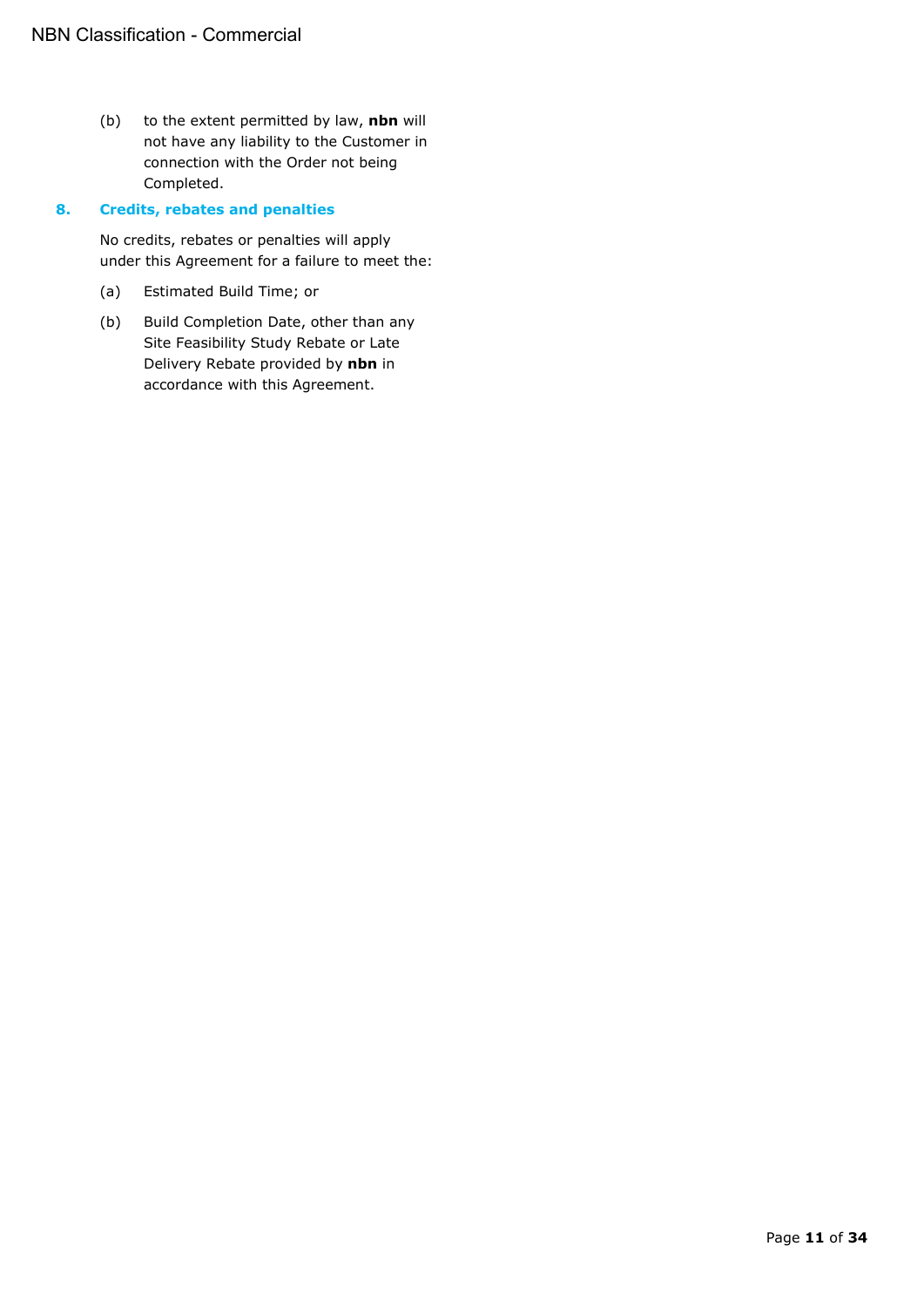# <span id="page-11-0"></span>**Section C: Build Activities**

#### <span id="page-11-1"></span>**9. Performing the Build**

### <span id="page-11-2"></span>**9.1 Fibre Build**

If Customer has placed an Order, **nbn** will plan, design and construct an extension linking the Fibre Network to a single location at the relevant Premises, such location being determined by **nbn**, acting reasonably in consultation with the Customer (**Fibre Build**).

#### <span id="page-11-3"></span>**9.2 Time**

**nbn** may, from time to time, provide an indicative timetable showing the anticipated time for Completion in respect of each Premises. Any such timetable is indicative only. It does not constitute or amend the Build Completion Date and must not be relied upon by the Customer, including for the purpose of making representations to Downstream Customers.

#### <span id="page-11-4"></span>**9.3 Late Delivery Rebate**

If the Delivery of an Order occurs on a date that is 5 Business Days or more after the Build Completion Date, **nbn** will apply the following as a Late Delivery Rebate:

- (a) where Delivery occurs between 5 to 9 Business Days (inclusive) after the Build Completion Date, a Late Delivery Rebate of \$60; or
- (b) where Delivery occurs 10 Business Days or more after the Build Completion Date, a Late Delivery Rebate of \$150.

#### <span id="page-11-5"></span>**10. Ownership of infrastructure**

#### <span id="page-11-6"></span>**10.1 nbn owns the infrastructure and equipment**

The Customer (and any Downstream Customer) does not obtain any right, title or interest (whether legal, equitable or statutory) in any part of the infrastructure, cable or associated equipment built, installed or used by **nbn** in connection with this Agreement.

# <span id="page-11-7"></span>**10.2 Customer's obligations in relation to nbn infrastructure and equipment**

The Customer must not (and must use reasonable endeavours to ensure that each Downstream Customer does not) damage or interfere with, or remove, any cable, infrastructure or associated equipment that is built, installed or used in connection with the Fibre Build.

### <span id="page-11-8"></span>**11. Access**

### <span id="page-11-9"></span>**11.1 Access to premises**

- (a) The Customer must provide to **nbn** all End User information and other site owner, occupier or manager information requested by **nbn** that is reasonably necessary to enable **nbn** and its Personnel to directly organise access to the Premises and related sites in relation to the Fibre Build.
- (b) The Customer must obtain, on behalf of **nbn**, all consents required for **nbn** to access the Premises for the purposes of each Site Feasibility Study and each Fibre Build.
- <span id="page-11-11"></span>(c) Where access is required by **nbn** or its Personnel for a purpose described in clause [11.1\(d\),](#page-11-10) the Customer must:
	- (i) provide **nbn** and its Personnel with safe and timely access to any premises owned, controlled or occupied by the Customer or any of its Related Bodies Corporate; and
	- (ii) ensure that **nbn** and its Personnel are provided with safe and timely access to the premises of Downstream Customers for so long as:
		- $(A)$ the relevant premises are owned, controlled or occupied by Downstream Customers, or any of their Related Bodies Corporate; and
		- $(B)$ those persons remain Downstream Customers.
- <span id="page-11-10"></span>(d) The purposes for which **nbn** may require access to a premises under clause [11.1\(c\)](#page-11-11) are:
	- (i) to perform the Fibre Build;
	- (ii) to undertake a Service Feasibility Assessment (including a Site Feasibility Study); and
	- (iii) to exercise any of its rights or perform any of its obligations under this Agreement, provided that **nbn** exercises those rights and performs those obligations acting reasonably.
- (e) Each party will procure access for itself and its Personnel to Common Property.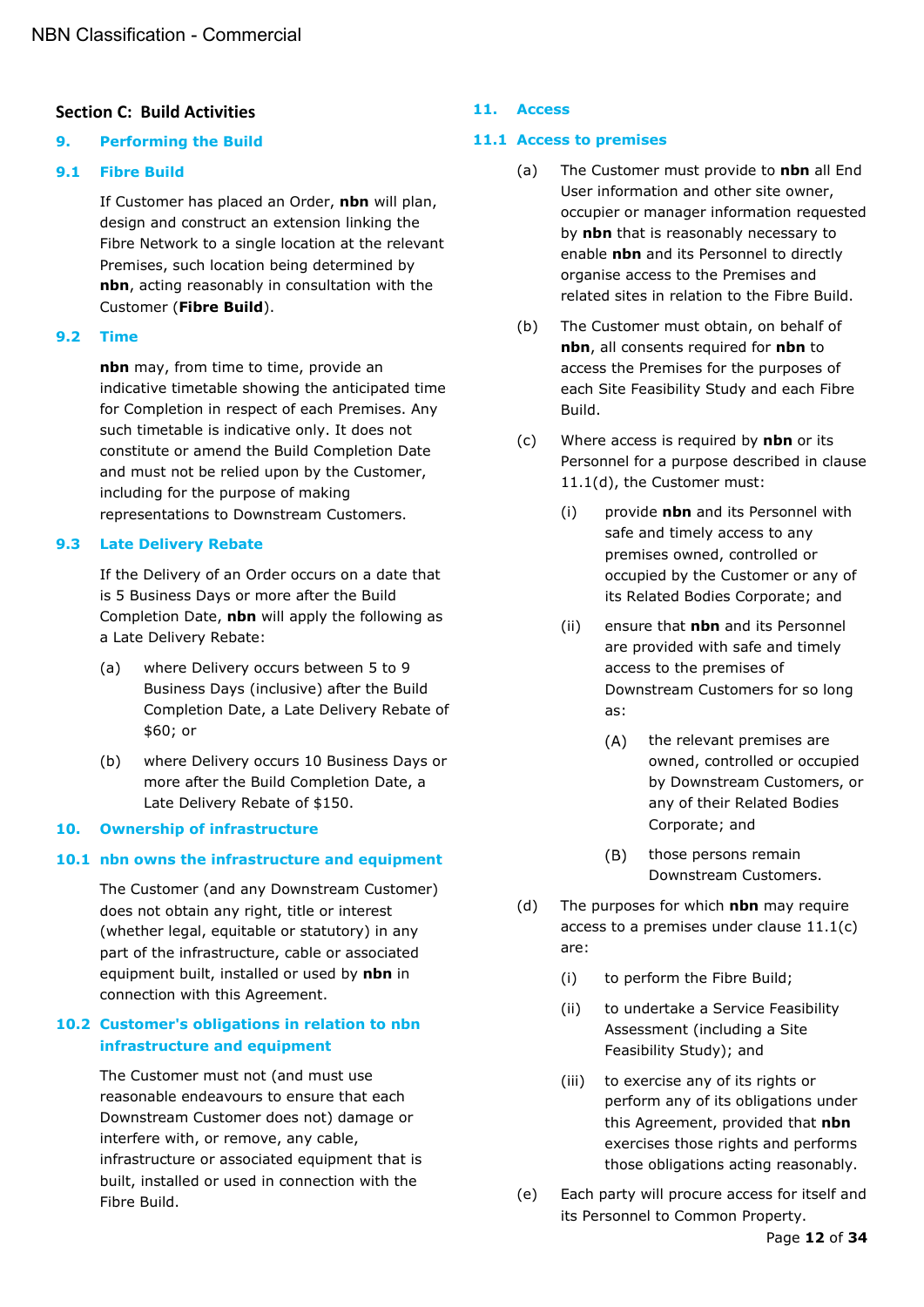- (f) The Customer must notify **nbn** as promptly as feasible in the circumstances where the Customer elects to procure or procures access to Common Property for **nbn** and Personnel of **nbn** either by obtaining the consent of the relevant person or body authorised to give such consent or pursuant to Schedule 3 of the Telecommunications Act.
- (g) Each party will provide reasonable assistance to the other in relation to access to premises for the purposes described in this clause [11.1.](#page-11-9)
- (h) **nbn** must ensure that any Personnel of **nbn** visiting any premises owned, controlled or operated or used by the Customer or Downstream Customer:
	- (i) comply with any policies that are notified by Customer or Downstream Customer (as applicable) to **nbn** from time to time (provided that as much notice as feasible in the circumstances is given to **nbn** by Customer or Downstream Customer), and any reasonable directions that may be given by Customer or Downstream Customer (as applicable) to **nbn** from time to time, and all OH&S Laws; and
	- (ii) do not at any time cause Customer to be in contravention of an OH&S Law.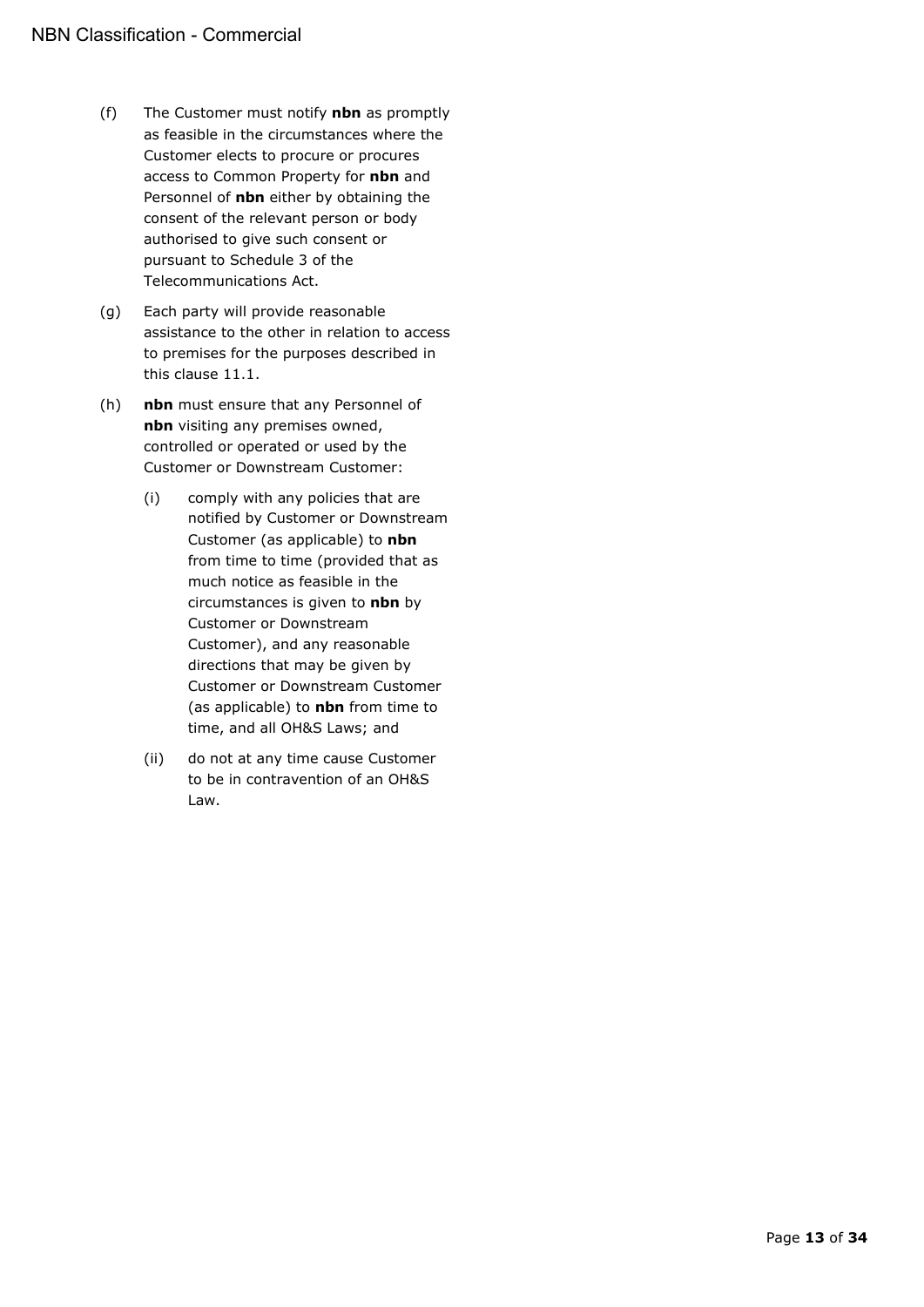# <span id="page-13-0"></span>**Section D: Charges and Payment Terms**

## <span id="page-13-1"></span>**12. Charges, Invoicing and Payment**

### <span id="page-13-2"></span>**12.1 Charges**

- (a) The Customer must pay the Site Feasibility Study Charges, the Fibre Build Charge (if applicable) and the Cancellation Charge (if applicable) once the relevant Invoice Event for each charge occurs.
- <span id="page-13-6"></span>(b) If the Customer must pay a Cancellation Charge under clause [6,](#page-9-1) the amount of that Cancellation Charge will be calculated as follows (depending on the phase of the relevant Fibre Build during which the Customer cancelled the Order):
	- (i) for cancellation during the Planning Phase, the lesser of \$750 and the Fibre Build Charge;
	- (ii) for cancellation during the Design Phase, the lesser of \$2,050 and the Fibre Build Charge; and
	- (iii) for cancellation during the Build Phase or Pre-Delivery Phase, the Fibre Build Charge.
- (c) The Customer acknowledges that the Customer and not the Downstream Customer is responsible for all payments required to be made under this Agreement to **nbn** (including any Fibre Build Charge and Cancellation Charges) even if a Downstream Customer:
	- (i) ceases to own or occupy the relevant Premises after the Customer places an Order for the relevant Fibre Build;
	- (ii) decides that it no longer wishes to proceed with the acquisition of products or services which require the Fibre Build in respect of its Premises; or
	- (iii) terminates or breaches any contract, arrangement or understanding it may have with the Customer.

# <span id="page-13-3"></span>**12.2 Invoices**

- (a) Following an Invoice Event, **nbn** will invoice the Customer for the relevant Charges.
- (b) **nbn** will use reasonable endeavours to include the relevant Charges in the first

Customer invoice following the Invoice Event.

- <span id="page-13-7"></span>(c) The Customer must pay **nbn** the full amount set out in an invoice on the later of the due date specified in an invoice and the date which is 30 calendar days after the date of the invoice (**Due Date**).
- (d) Each invoice issued by **nbn** will:
	- (i) set out the amount payable by the Customer in Australian dollars; and
	- (ii) comply with all of the requirements of a Tax Invoice under the GST Law.

## <span id="page-13-4"></span>**12.3 Method of payment**

- (a) Each payment of an invoice by the Customer must be:
	- (i) paid by electronic funds transfer directly to **nbn**'s nominated bank account or by such other means as stipulated by **nbn** in the invoice;
	- (ii) paid without any set-off, counterclaim, withholding or deduction, including on account of any amounts owed to the Customer by **nbn** or any third party; and
	- (iii) accompanied by sufficient information for **nbn** to identify, process and properly allocate those payments.
- (b) Each payment made by the Customer will be treated as being received by **nbn** when that payment is credited to **nbn**'s nominated bank account in cleared funds. If a payment made by the Customer is dishonoured, then that payment will be treated as not having been received by **nbn** until it is credited to **nbn**'s nominated account in cleared funds, together with a reimbursement of any dishonour fees and charges that have been paid, or may be payable, by **nbn** in respect of that dishonoured payment.

# <span id="page-13-5"></span>**13. GST and Tax**

- (a) The Fibre Build Charge and any other amounts payable under this Agreement exclude GST (where applicable).
- (b) If GST is or becomes payable on a Supply made in connection with this Agreement, the party providing consideration for the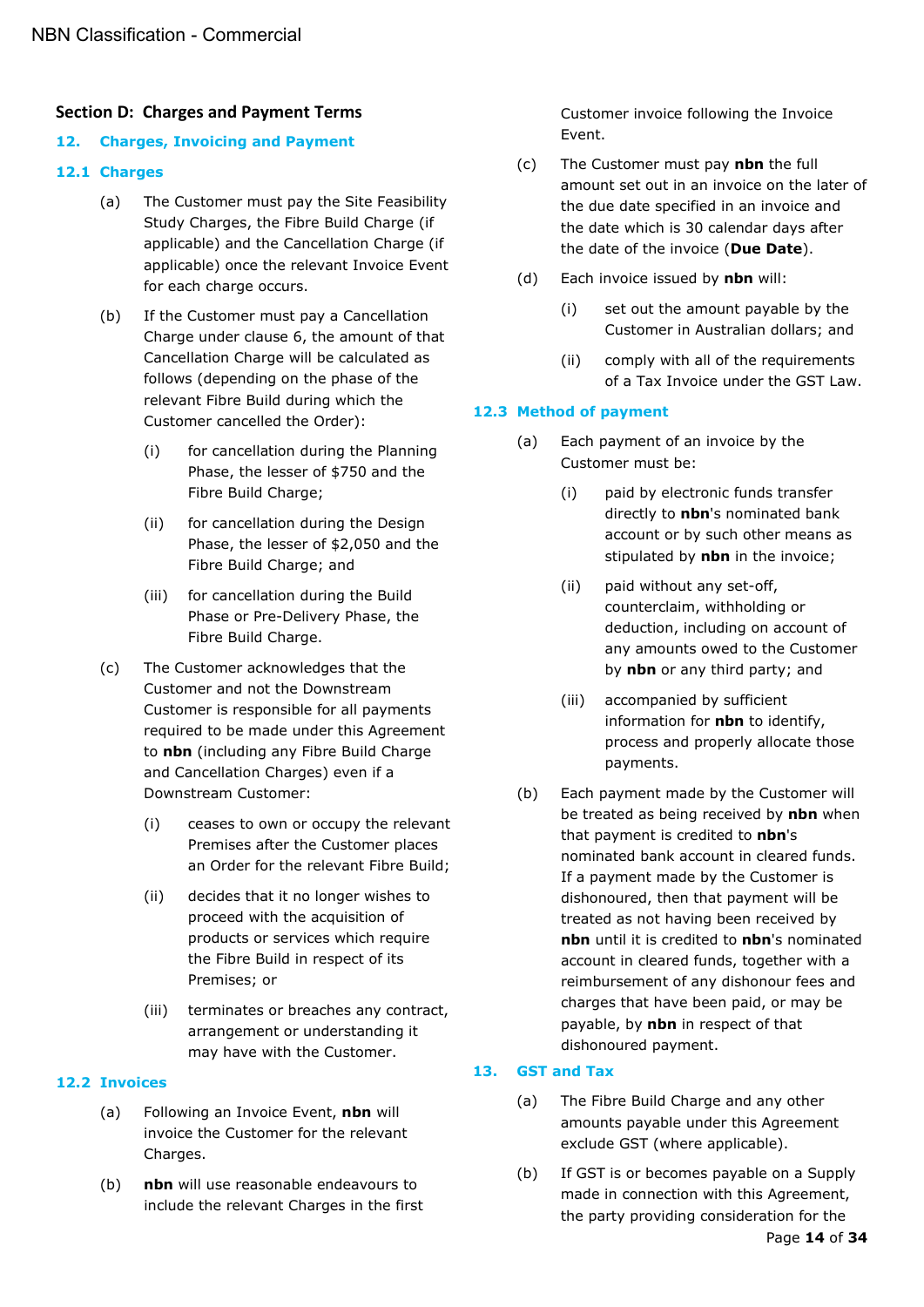Supply (in this clause [13,](#page-13-5) the **recipient**) is responsible for paying an additional amount (in this clause [13,](#page-13-5) the **additional amount**) to the party making that Supply (in this clause [13,](#page-13-5) the **supplier**).

- (c) The payment of the additional amount is conditional on receipt of a valid Tax Invoice by the recipient.
- (d) The additional amount is equal to the amount of GST payable on that Supply, as calculated by the supplier in accordance with the GST Law.
- (e) The additional amount is payable by the recipient without set off, demand or deduction at the same time and in the same manner as the consideration for the Supply.
- (f) If an amount payable in connection with this Agreement is calculated by reference to an amount incurred by a party (in this clause [13,](#page-13-5) the **amount incurred**), the amount payable will be reduced by the amount of any Input Tax Credit to which that party is entitled in respect of that amount incurred.
- (g) If an Adjustment Event occurs, the parties must do all things necessary to make sure that the Adjustment Event is appropriately recognised.

#### <span id="page-14-0"></span>**14. Billing errors and Billing Disputes**

- (a) If an invoice omits or miscalculates any amounts payable under this Agreement, **nbn** may issue an additional invoice to the Customer, adjust an invoice submitted to the Customer or issue a credit to the Customer to recover or refund the omitted or miscalculated amounts if **nbn** does so no later than 6 months after the date of the original invoice.
- <span id="page-14-7"></span>(b) If the Customer, acting reasonably, considers there is an error in the amount set out in an invoice payable by the Customer under this Agreement (**Billing Dispute**), the Customer must notify **nbn**  by submitting a Billing Dispute Form within 6 months after the date of the invoice to which the Billing Dispute relates.
- <span id="page-14-2"></span>(c) **nbn** will give to Customer a Billing Dispute Resolution Notice within 30 Business Days after receiving a Billing Dispute Form from

Customer, or such longer period as may be agreed between the parties. Customer must, within 30 Business Days after receiving a Billing Dispute Resolution Notice:

- (i) accept that Billing Dispute Resolution Notice; or
- (ii) reject that Billing Dispute Resolution Notice and escalate the Billing Dispute under clause [14\(d\).](#page-14-1)
- <span id="page-14-1"></span>(d) If a Billing Dispute Resolution Notice was not provided by **nbn** within the timeframe specified in clause [14\(c\),](#page-14-2) or the Billing Dispute Resolution Notice is rejected, either party may escalate a Billing Dispute by having its Relationship Point of Contact give a copy of the Billing Dispute Form to the other party's Relationship Point of Contact.
- <span id="page-14-3"></span>(e) The parties' respective Relationship Points of Contact must attempt to resolve the Billing Dispute within 10 Business Days after a party's Relationship Point of Contact receives a copy of the Billing Dispute Form.
- <span id="page-14-4"></span>(f) If the Billing Dispute remains unresolved after the conclusion of the timeframe in clause [14\(e\),](#page-14-3) either party may escalate an unresolved Billing Dispute for determination by a Billing Expert in accordance with, and subject to, the Resolution Institute Expert Determination Rules, by giving notice to the other party.
- <span id="page-14-5"></span>(g) The parties must use reasonable endeavours to agree on a Billing Expert within 10 Business Days after a party receiving notice under clause [14\(f\).](#page-14-4)
- <span id="page-14-6"></span>(h) If the parties cannot agree on a Billing Expert under clause [14\(g\)](#page-14-5) within the timeframe specified, either party may request that the Chair of the Resolution Institute (or their nominee) appoint a Billing Expert from one of the following firms:
	- (i) PricewaterhouseCoopers Australia;
	- (ii) Ernst & Young Australia;
	- (iii) KPMG Australia; or
	- (iv) Deloitte Touche Tohmatsu Australia.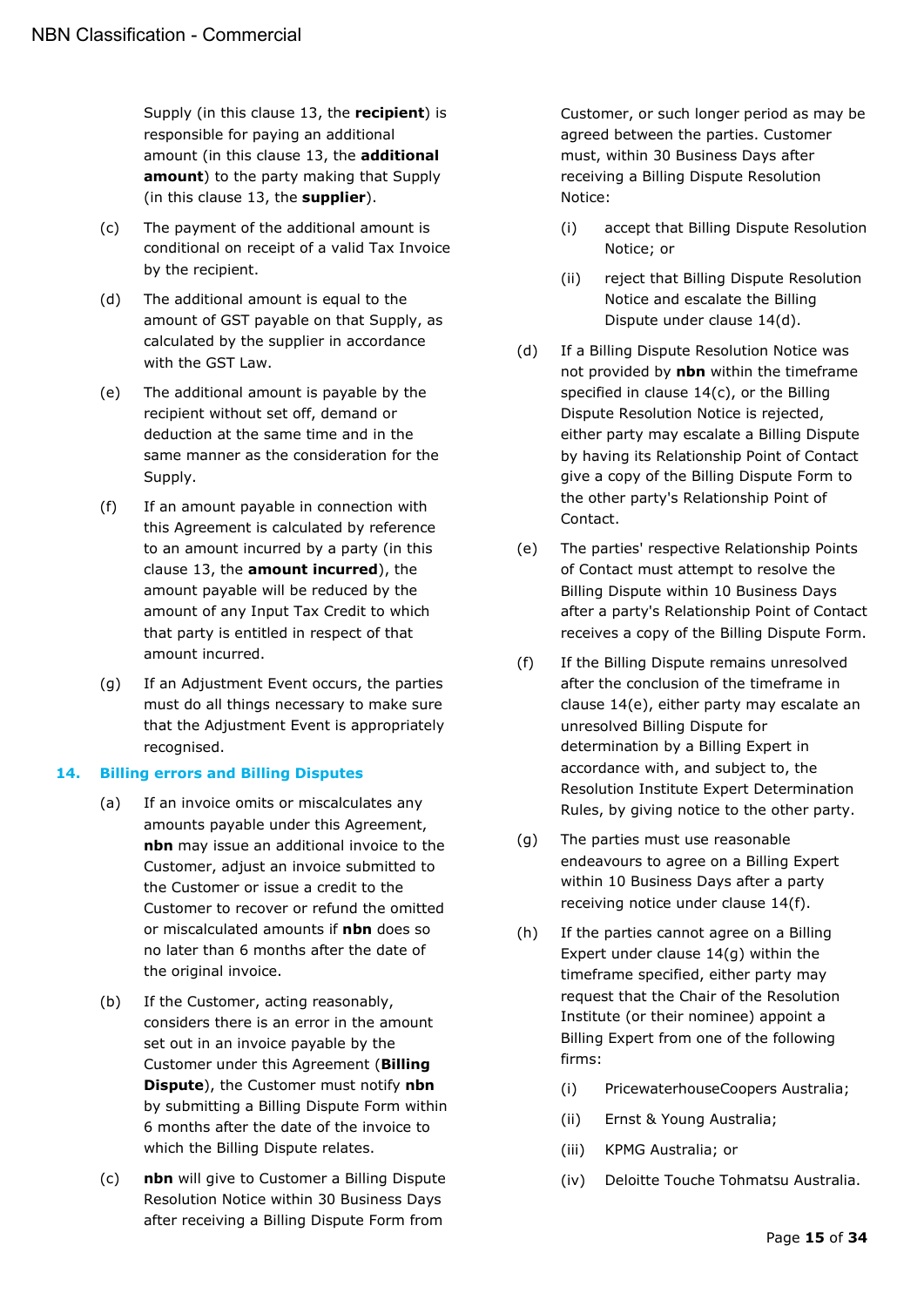- (i) If none of the firms specified in clause [14\(h\)](#page-14-6) can provide a Billing Expert, the Chair of the Resolution Institute (or their nominee) may appoint a different Billing Expert.
- (j) **nbn** and the Customer must, within 10 Business Days of the Billing Expert being agreed or determined, appoint the Billing Expert on the terms of the Resolution Institute Expert Determination Rules (subject to the terms of this Agreement or as otherwise agreed by the parties and the Billing Expert).
- (k) The costs of the Billing Expert will be borne equally by **nbn** and the Customer.
- (l) Without limiting clause [15\(c\)\(i\),](#page-15-3) both parties must continue to perform their respective obligations in accordance with this Agreement in the event of a Billing Dispute.

#### <span id="page-15-0"></span>**15. nbn's remedies for non-payment**

- (a) **nbn**'s rights under this clause [15](#page-15-0) are in addition to, and do not exclude or limit, its other rights under this Agreement or at law. Any exercise or waiver of **nbn**'s rights under this clause will not waive or prevent the exercise of **nbn**'s other rights or remedies under this Agreement or at law.
- <span id="page-15-4"></span>(b) Any undisputed amount set out in an invoice that is not paid in full by the Due Date, or any disputed amount withheld in accordance with clause [14\(b\)](#page-14-7) agreed or determined to be due and payable, will be an **Overdue Amount** with effect from (but excluding) the Due Date.
- <span id="page-15-3"></span><span id="page-15-2"></span>(c) If the Customer does not pay an Overdue Amount and that amount remains unpaid for 15 calendar days the Customer will be in Material Default and **nbn** may do one or more of the following:
	- (i) suspend any Service Feasibility Assessment and Fibre Build until the Overdue Amount is paid;
	- (ii) recover any Overdue Amount, plus the reasonable costs of recovery, as a debt due and payable immediately to **nbn**;
	- (iii) notify and exchange information regarding the Customer with **nbn**'s

debt collection and credit reporting bodies concerning overdue amounts;

- (iv) charge the Customer interest on any Overdue Amount applied for each day from (but excluding) the Due Date until (and including) the date that **nbn** receives payment in full at an annual percentage rate equal to the aggregate of the 90 Day Bank Bill Swap Rate plus 2.5 per cent. The payment of any Overdue Amount under this Agreement does not relieve the Customer from the obligation to pay the interest accrued on that Overdue Amount under this clause [15;](#page-15-0)
- (v) enforce, call on, use or otherwise take action to exercise or obtain the benefit of any Financial Security to recover any Overdue Amount in accordance with the Credit Policy;
- (vi) review and assess the Credit Risk posed by the Customer in accordance with the Credit Policy;
- (vii) require the Customer to provide a new, or adjust the amount of an existing, Financial Security in accordance with the Credit Policy; and
- (viii) terminate this Agreement and any Order in accordance with clause [3](#page-6-3) and invoice the Customer for any Cancellation Charge and Fibre Build Charge in accordance with clause [6.2.](#page-9-3)

#### <span id="page-15-1"></span>**16. Credit Policy**

- (a) The Customer warrants to **nbn** that throughout the Term it complies and will continue to comply with the Credit Policy, including providing a Financial Security where required under the Credit Policy.
- (b) Without limiting **nbn**'s rights under clause [3.2,](#page-6-5) **nbn** is not obliged to perform or continue to perform any Fibre Build unless the Customer complies with the Credit Policy.
- (c) The Customer must notify **nbn** within 2 Business Days after the time the Customer no longer fully complies with the Credit Policy.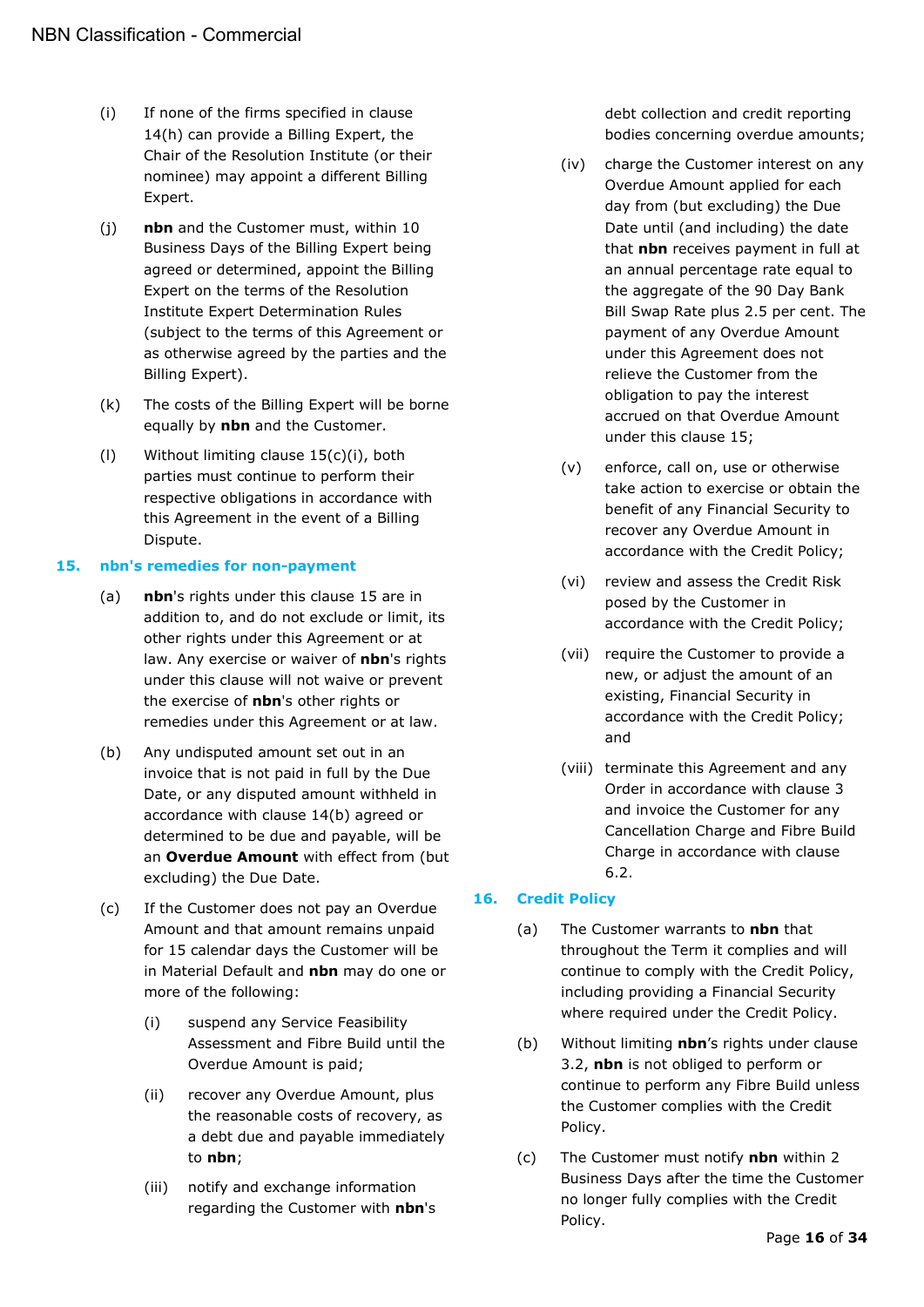# <span id="page-16-0"></span>**Section E: Liability, confidentiality, intellectual property, data security and Disputes (excluding Billing Disputes)**

# <span id="page-16-4"></span><span id="page-16-1"></span>**17. Liability**

- (a) To the maximum extent permitted by law:
	- (i) **nbn** is not liable to the Customer, and the Customer is not liable to **nbn**, in respect of any Consequential Loss which may be suffered or incurred arising out of or in connection with the Fibre Build or this Agreement; and
	- (ii) each of:
		- $(A)$ **nbn**'s liability to the Customer; and
		- the Customer's liability to  $(B)$ **nbn**,

whether under this Agreement, in tort (including negligence or otherwise), under any statute (to the extent that it is possible to exclude such liability) or otherwise at law or in equity, arising out of or in connection with the performance of **nbn**'s or the Customer's obligations under this Agreement (as the case may be) is limited to the Liability Cap, other than in relation to:

- liability for personal injury  $(C)$ including death;
- (D) liability for damage to Tangible Property;
- $(E)$ the Customer's liability for any fees or charges payable under this Agreement, including any Fibre Build Charge or Cancellation Charge; and
- $(F)$ **nbn**'s liability for any Site Feasibility Study Rebates and Late Delivery Rebates under this Agreement.
- (b) Nothing in this Agreement excludes, restricts or modifies any right or remedy, or any guarantee, warranty or other term or condition implied or imposed by the Competition and Consumer Act which cannot be lawfully excluded or restricted.

(c) Any Claims (including Downstream Claims) against **nbn** by third parties to which **Appendix A** applies must be managed by the Customer and **nbn** as set out in **Appendix A**.

## <span id="page-16-2"></span>**18. Confidentiality**

#### <span id="page-16-3"></span>**18.1 Disclosure of Confidential Information**

Each party (**Recipient**) acknowledges and agrees that:

- (a) The Confidential Information of the other party (**Discloser**) is confidential, and that the Recipient will not, except as set out in this Agreement:
	- (i) use or copy Confidential Information of the Discloser; or
	- (i) disclose or communicate, cause to be disclosed or communicated, or otherwise make available such Confidential Information to any person.
- (b) Confidential Information of the Customer may be used by **nbn**:
	- (i) for the purposes of undertaking planning, maintenance, construction, provisioning, testing, operations or reconfiguration of **nbn** infrastructure and equipment;
	- (ii) for the purposes of undertaking the Fibre Build;
	- (iii) for the purpose of billing the Customer;
	- (iv) to exercise its rights or perform its obligations under this Agreement or any WBA agreed between the parties; or
	- (v) for any other purpose agreed to by the Customer.
- (c) Confidential Information of **nbn** may be used by the Customer:
	- (i) where it has been received in relation to this Agreement, to prepare for supplying Customer Products to Downstream Customers at a relevant Premises;
	- (ii) to enable the use of Customer Products by Downstream Customers;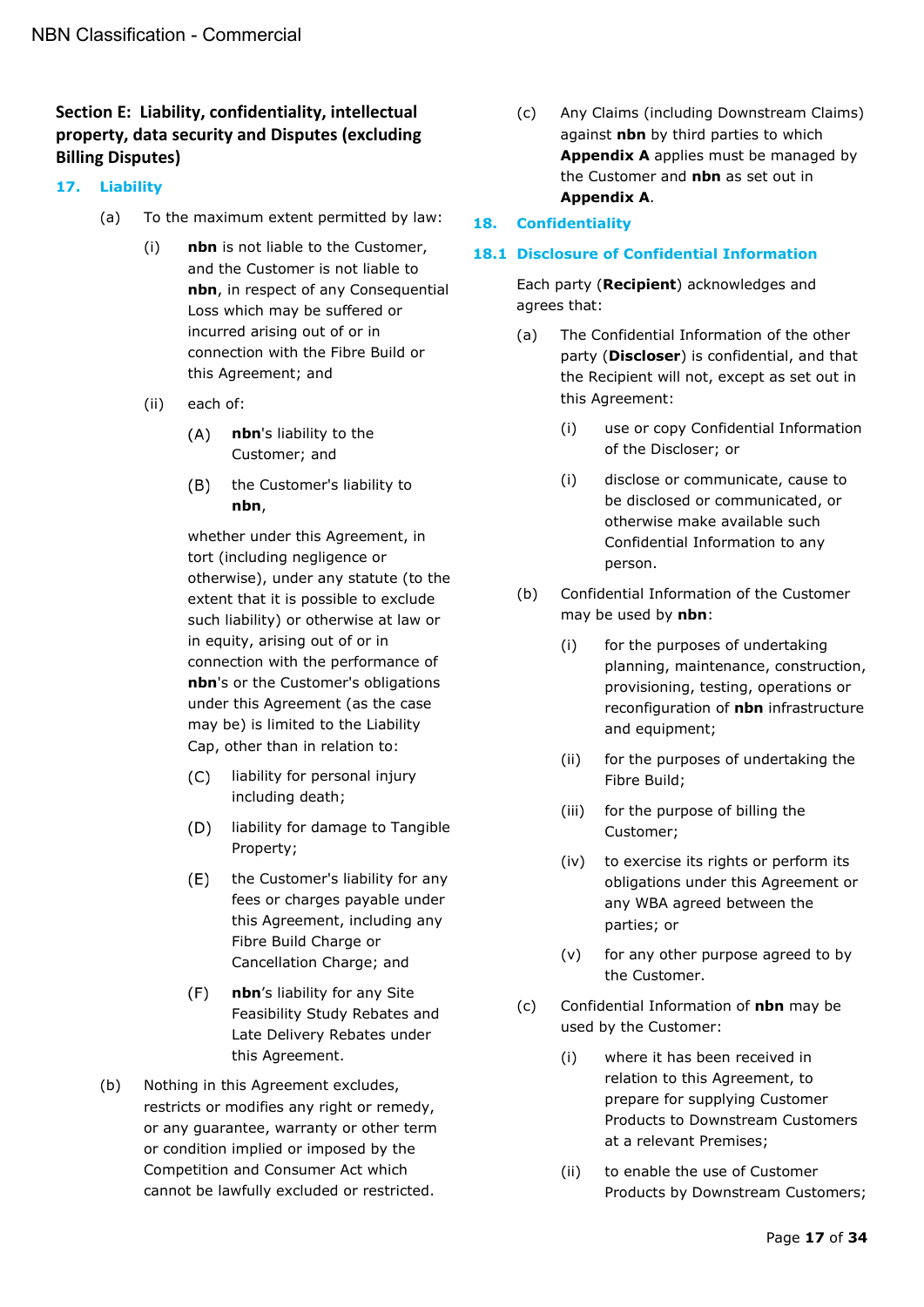- (iii) to exercise its rights or perform its obligations under this Agreement or any WBA agreed between the parties; or
- (iv) for any other purpose agreed to by **nbn**.
- (d) Confidential Information of the Discloser may be used and or disclosed (as the case may be) by the Recipient:
	- (i) to those of its Related Bodies Corporate and its and their Personnel to whom the Confidential Information is reasonably required to be disclosed for the purposes of this Agreement provided the person to whom the disclosure is made is subject to an obligation to keep the information confidential;
	- (ii) to Downstream Customers to whom the Confidential Information is reasonably required to be disclosed for the purposes of this Agreement provided the person to whom the disclosure is made is subject to an obligation to keep the information confidential;
	- (iii) to any professional person for the purpose of obtaining advice in relation to matters arising out of or in connection with this Agreement, provided the person to whom the disclosure is made is subject to an obligation to keep the information confidential;
	- (iv) to an auditor acting for the Recipient to the extent necessary to permit that auditor to perform its audit functions, provided the person to whom the disclosure is made is subject to an obligation to keep the information confidential;
	- (v) in connection with legal proceedings, arbitration, expert determination and other dispute resolution mechanisms set out in this Agreement, provided that the Recipient has first given as much notice (in writing) as is reasonably practicable to the Discloser so that the Discloser has an opportunity to protect the

confidentiality of its Confidential Information;

- (vi) as required by law provided that the Recipient has first given as much notice as is reasonably practicable to the Discloser, that the Recipient is required to disclose the Confidential Information so that the Discloser has an opportunity to protect the confidentiality of its Confidential Information;
- (vii) with the written consent of the Discloser provided that prior to disclosing the Confidential Information of the Discloser:
	- $(A)$ the Recipient informs the relevant person or persons to whom disclosure is to be made that the information is the Confidential Information of the Discloser; and
	- $(B)$ if required by the Discloser as a condition of giving its consent, the Recipient must provide the Discloser with a confidentiality undertaking (which is in a form approved by the Discloser) signed by the person or persons to whom disclosure is to be made;
- (viii) in accordance with a lawful and binding directive issued by, or where otherwise required by law to, a Regulator or Government Agency, provided that any Confidential Information originally marked by the Discloser as commercial-inconfidence is also marked commercial-in-confidence by the Recipient when making a disclosure under this clause;
- (ix) if reasonably required to protect the safety of persons or property or the integrity of a telecommunications network or in connection with an emergency;
- (x) as required by the listing rules of any stock exchange where the Recipient's securities are listed or quoted;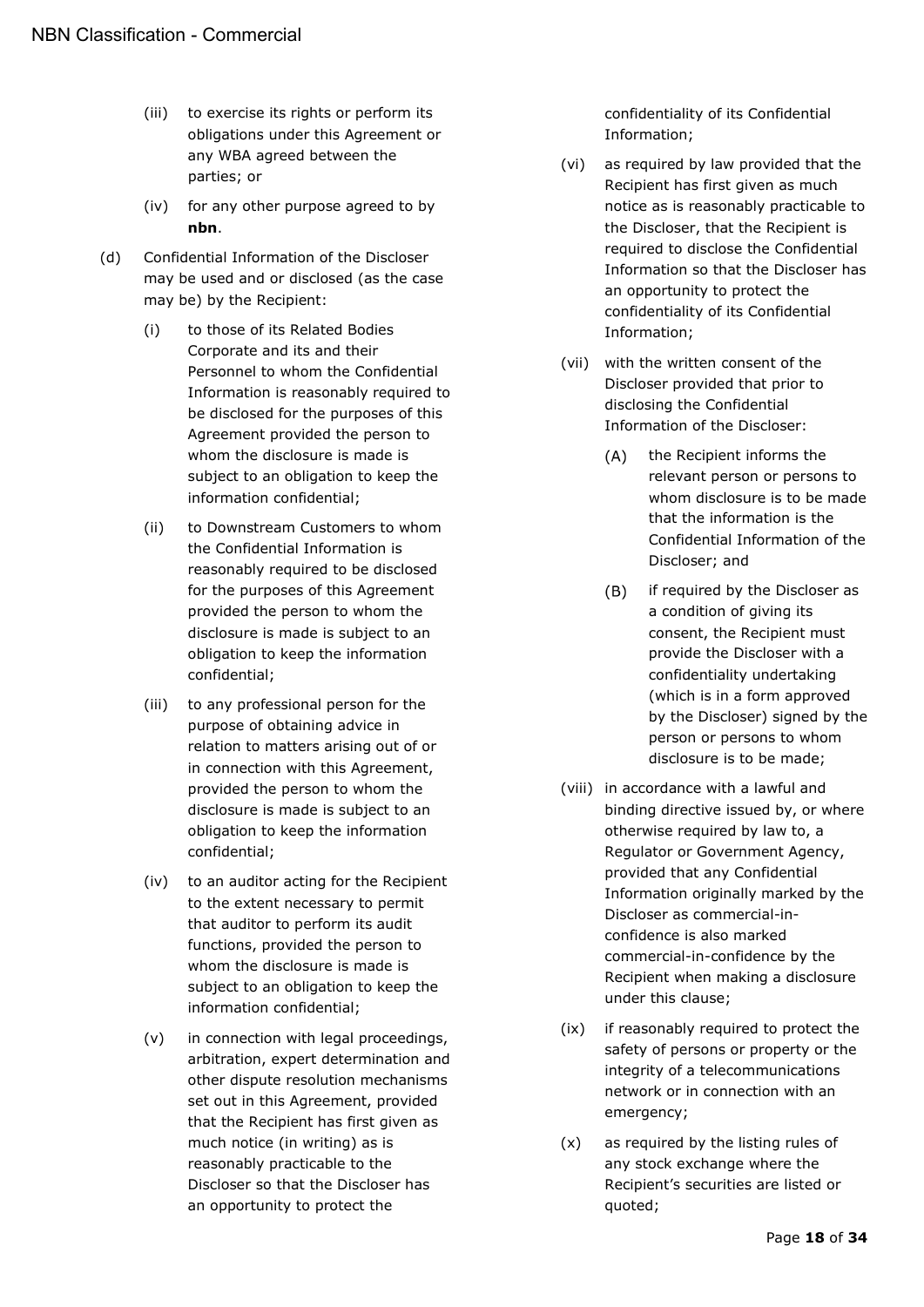- (xi) where **nbn** is the Recipient, where required by law, to any Shareholder Minister and their respective government departments; and
- (xii) where **nbn** is the Recipient and the Confidential Information is provided pursuant to the Credit Policy, to any third party provided that the Customer may require a confidentiality undertaking to be given by that third party (on terms to be approved by the Customer, such approval not to be unreasonably withheld) prior to such Confidential Information being provided to that third party.
- (e) On demand by the Discloser, the Recipient must return, destroy or delete the Discloser's Confidential Information except to the extent it is impracticable to do so, or necessary to comply with the Recipient's internal governance processes, or any applicable law.
- (f) Notwithstanding the above, Confidential Information that is also "Confidential Information" as defined in any WBA agreed between the parties may be used and disclosed by the Recipient in accordance with the terms of that WBA.

#### <span id="page-18-0"></span>**18.2 Co-operation**

Subject to clause [18.1,](#page-16-3) each party must cooperate in any action taken by the other party to:

- (a) protect the confidentiality of the other party's Confidential Information; or
- (b) enforce its rights in relation to its Confidential Information.

#### <span id="page-18-1"></span>**18.3 No disclosure to Other Customers**

Except where expressly contemplated by this Agreement, **nbn** may not disclose Confidential Information of the Customer to an Other Customer.

#### <span id="page-18-2"></span>**18.4 No warranty**

Confidential Information provided by one party to the other party is provided for the benefit of that other party only. Each party acknowledges that no warranty is given by the Discloser that the Confidential Information is or will be correct.

### <span id="page-18-3"></span>**18.5 Injunctive relief**

Each party acknowledges that a breach of this clause [18](#page-16-2) by one party may cause another party irreparable damage for which monetary damages would not be an adequate remedy. Accordingly, in addition to other remedies that may be available, a party may seek injunctive relief against such a breach or threatened breach of this clause [18.](#page-16-2)

#### <span id="page-18-4"></span>**18.6 Disclosure by nbn for debt collection**

- (a) If:
	- (i) **nbn** has the right to suspend any Fibre Build in respect of the Customer failing to pay an amount due or owing to **nbn** under this Agreement by the due date for payment; or
	- (ii) after suspension of any Fibre Build under this Agreement, Customer fails to pay amounts due or owing to **nbn** by the due date for payment,

then, notwithstanding clause [18.1](#page-16-3) **nbn** may do one or both of the following:

- <span id="page-18-6"></span>(iii) notify and exchange information about the Customer (including the Customer's Confidential Information) with any credit reporting agency or **nbn**'s collection agent to the extent necessary for the credit reporting agency or **nbn**'s collection agent to carry out their respective functions; and
- (iv) without limiting clause [18.6\(a\)\(iii\),](#page-18-6) disclose to a credit reporting agency:
	- $(A)$ the defaults made by the Customer to **nbn**; and
	- $(B)$ the exercise by **nbn** of any right to suspend any Fibre Build under this Agreement.

# <span id="page-18-5"></span>**18.7 Confidentiality under the PDF Terms**

Each party agrees that their rights and obligations in relation to use and disclosure of confidential information under the PDF Terms are subject to separate confidentiality provisions set out in the PDF Terms.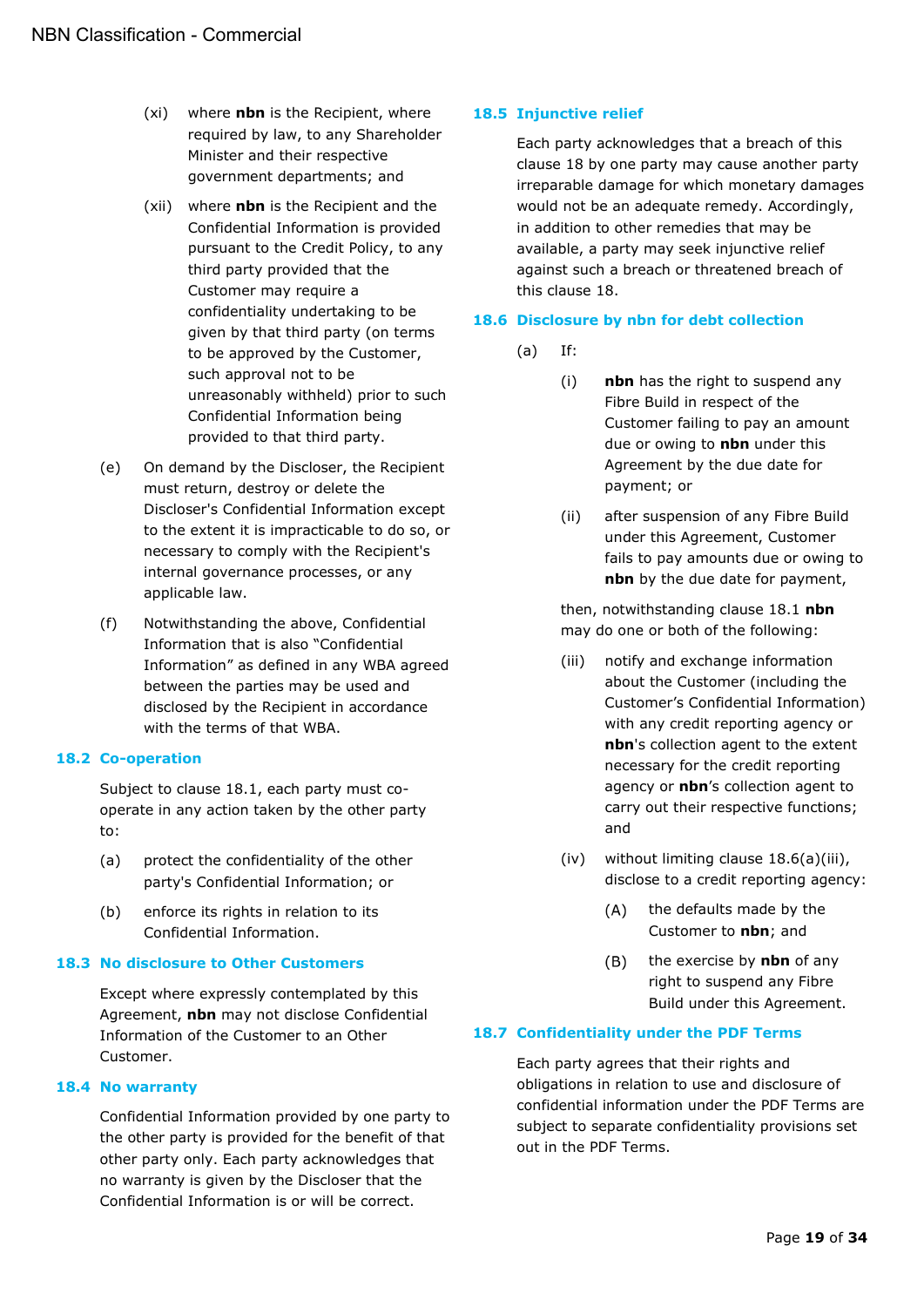### <span id="page-19-0"></span>**19. Intellectual Property**

- (a) Nothing in this Agreement operates to transfer or assign ownership of Intellectual Property Rights and, except as expressly provided under this clause [19,](#page-19-0) nothing in this Agreement confers on either party any right, title or interest in or to, any of the other party's Intellectual Property Rights or Third Party IPR.
- (b) Except as otherwise agreed, each party grants to the other an irrevocable, nonexclusive, royalty-free, non-transferable, worldwide licence for the Term to use, reproduce and communicate its Intellectual Property Rights embodied in any of its Material, to the extent required by the other party (directly or through its Personnel) to perform its obligations and exercise its rights under this Agreement.

#### <span id="page-19-5"></span><span id="page-19-1"></span>**20. Data security**

- (a) Each party must apply reasonable security standards in respect of any data or information (including Confidential Information) of the other party (having regard to the nature of the data or information and the party's obligations under applicable law) that the party collects, stores, uses or discloses to third parties by any means inside or outside Australia and must not allow any person inside or outside of Australia to access any such data or information except in compliance with those data security standards.
- (b) Each party (the **first party**) must promptly notify the other party if the first party becomes aware that:
	- (i) the first party's security standards, as referred to in clause [20\(a\),](#page-19-5) have been compromised; and
	- (ii) the compromise of the first party's security standards results, in the reasonable opinion of the first party, in a risk that there has been, or will imminently be, unauthorised access by any person to:
		- $(A)$ Personal Information disclosed or transferred to the first party by the other party in

connection with this Agreement; or

 $(B)$ the information systems or interfaces of the other party that contain such Personal Information.

# <span id="page-19-2"></span>**21. Disputes**

## <span id="page-19-7"></span><span id="page-19-3"></span>**21.1 Notice of Dispute**

- (a) Any dispute or difference, other than a Billing Dispute, which arises between **nbn** and the Customer in respect of any fact, matter or thing arising out of, or in any way in connection with this Agreement (**Dispute**) must be resolved in accordance with this clause [21.](#page-19-2)
- <span id="page-19-6"></span>(b) Where such Dispute arises, either party may give a notice in writing to the other party specifying the Dispute and the position which the party believes is correct (**Notice of Dispute**).
- (c) If a Notice of Dispute is served, persons authorised by the Chief Customer Officer, Business (or equivalent) of each party must meet and negotiate with a view to resolving the Dispute.

# <span id="page-19-4"></span>**21.2 Arbitration**

- (a) If the Dispute is not resolved within 15 Business Days of service of the Notice of Dispute (or such other period agreed by the parties in writing), then, subject to the parties' right to seek injunctive or urgent declaratory relief, either party may refer the Dispute to arbitration conducted in accordance with the Resolution Institute Arbitration Rules by notice to the other party.
- (b) Any Dispute which is referred to arbitration will be conducted before a person to be:
	- (i) agreed between the parties; or
	- (ii) failing agreement within 10 Business Days after the referral of the Dispute to arbitration, a person nominated by the Chair of the Resolution Institute.
- (c) Each party must continue to perform its obligations under this Agreement, notwithstanding the existence of a Dispute.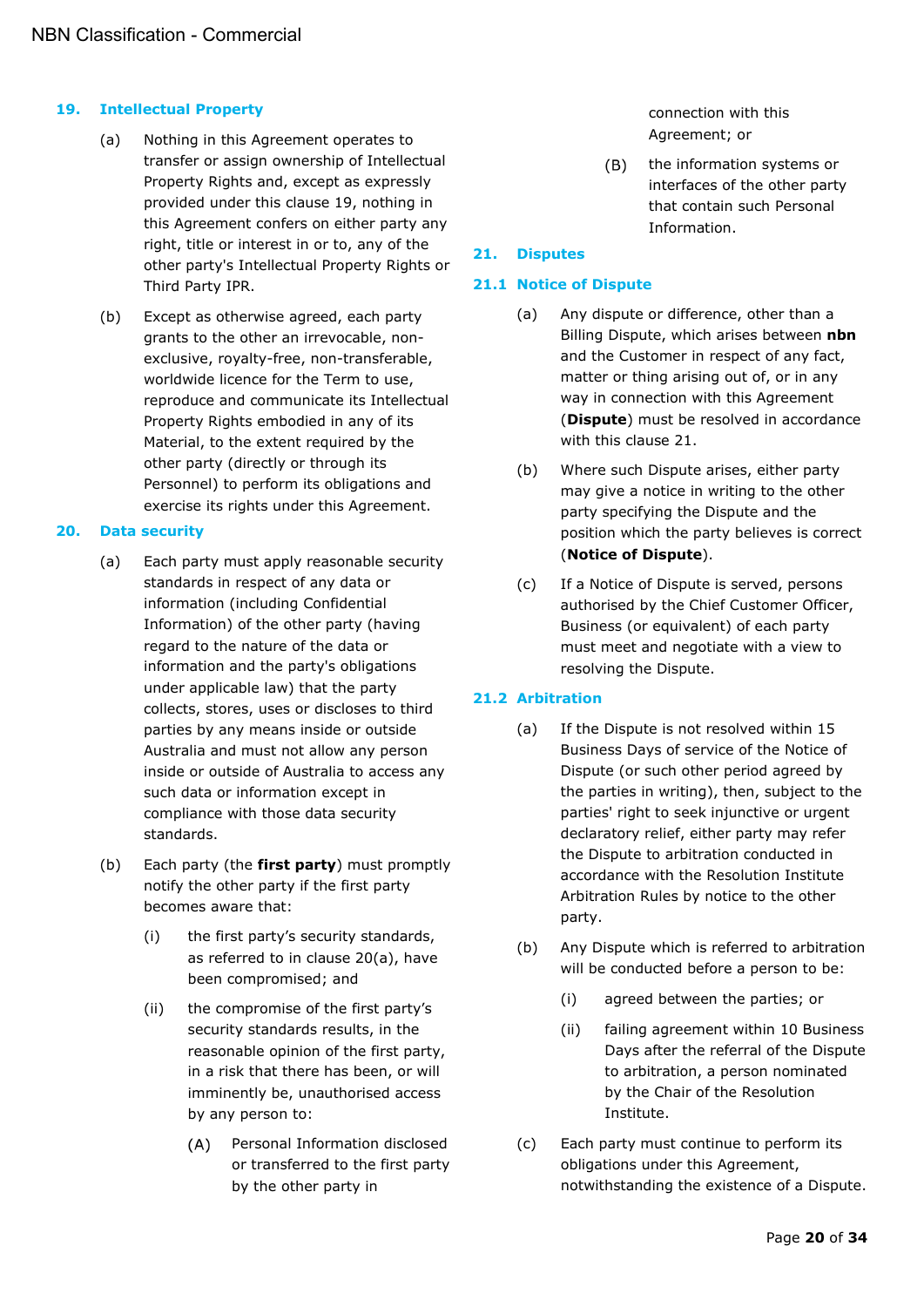#### <span id="page-20-0"></span>**21.3 Court Proceedings**

Neither **nbn** nor the Customer may commence any court proceedings in relation to a Dispute or Billing Dispute, except where:

- (a) expressly permitted under this Agreement;
- (b) an Insolvency Event affects, or is reasonably likely to affect imminently, either **nbn** or the Customer, and the other party reasonably considers it necessary to commence court proceedings in relation to a Dispute or Billing Dispute to preserve its position with respect to creditors of the other party;
- (c) **nbn** or the Customer is seeking to enforce unpaid debts;
- (d) **nbn** or the Customer is seeking urgent interlocutory relief; or
- (e) the relevant Dispute or Billing Dispute relates to a failure by **nbn** or the Customer to comply with clause [14](#page-14-0) in relation to the Billing Dispute or this clause [21,](#page-19-2) which is not trivial or immaterial.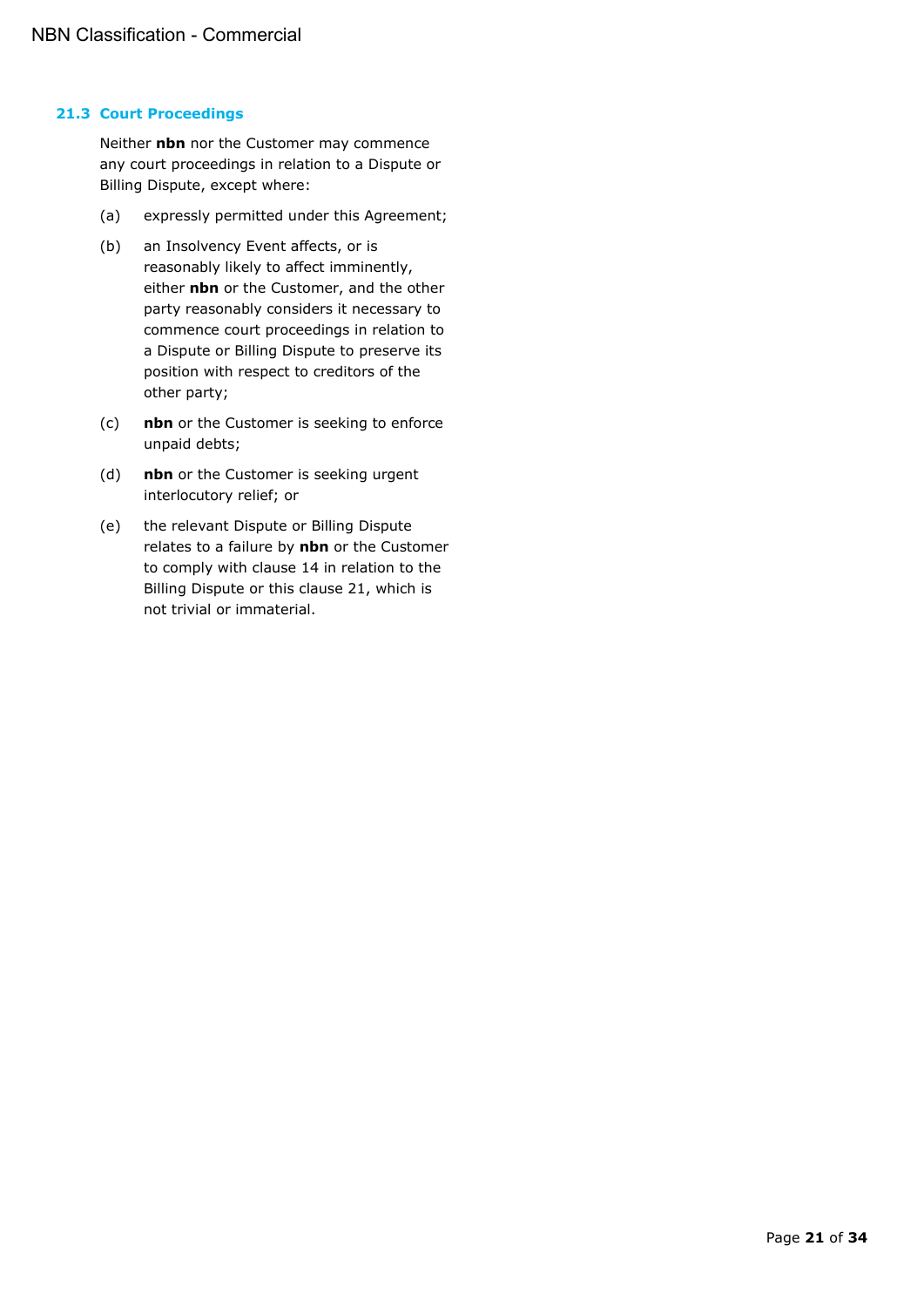# <span id="page-21-0"></span>**Section F: General Terms**

#### <span id="page-21-1"></span>**22. Notices and contacts**

#### <span id="page-21-2"></span>**22.1 Contacting the Customer**

- (a) **nbn** may give notices to the Customer by sending a letter to the Customer's address (by post or email) in Schedule A to this Agreement, or as otherwise notified to **nbn**.
- (b) The contact person nominated in Schedule A to this Agreement (or as otherwise notified in writing to **nbn**) must be authorised to send and receive notices on behalf of each Downstream Customer.

#### <span id="page-21-3"></span>**22.2 Contacting nbn**

- (a) The Customer may give notices to **nbn** by sending a letter to **nbn**'s address (by post or email).
- (b) Any notice sent to **nbn** by the Customer under clause [21.1\(b\)](#page-19-6) must be given to **nbn**'s Chief Legal Counsel as specified below (or such other person notified by **nbn** to the Customer from time to time):

Name: Jane Van Beelen Chief Legal and Regulatory Officer

Address: Level 13, 100 Mount Street, North Sydney NSW 2060

Email: janevanbeelen@nbnco.com.au

#### <span id="page-21-4"></span>**22.3 When a notice is received**

- (a) Each notice in connection with this Agreement is taken to be received by the addressee:
	- (i) (in the case of delivery by hand) on delivery;
	- (ii) (in the case of prepaid post) on the fifth Business Day after the day of posting; and
	- (iii) (in the case of email) unless the party sending the email knows or reasonably ought to suspect that the email and the attached communication were not delivered to the addressee's domain specified in the email address in the contact details, when the email was sent,

but if the communication would otherwise be taken to be received on a day that is

not a Business Day or after 5:00pm, it is deemed to be received at 9:00am on the next Business Day.

#### <span id="page-21-5"></span>**22.4 Contact details**

- <span id="page-21-9"></span>(a) Each party must ensure that its contact details are up-to-date details of the name, postal address and email address for that party's:
	- (i) contact person for the purposes of notices under this Agreement;
	- (ii) nominated point of contact within its organisation whose role requires them to use reasonable endeavours to facilitate the resolution of relationship issues (the **Relationship Point of Contact**); and
	- (iii) other relevant contacts, as may be agreed.

#### <span id="page-21-6"></span>**23. Relationships**

#### <span id="page-21-7"></span>**23.1 Relationship between the parties**

- (a) This Agreement does not create a fiduciary relationship between the parties or any agency, partnership or trust.
- (b) The only relationship created under this Agreement between the parties is of supplier and customer. Neither party has the power to bind the other party.

#### <span id="page-21-8"></span>**23.2 Relationships with third parties**

- (a) This Agreement does not create any obligation or legal relationship between **nbn** and any Downstream Customer or any other third party (in this clause [23.2,](#page-21-8) **Third Parties**).
- (b) The parties have entered into this Agreement in their own legal capacity and not as agent or trustee for, or a partner of, any other person and this Agreement does not grant any right or benefit to Third Parties.
- (c) If either party subcontracts any of its obligations under this Agreement, that party is responsible for all acts and omissions of its subcontractors as if they were those of the party and that party remains liable to the other party for all of its obligations under this Agreement and all acts, defaults, and negligence of any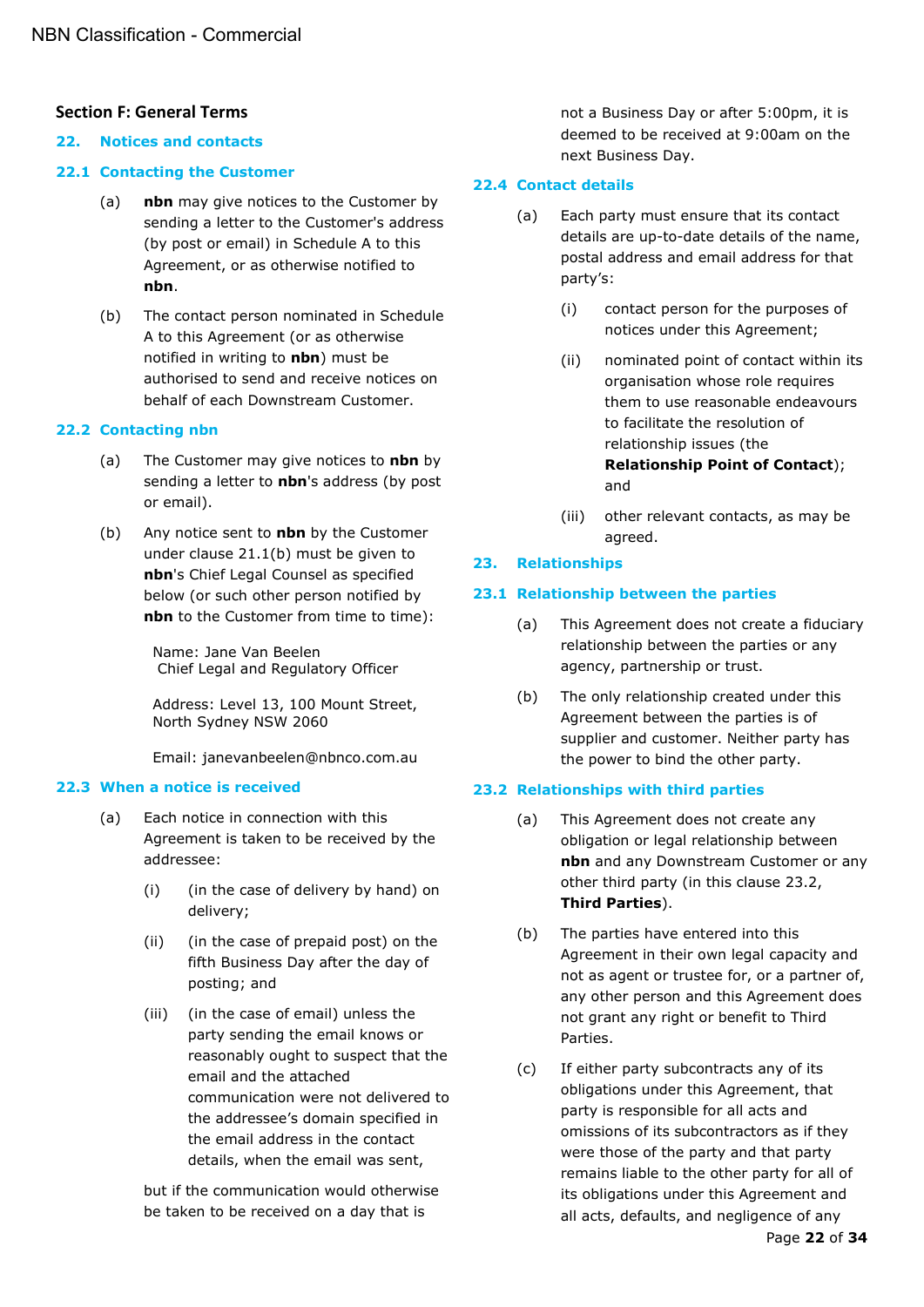subcontractors as if the acts, defaults and negligence were the party's own.

#### <span id="page-22-0"></span>**24. Warranties**

- (a) Each party represents and warrants that, as at the Commencement Date and on each day of the Term:
	- (i) it is a corporation duly incorporated and validly existing under the laws of the state or territory in which it is incorporated;
	- (ii) it has all necessary corporate power and authority to enter into this Agreement and to perform its obligations under this Agreement;
	- (iii) it has taken all necessary action to authorise the execution and performance of this Agreement;
	- (iv) this Agreement constitutes a legal, valid and binding obligation on it, and is enforceable against it, in accordance with its terms; and
	- (v) it is not suffering an Insolvency Event.

# <span id="page-22-4"></span><span id="page-22-1"></span>**25. Assignment, novation and other dealings**

- (a) If either party proposes to assign, novate or otherwise transfer or deal in any of its rights or benefits under this Agreement, then it must provide the other party at least 20 Business Days' prior written notice. For the purposes of this clause [25\(a\),](#page-22-4) a Change in Control of a party is deemed to be a transfer of that party's rights under this Agreement and that party must notify the other party of that deemed transfer in accordance with this clause [25.](#page-22-1)
- (b) Any assignment or novation of this Agreement, or any transfer or dealing in any of the rights or benefits under this Agreement (including any deemed transfer of rights):
	- (i) by **nbn**:
		- to effect, or as a result of, any  $(A)$ sale of the Commonwealth's ownership of **nbn** (in whole or in part);
		- to effect, or as a result of, any  $(B)$ corporate restructure of **nbn**

or any Related Body Corporate of **nbn**; or

- $(C)$ to charge or otherwise encumber any of **nbn**'s assets in the ordinary course of business, including any securitisation of **nbn**'s receivables; or
- (ii) by the Customer:
	- $(A)$ to effect, or as a result of, any corporate restructure of the Customer or any Related Body Corporate of the Customer that does not change the "ultimate holding company" (as that term is defined in section 9 of the Corporations Act) of the Customer;
	- $(B)$ as a result of a transfer or issue of any securities listed on any recognised stock or securities exchange; or
	- $(C)$ to charge or otherwise encumber any of the Customer's assets in the ordinary course of business, including any securitisation of the Customer's receivables (provided the Customer gives prior notice to **nbn** in writing of the relevant proposed encumbrance),

will not be an assignment, novation, transfer or dealing (or deemed transfer) to which clause [25\(a\)](#page-22-4) applies.

- <span id="page-22-2"></span>**26. Waiver**
	- (a) A party will only be deemed to have waived a right or remedy under this Agreement if that waiver is in writing and signed by that party.
	- (b) Any failure or delay in exercising or a single or partial exercise of a right or remedy under this Agreement will not operate as a waiver and will not prevent further exercise of that, or of any other, right or remedy.

# <span id="page-22-3"></span>**27. Costs, expenses and duties**

(a) Except where this Agreement provides otherwise, each party is responsible for its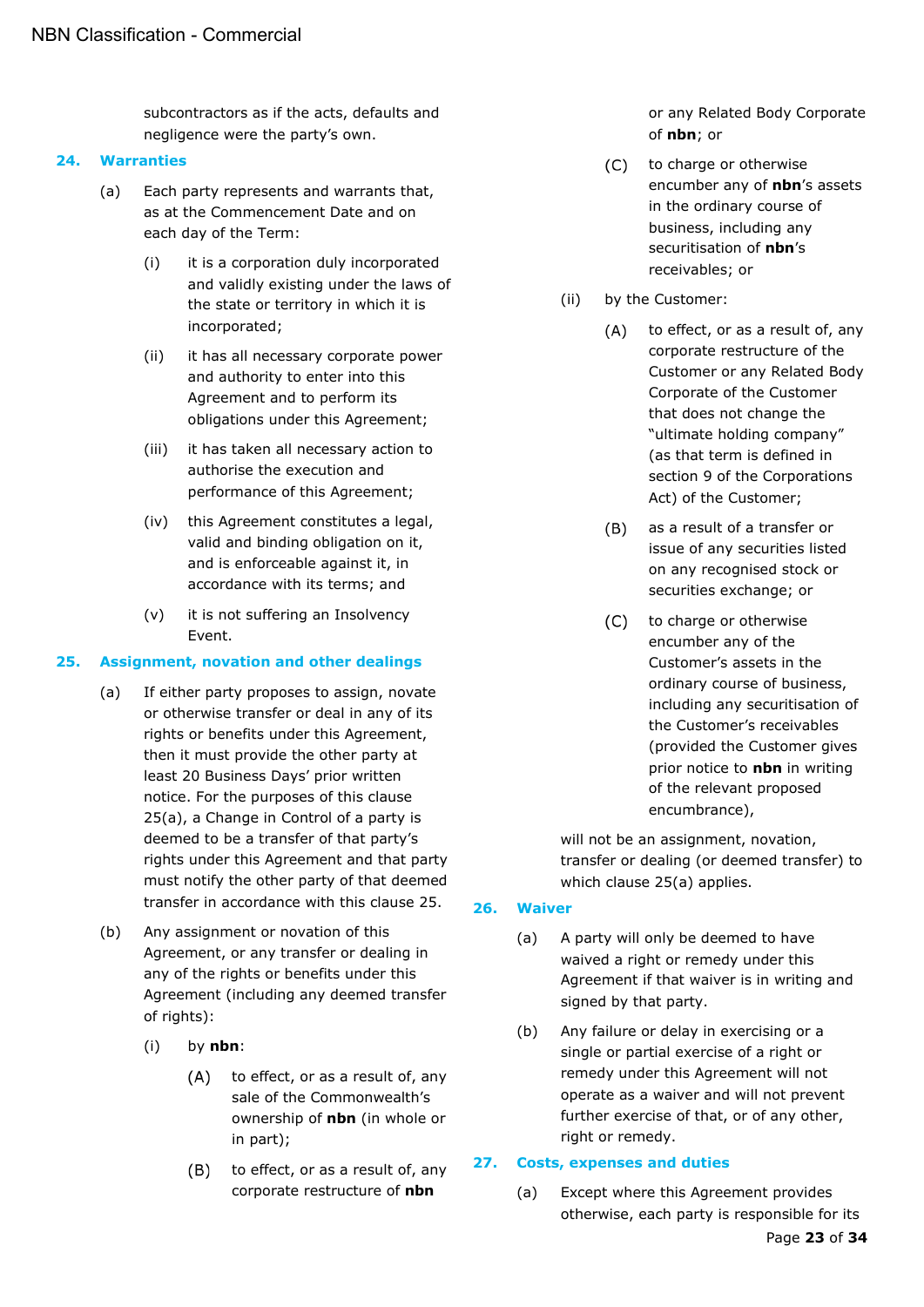own costs and expenses of negotiating, preparing and executing this Agreement and any other instrument executed under this Agreement and complying with its obligations under this Agreement.

(b) The Customer must pay all stamp duty (including interest, fines and penalties) assessed to be payable on this Agreement, the performance of this Agreement (including the transfer of any property) and any transaction contemplated by it.

#### <span id="page-23-0"></span>**28. Electronic execution and counterparts**

- (a) This Agreement is entered into on the date that the last party executes this Agreement.
- (b) This Agreement may be executed in any number of counterparts and by the parties on separate counterparts. Each counterpart constitutes an original of this Agreement and all together constitute one agreement.
- (c) Any document which must, under this Agreement, be executed or signed by a party may be:
	- (i) executed electronically; and
	- (ii) communicated electronically in any manner permitted under clause [22.](#page-21-1)

#### <span id="page-23-1"></span>**29. Interpretation**

- (a) This Agreement is to be construed in accordance with the laws applicable in New South Wales.
- (b) If part of this Agreement is void or is not legally enforceable, that part will be severed from this Agreement. All other parts of the Agreement will continue.
- (c) A reference to:
	- (i) **nbn** includes its successors, permitted substitutes and permitted assignees;
	- (ii) a law or to a provision of a law includes a change to it or a reenactment of it, a provision substituted for it and a regulation or statutory instrument issued under it;
	- (iii) "includes" or "including" means without limitation; and
	- (iv) a Contracted End User or End User includes a reference to a prospective

Contracted End User or prospective End User (respectively), where the context so requires.

#### <span id="page-23-2"></span>**30. Definitions**

**90 Day Bank Bill Swap Rate** for any period means:

- (a) the rate which is the average of the bid rates shown at or about 10.30 am (Sydney time) on page "BBSY" on the Reuters Monitor System on the first day of that period for a term equal to 90 days;
- (b) if:
	- (i) the rate referred to in paragraph (a) of this definition is replaced or the service referred to in paragraph (a) of this definition ceases to be available; or
	- (ii) the basis on which the rate referred to in paragraph (a) of this definition is calculated or displayed changes after the date of this Agreement and **nbn** determines that the rate ceases to reflect **nbn**'s cost of funding to the same extent as at the date of this Agreement,

the rate determined by **nbn** acting reasonably, to be the appropriate equivalent rate having regard to prevailing market conditions.

Rates will be expressed as a yield percent per annum to maturity and if necessary will be rounded up to the nearest fourth decimal place.

**ACMA** means the Australian Communications and Media Authority.

**Adjustment Event** has the meaning given to that term in the GST Law.

**Advisory Notice** has the meaning given to that term in section 151AQB of the Competition and Consumer Act.

**Agreement** means this agreement, including any annexures, schedules or attachments to it, as amended from time to time in accordance with its terms.

**Billing Dispute** has the meaning given to that term in clause [14\(b\).](#page-14-7)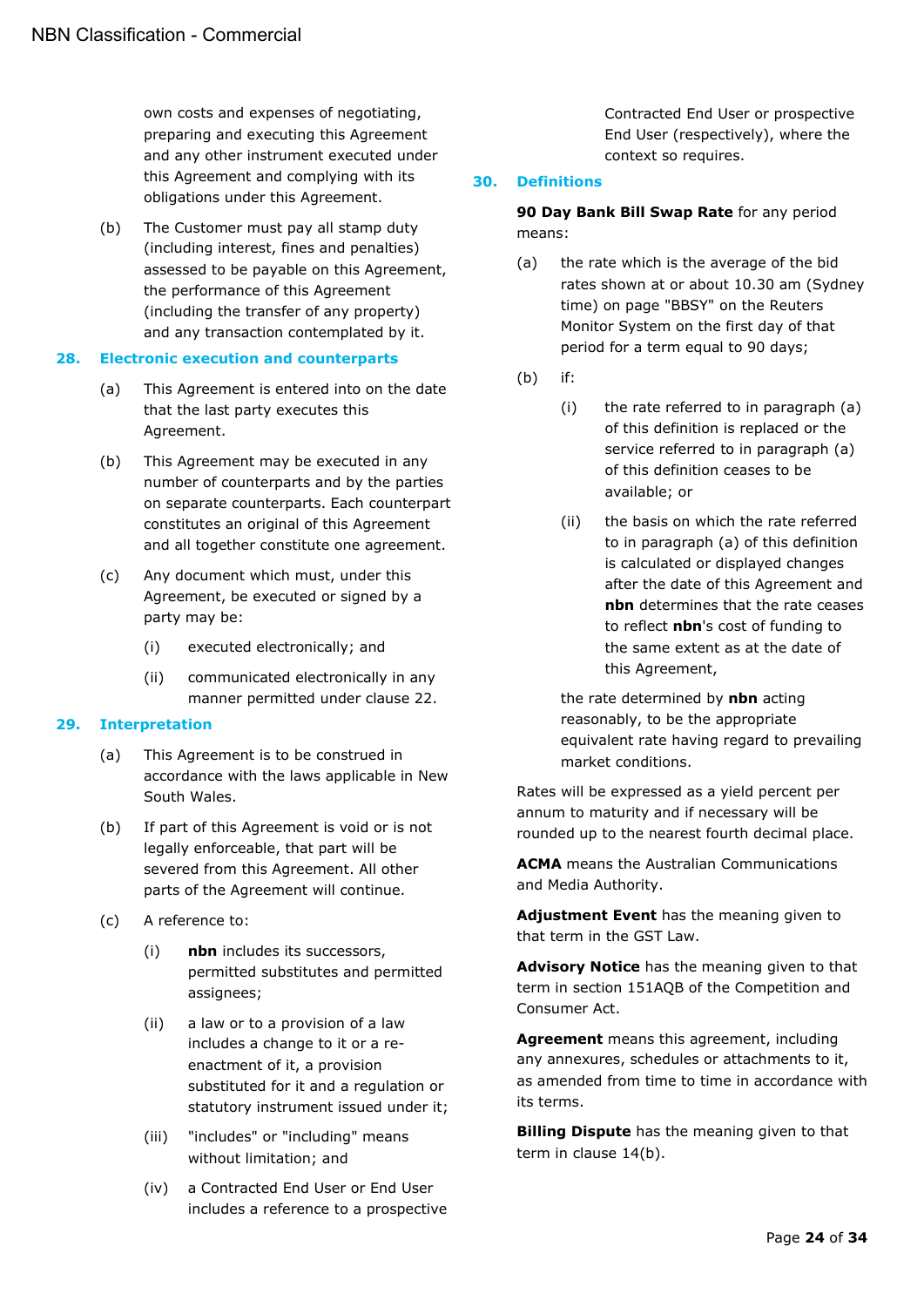**Billing Dispute Form** means the document by that name which is published by **nbn** from time to time.

**Billing Dispute Resolution Notice** means a notice given by **nbn** to Customer which sets out:

- (a) **nbn**'s proposed resolution of a Billing Dispute; and
- (b) the proposed actions to be taken by **nbn** and Customer to settle a Billing Dispute.

**Billing Expert** means a person who is an auditor qualified under Australian law and appointed under clause [14.](#page-14-0)

**Build Completion Date** means the target date by which **nbn** proposes to complete Delivery, as notified by **nbn** to the Customer in accordance with clause [5.4.](#page-8-5)

**Build Phase** means, for each Order, the period:

- (a) starting from the date on which **nbn** commences the construction portion of the Fibre Build; and
- (b) ending on the date of Completion.

**Business Day** means a day which is not a Saturday, Sunday, bank holiday or public holiday in the States or Territories where the relevant works or tasks are being carried out.

**Cancellation Charge** means an amount calculated in accordance with clause [12.1\(b\).](#page-13-6)

**Carriage Service Provider** has the meaning given to that term in Section 87 of the Telecommunications Act.

**Carrier** has the meaning given to that term in section 7 of the Telecommunications Act.

**Change in Control** has the meaning given in the WBA.

**Claim** means any claim, allegation, cause of action, proceeding, suit or demand made however it arises and whether it is present or future, fixed or unascertained, actual or contingent.

**Commencement Date** means the date on which this Agreement is executed by the last party to execute this Agreement.

**Common Property** means any real property or part thereof which is owned or managed by a third party strata body, managing corporation or other similar entity, or which is otherwise

common to, accessible by, or shared between, two or more separately owned or occupied Premises to which **nbn** may require access.

**Commonwealth** means the Commonwealth of Australia.

**CommsAlliance** means Communications Alliance Ltd.

**Competition and Consumer Act** means the *Competition and Consumer Act 2010* (Cth)*.* 

**Competition Notice** has the meaning given to that term in section 151AB of the Competition and Consumer Act.

**Completion** means, in respect of an Order, when the Fibre Build is complete.

**Confidential Information** means this Agreement and all:

- (a) information of a party or any of its Related Bodies Corporate relating to or arising from this Agreement;
- (b) information, which, either orally or in writing, is designated or indicated as being proprietary or confidential information, or is by its nature confidential, or that the party receiving the information knows, or ought to know, is confidential;
- (c) trade secrets or other types of information of a party or any of its Related Bodies Corporate which are capable of protection at law or equity as confidential information;
- (d) information from a third party, where a party is advised by the other party that such information is confidential; and
- (e) information derived or produced, partly or wholly, from the information referred to above,

whether the information was disclosed:

- (f) orally, in writing or in electronic or machine readable form;
- (g) before on or after the Commencement Date; or
- (h) in the course of discussions between the parties,

in each case which is not in the public domain.

**Consequential Loss** means Loss which: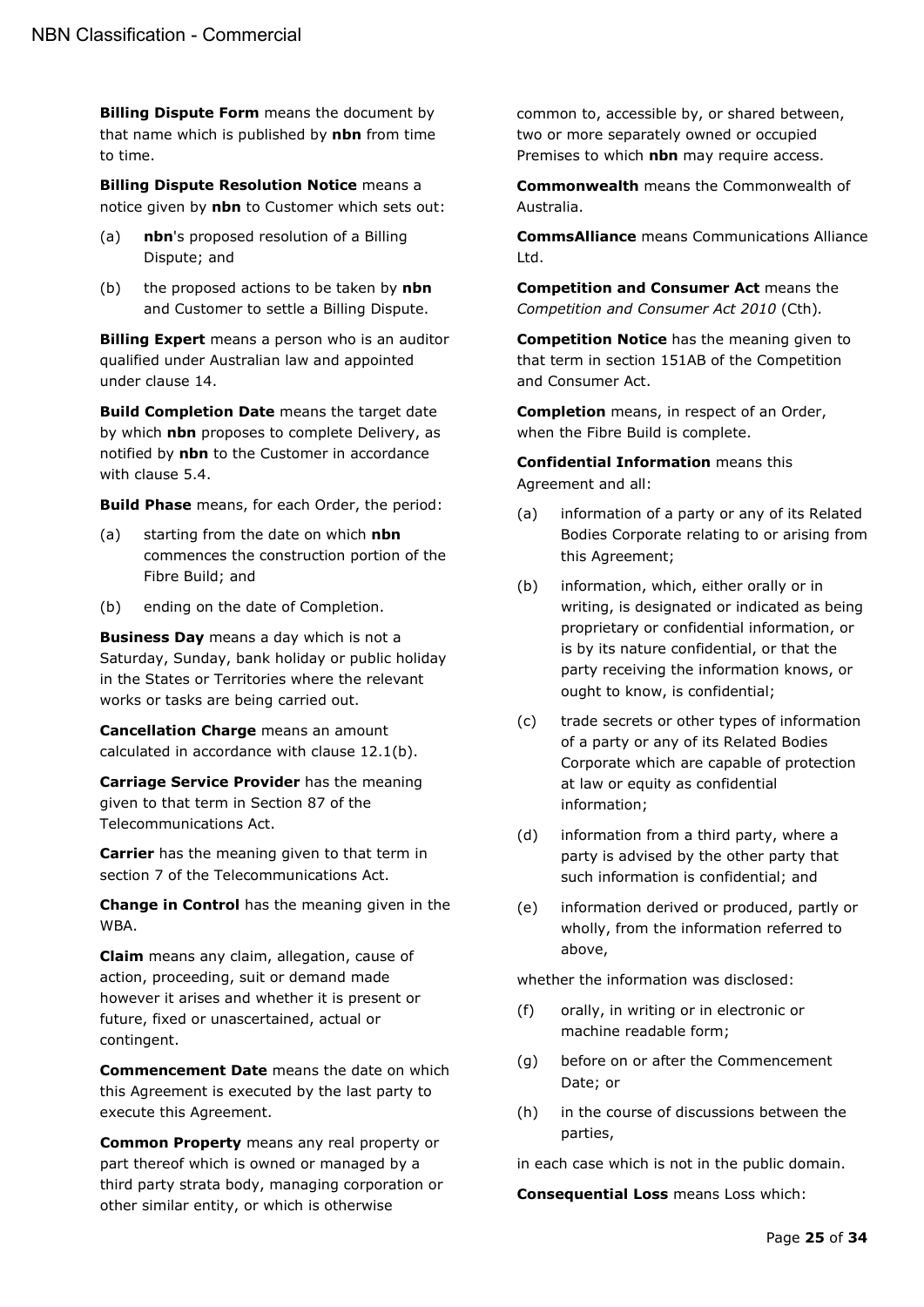- (a) does not arise directly, or naturally in the usual course of things, from the breach, action or inaction in question; or
- (b) constitutes loss of profit, loss of anticipated profit, loss of opportunity or anticipated savings, loss of revenue, loss or impairment of credit rating, loss of data, loss of business opportunities and loss of or damage to reputation or goodwill even if such loss arises directly or naturally in the usual course of things from that breach, action or inaction,

but does not include the following Losses to the extent that they arise directly, or naturally in the usual course of things, from the breach, action or inaction in question:

- (c) reasonable costs incurred in remedying the impact of the breach, action or inaction in question;
- (d) reasonable overtime and related expenses (including travel, lodging and wages); and
- (e) payments or penalties imposed by any Government Agency.

**Content Service Provider** has the meaning given to that term in section 97 of the Telecommunications Act.

**Contracted End User** means an End User acquiring a Customer Product or Downstream Product under a contract with Customer, a Downstream Service Provider or another Contracted End User (as the case may be).

**Corporations Act** means the *Corporations Act 2001* (Cth).

**Credit Policy** means the **nbn**™ Technology Extension Contract Credit Policy which forms part of this Agreement, a copy of which was provided to the Customer prior to entry into this Agreement.

**Credit Risk** has the meaning given in the Credit Policy.

**Customer Event** has the meaning given in the WBA.

**Customer Product** has the meaning given in the WBA.

**Customer Required Date** means the date by which the Customer requires Delivery to occur, as indicated by the Customer on placement of the Order.

**Default** means a failure, inability or refusal by a party to comply with the terms of this Agreement.

**Delivery** means, in respect of an Order, when the Premises to which the Order relates becomes Serviceable.

**Design Phase** means, for each Order, the period:

- (a) starting on the day immediately after the end of the Planning Phase; and
- (b) ending on the day immediately before the start of the Build Phase.

**Dispute** has the meaning given in clause [21.1\(a\).](#page-19-7)

**Downstream Claim** means a Claim against **nbn**, any of its Related Bodies Corporate or any of their respective Personnel by a Downstream Customer or any of their respective Related Bodies Corporate in connection with this Agreement.

**Downstream Claimant** means a person who makes a Downstream Claim.

**Downstream Contract** means an agreement pursuant to which a Downstream Service Provider or Contracted End User acquires or has agreed to acquire (or another End User is the ultimate recipient of) a Customer Product or Downstream Product.

**Downstream Customer** means any actual or prospective Downstream Service Provider or End User of the Customer.

**Downstream Product** has the meaning given in the WBA.

**Downstream Service Provider** has the meaning given in the WBA.

**Due Date** has the meaning in clause [12.2\(c\).](#page-13-7)

**End User** has the meaning given in the WBA.

**Estimated Build Time** means the time by which **nbn** initially estimates it will take to deliver an Order.

**Fibre Build** has the meaning given to that term in clause [9.1.](#page-11-2)

**Fibre Build Charge** means, in respect of each Order, the amount notified by **nbn** in accordance with clause [5.](#page-8-10)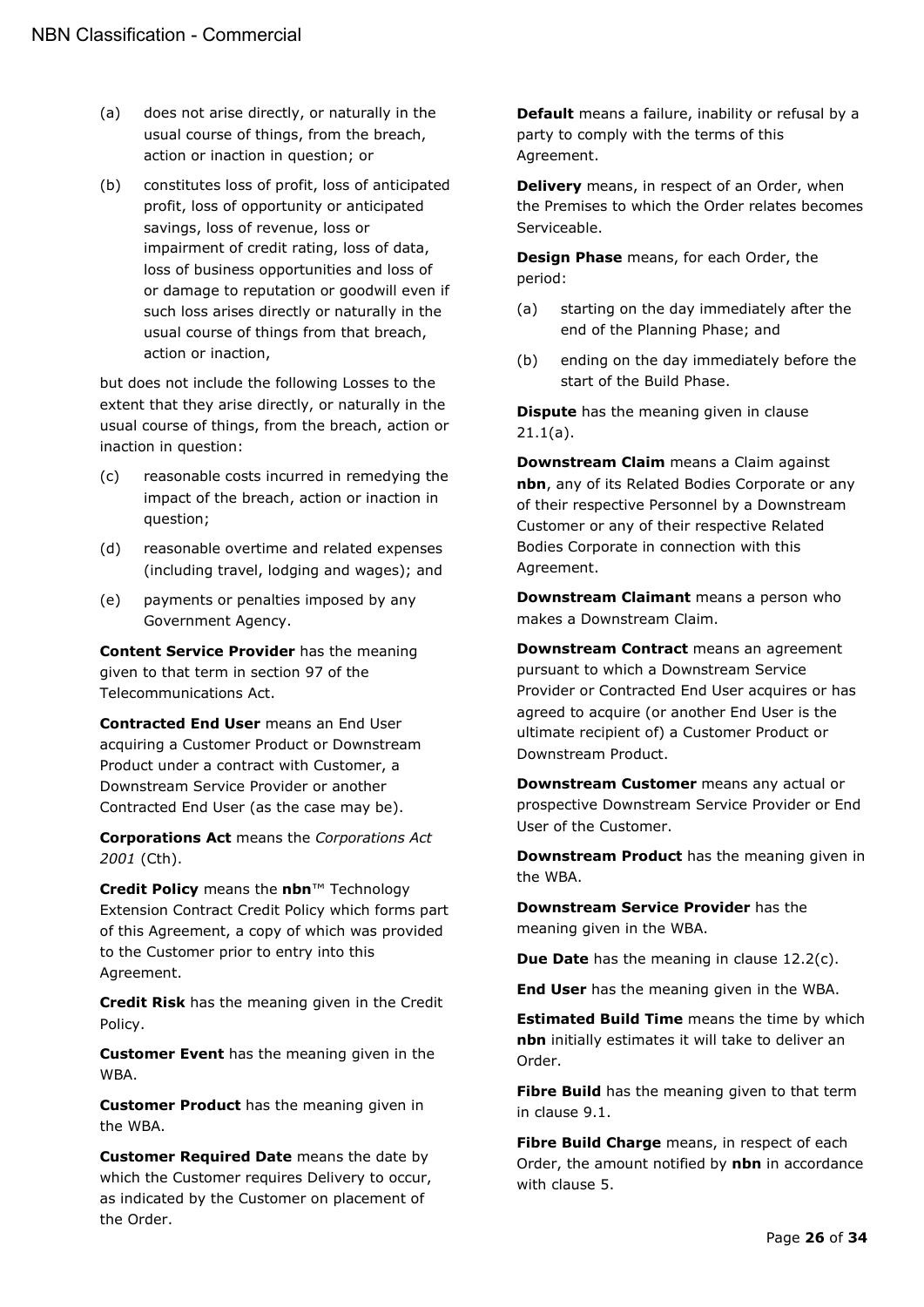**Fibre Network** has the meaning given in the WBA.

**Financial Security** has the meaning given in the Credit Policy.

**Government Agency** means any court or tribunal of competent jurisdiction or any agency, authority, board, department, government, instrumentality, ministry, official or public or statutory person of the Commonwealth or of any State or Territory of Australia, and any local or municipal government or governmental bodies.

**GST** has the meaning given in the GST Law.

**GST Law** means the *A New Tax System (Goods and Services Tax) Act 1999* (Cth), as amended from time to time.

**Industry Code** means an industry code developed and registered with the ACMA under Part 6 of the Telecommunications Act.

**Industry Standard** means an industry standard determined by the ACMA under Part 6 of the Telecommunications Act.

**Input Tax Credit** has the meaning given to that term in the GST Law.

**Insolvency Event** means any of the following events occurring:

- (a) a receiver, manager, receiver and manager, trustee, administrator, Controller (as defined in section 9 of the *Corporations Act 2001* (Cth)) or similar officer is appointed in respect of that party or any asset of that party;
- (b) a liquidator or provisional liquidator is appointed in respect of that party or the party is wound up;
- (c) an application is made to court for an order, or an order is made, or a meeting is convened, or a resolution is passed, for the purpose of appointing a person referred to in paragraphs (a) or (b);
- (d) a scheme of arrangement is entered into (and that application is not withdrawn or dismissed within 10 Business Days);
- (e) a moratorium of any debts of the party, or an official assignment or a composition of or an arrangement (formal or informal) with any creditors of that party (or similar proceedings or arrangements by which the assets of the party are subjected to the

control of the party's creditors), is ordered, declared or agreed to, or is applied for and the application is not withdrawn or dismissed within 10 Business Days;

- (f) the party becomes, admits in writing that it is, is declared to be or is deemed under any applicable law to be, insolvent or unable to pay its debts;
- (g) any writ of execution, garnishee order, mareva injunction or similar order is made, levied or issued against, or in relation to, any asset of the party; or
- (h) any act is done or event occurs which under the Laws of any country other than Australia has an analogous or similar effect to any of the events in paragraphs (a) to (g).

**Intellectual Property Rights** has the meaning given to it in the WBA.

**Invoice Event** means for:

- (a) the Site Feasibility Study Charge, the Customer becoming liable to pay that Charge in accordance with clause [5.2\(b\)\(ii\)\(A\);](#page-8-11)
- (b) the Site Feasibility Study Rebate and the Late Delivery Rebate, first invoice after Delivery;
- (c) the Fibre Build Charge, any of the following:
	- (i) Delivery;
	- (ii) the Customer becoming liable to pay the Fibre Build Charge under clause [6.1\(c\);](#page-9-11) and
	- (iii) the Customer becoming liable to pay the Fibre Build Charge under clause [6.2\(c\);](#page-9-12) or
- (d) a Cancellation Charge, the Customer becoming liable to pay the Cancellation Charge under clause [6.](#page-9-1)

**Late Delivery Rebate** means the rebate described in clause [9.3.](#page-11-4)

#### **Liability Cap** means:

- (a) in the case of **nbn**, \$5,000,000; and
- (b) in the case of the Customer, \$5,000,000.

**Loss** means losses, damages, liabilities, charges, expenses, compensation, fine, penalty, payment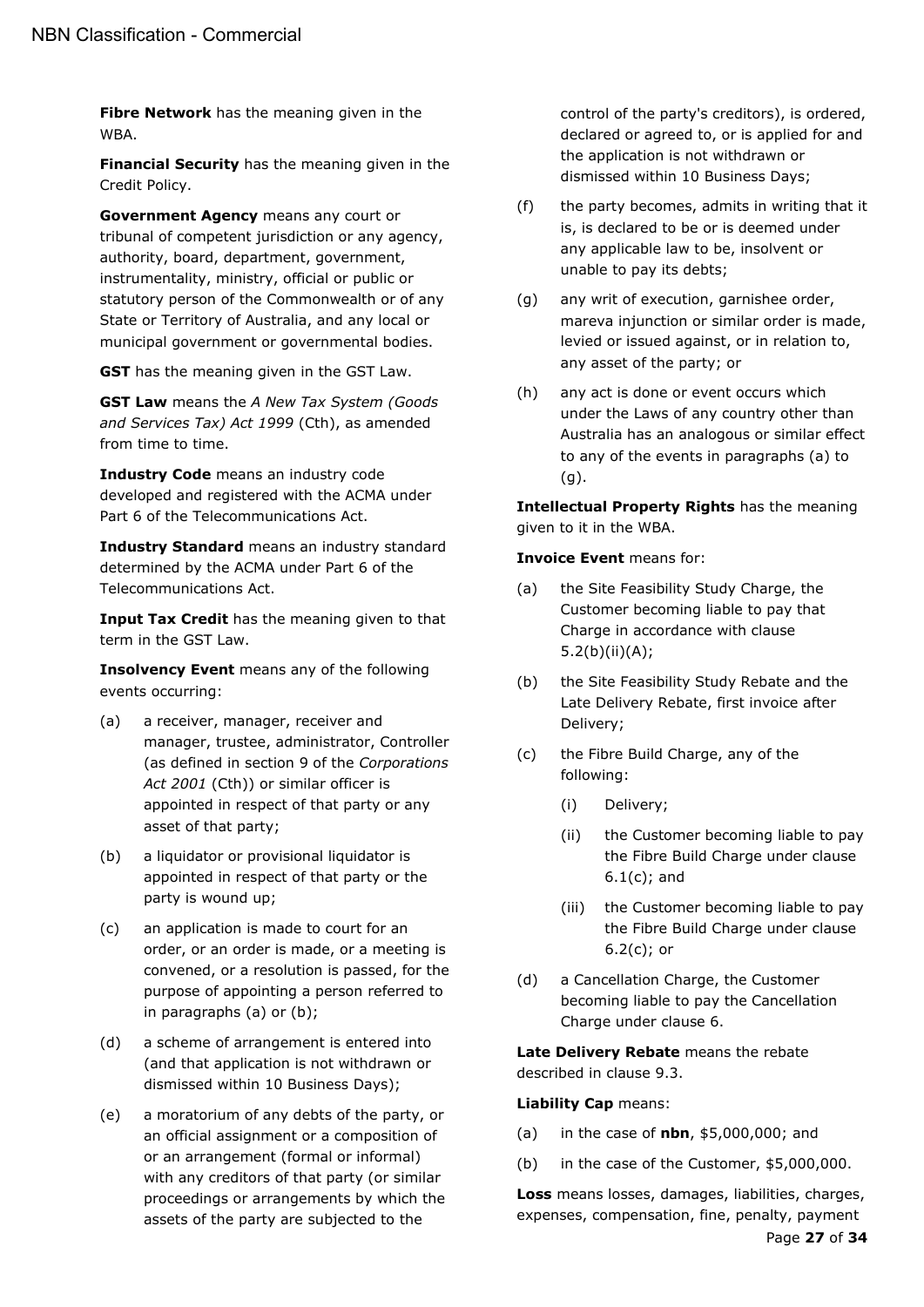outgoings or costs and all related costs and expenses (including reasonable legal fees and reasonable costs of investigation, litigation, settlement, judgment, appeal, interest and penalties) of any nature or kind, however it arises and whether it is present or future, fixed or unascertained, actual or contingent.

**Material** means any material (including technical and marketing material) provided or otherwise made available by or on behalf of a party under this Agreement.

**Material Default** means a Default which:

- (a) itself, or when combined with other Defaults, is a material breach of this Agreement; or
- (b) is expressly specified to be a Material Default in this Agreement.

**NBN Companies Act** means the *National Broadband Network Companies Act 2011* (Cth)*.*

**nbn™ Select Portal** means the web interface which **nbn** makes available to Customer from time to time in connection with Service Feasibility Assessments and Orders.

**Non-Discrimination Obligations** means the obligations applying to an NBN corporation (as that term is defined in section 5 of the NBN Companies Act) under section 152AXC and section 152AXD of the Competition and Consumer Act.

**Notice of Dispute** has the meaning given to that term in clause [21.1\(b\).](#page-19-6)

**OH&S Law** means all laws and legislative requirements relating to occupational health & safety.

**Order** means an order for a Fibre Build placed in accordance with clause [5.3.](#page-8-4)

**Ordered Product** has the meaning given in the WBA.

**Other Customer** has the meaning given in the WBA.

**Overdue Amount** has the meaning given to that term in clause [15\(b\).](#page-15-4)

**PDF Terms** means the document entitled "Product Development Forum Terms" as entered into by the parties.

**Personal Information** has the meaning given to that term in the *Privacy Act 1988* (Cth).

**Personnel** means, in relation to a party or third party, that party's officers, employees, agents, contractors, subcontractors and consultants.

**Planning Phase** means, for each Order, the period:

- (a) starting on the day the Order is placed; and
- (b) ending on the day **nbn** advises Customer that Order has progressed to Design Phase.

**Pre-Delivery Phase** means, for each Order, the period:

- (a) starting on the day immediately after the end of the Build Phase; and
- (b) ending on the day of Delivery.

**Premises** has the meaning given to that term in the WBA.

**Product** has the meaning given in the WBA.

**Regulator** means, as the context requires:

- (a) the Commonwealth government minister responsible for administering Part XIB and/or Part XIC of the Competition and Consumer Act;
- (b) the Commonwealth government minister responsible for administering the Telecommunications Act;
- (c) the Australian Competition and Consumer Commission;
- (d) the Australian Communications and Media Authority;
- (e) the Telecommunications Industry Ombudsman;
- (f) any other Commonwealth government minister, Government Agency or parliamentary committee or parliamentary body whose activities impact on **nbn**'s business.

#### **Regulatory Event** means:

- (a) any enactment, amendment, replacement or repeal of any law;
- (b) the lawful making, amendment or withdrawal of any determination, order, directive, consent or finding by a Regulator, Commonwealth government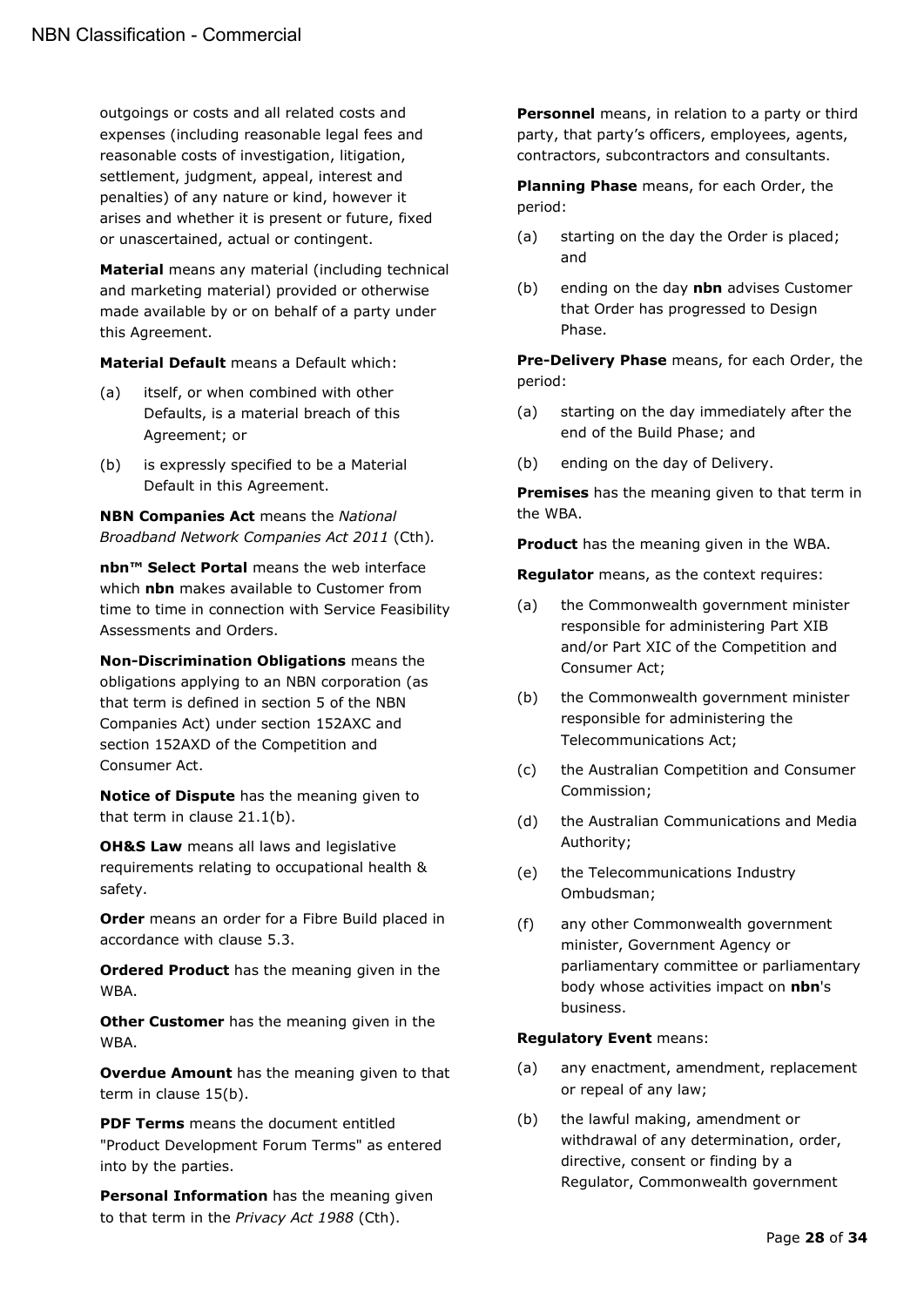minister, Government Agency or a court of competent jurisdiction;

- (c) any investigation, action or proceeding by a Regulator;
- (d) the making of any code by CommsAlliance (or any replacement or successor to CommsAlliance) to which **nbn** is a code signatory, the registration of any Industry Code, the determination of an Industry Standard or the making of any Technical Standard (or any amendment or withdrawal of such codes or standards);
- (e) any declaration, amendment, or removal of a condition applying to a party's carrier licence (if applicable), including **nbn** being required to comply with section 152CJB of the Competition and Consumer Act in relation to a specific eligible service and **nbn** being prohibited from supplying a specified carriage service to Carriers, Carriage Service Providers or Content Service Providers under section 41(3) of the NBN Companies Act;
- (f) any determination, amendment or removal of a Service Provider Rule applicable to a party;
- (g) any amendment to the WBA necessary to comply with any applicable law or required by a "Regulatory Event" (as defined in the WBA);
- (h) the issuing of an Advisory Notice or Competition Notice by the ACCC in respect of **nbn**; or
- (i) the issuing of an injunction against a party in relation to a breach or contravention (alleged or otherwise) of the Competition and Consumer Act.

**Related Body Corporate** has the meaning given in the Corporations Act.

**Relationship Point of Contact** has the meaning given to that term in clause [22.4\(a\)\(ii\).](#page-21-9)

**Service Feasibility Assessment** means an assessment by **nbn** regarding the availability of a Fibre Build at a particular Premises.

**Service Provider Rule** has the meaning given to that term in section 98 of the Telecommunications Act.

**Serviceable** has the meaning given in the WBA.

**Shareholder Ministers** means collectively the Communications Minister (which has the meaning given to that term in the NBN Companies Act) and the Finance Minister (which has the meaning given to that term in section 7 of the Telecommunications Act).

**Site Feasibility Study** means a detailed assessment, which is carried out by **nbn** as part of a Service Feasibility Assessment and which may involve a site visit.

**Site Feasibility Study Charge** means the charge described in clause [5.2\(b\)\(ii\)\(A\).](#page-8-11)

**Site Feasibility Study Rebate** means a rebate by **nbn** to Customer of the Site Feasibility Study Charge in relation to a completed Order.

**Supply** has the meaning given to that term in the GST Law.

**Tangible Property** means physical property, including real property, but does not include nonphysical property such as incorporeal property or intellectual property rights.

**Tax Invoice** has the meaning given in the GST Law.

**Technical Standard** means any technical standard made by the ACMA under Part 21 of the Telecommunications Act.

**Telecommunications Act** means the *Telecommunications Act 1997* (Cth).

**Term** has the meaning given to that term in clause [2.](#page-6-2)

**Third Party IPR** has the meaning given in the WBA.

**Wholesale Broadband Agreement** or **WBA** means:

- <span id="page-28-0"></span>(a) if **nbn** and the Customer are parties to an agreement titled "Wholesale Broadband Agreement", that Wholesale Broadband Agreement; or
- <span id="page-28-1"></span>(b) if **nbn** and the Customer are not parties to an agreement titled "Wholesale Broadband Agreement", the standard form of access agreement titled "Wholesale Broadband Agreement" which is published on **nbn**'s website from time to time.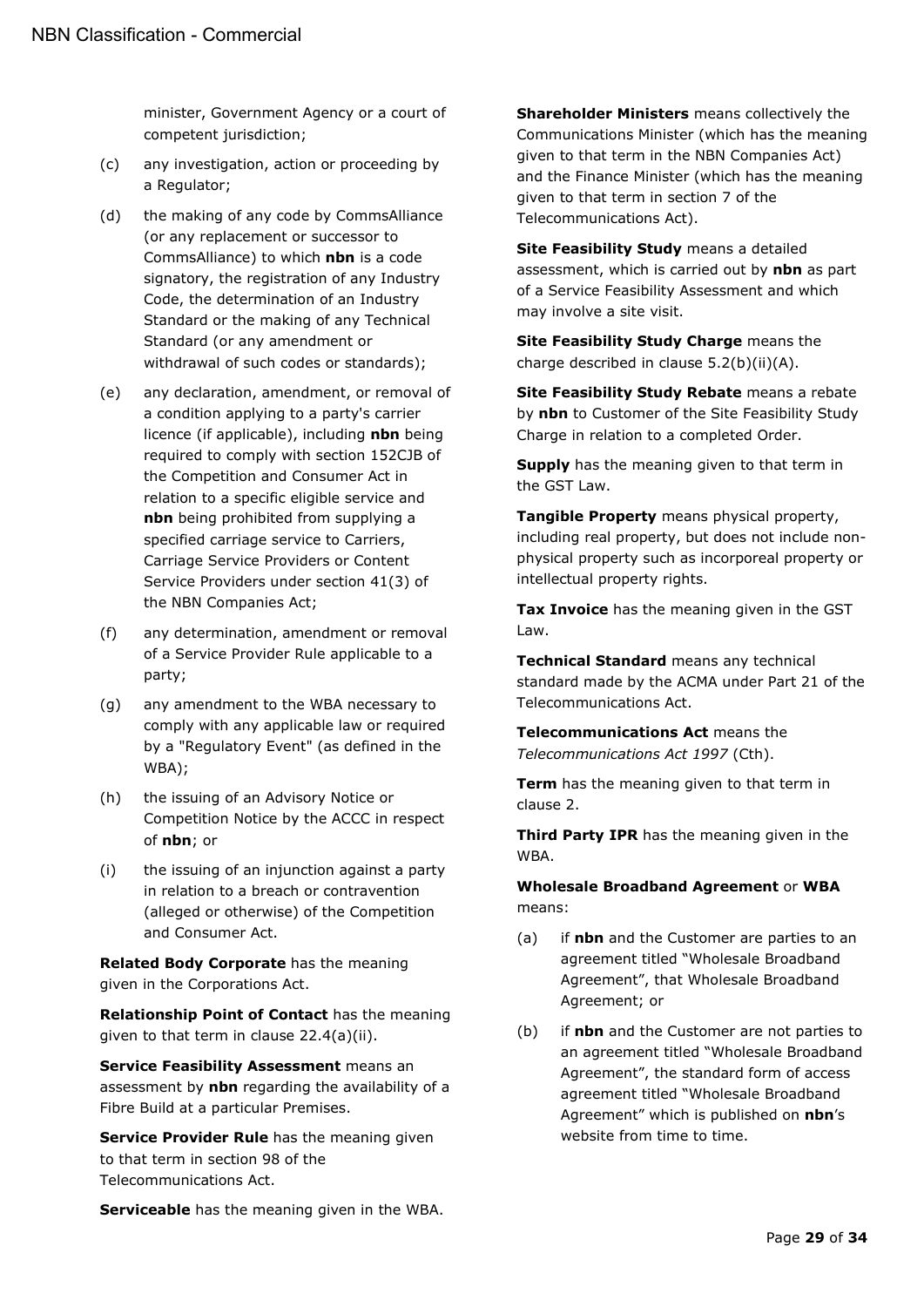# <span id="page-29-0"></span>Schedule A – **Customer contact details**

### <span id="page-29-1"></span>**Customer details**

Postal address: Email address: Contact person: Contact person telephone: Contact person email: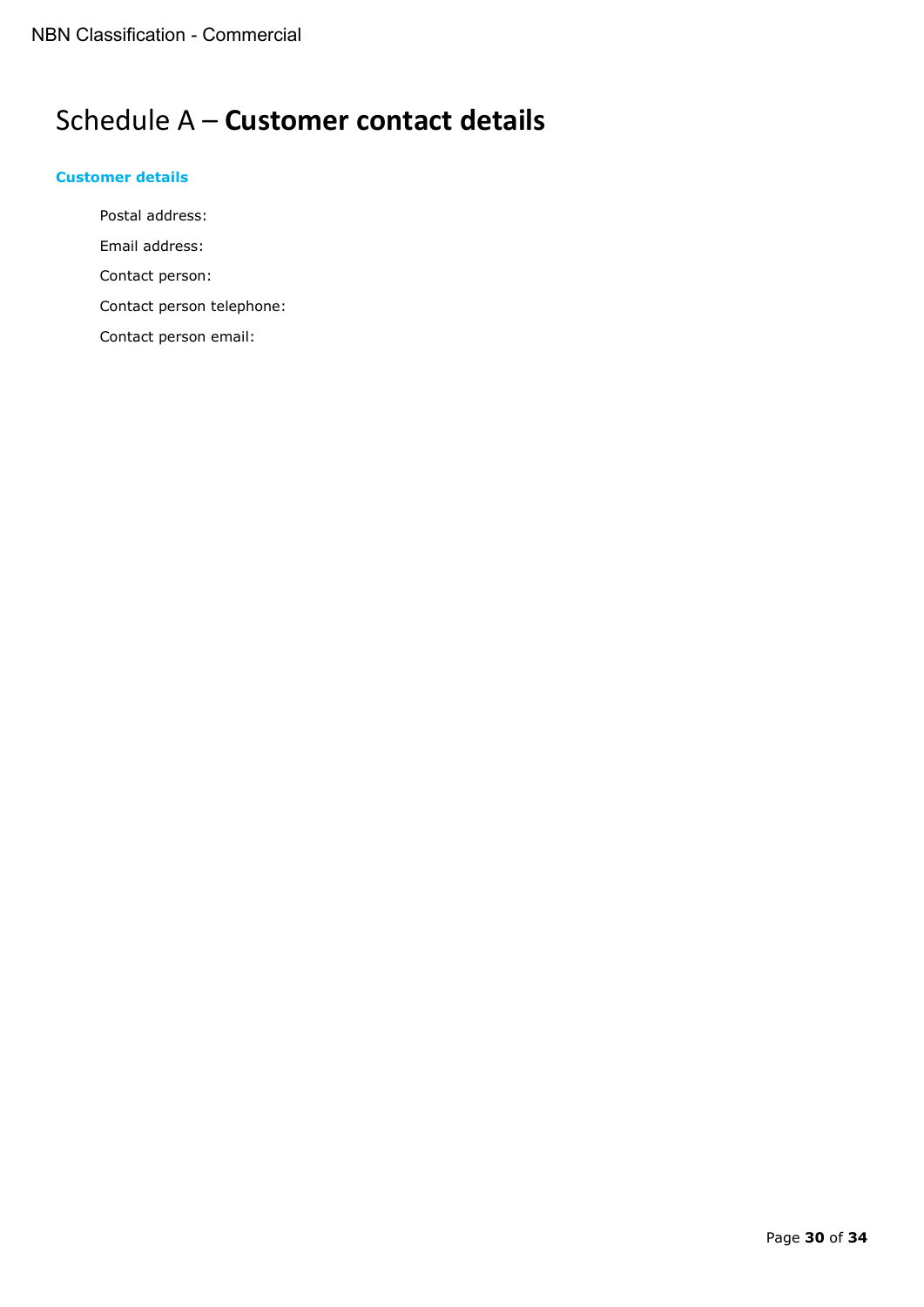# <span id="page-30-0"></span>Appendix A – **nbn**™ Select Build Contract

#### <span id="page-30-2"></span><span id="page-30-1"></span>**A1 Downstream Claims against nbn**

- (a) If **nbn** notifies the Customer of a Downstream Claim, the Customer may, within 20 Business Days after such notice, deliver to **nbn** a duly executed, binding and unconditional offer of assignment (in the form set out in Schedule A to the WBA or as otherwise notified by **nbn** to the Customer from time to time) of the Customer's, Downstream Service Provider's or Contracted End User's rights (as applicable) against the Downstream Claimant(s) under a Model Undertaking (in this clause A1, an **Assignment**).
- (b) For the purposes of clause A[1\(a\),](#page-30-2) a Model Undertaking is an undertaking in a Downstream Contract which is, subject to clause A[1\(d\),](#page-31-0) binding on the relevant Downstream Claimant in accordance with the following terms, or on such other terms that **nbn** (acting reasonably) agrees in writing are no less effective in protecting **nbn**'s interests:
	- *"X Notwithstanding anything else in [this agreement]:*
	- *X.1 to the extent permitted by law and without excluding, restricting or modifying any rights or remedies to which [the relevant Downstream Service Provider / Contracted End User] may be entitled to under the consumer guarantee provisions in Parts 3-2 and 5-4 of the Australian Consumer Law [the relevant Downstream Service Provider / End User] must not bring any claim (including any action, suit or proceedings of any nature or kind, whether in contract, tort (including negligence) at common law, in equity, under statute or otherwise however arising) against NBN Co Limited ACN 136 533 741 (nbn), its Related Bodies Corporate or any of their respective Personnel in connection with the design and installation of any infrastructure*

*required for the nbn network to be made available to nbn's customers at the premises which are the subject of [this agreement];*

- *X.2 clause X.1 does not apply to a claim by [relevant Downstream Service Provider / End User] for loss or damage suffered or incurred by [relevant Downstream Service Provider / End User] arising from or in connection with:*
	- *X.2.1 any damage to, or loss of, tangible property to the extent that such losses are caused or contributed to by nbn, its Related Bodies Corporate or any of their respective Personnel or third party suppliers; or*
	- *X.2.2 the death or personal injury of any person to the extent caused or contributed to by:*
		- *X2.2.1 negligent or wilful acts or omissions of nbn, its Related Bodies Corporate or any of their respective Personnel or third party suppliers; or*
		- *X2.2.2 any equipment or network owned, operated or controlled by nbn.*
- *X.3 The supplier of the products and services which are the subject of this agreement may assign the benefit of this clause X to nbn or its nominee without consent or, to the extent that consent is required, [the relevant Downstream Service Provider / End User] hereby gives that consent.*
- *X.4 This clause X survives expiry or termination of [this agreement].*
- *X.5 In this clause X:*

*Personnel means, in relation to a party or third party, that party's officers, employees, agents,*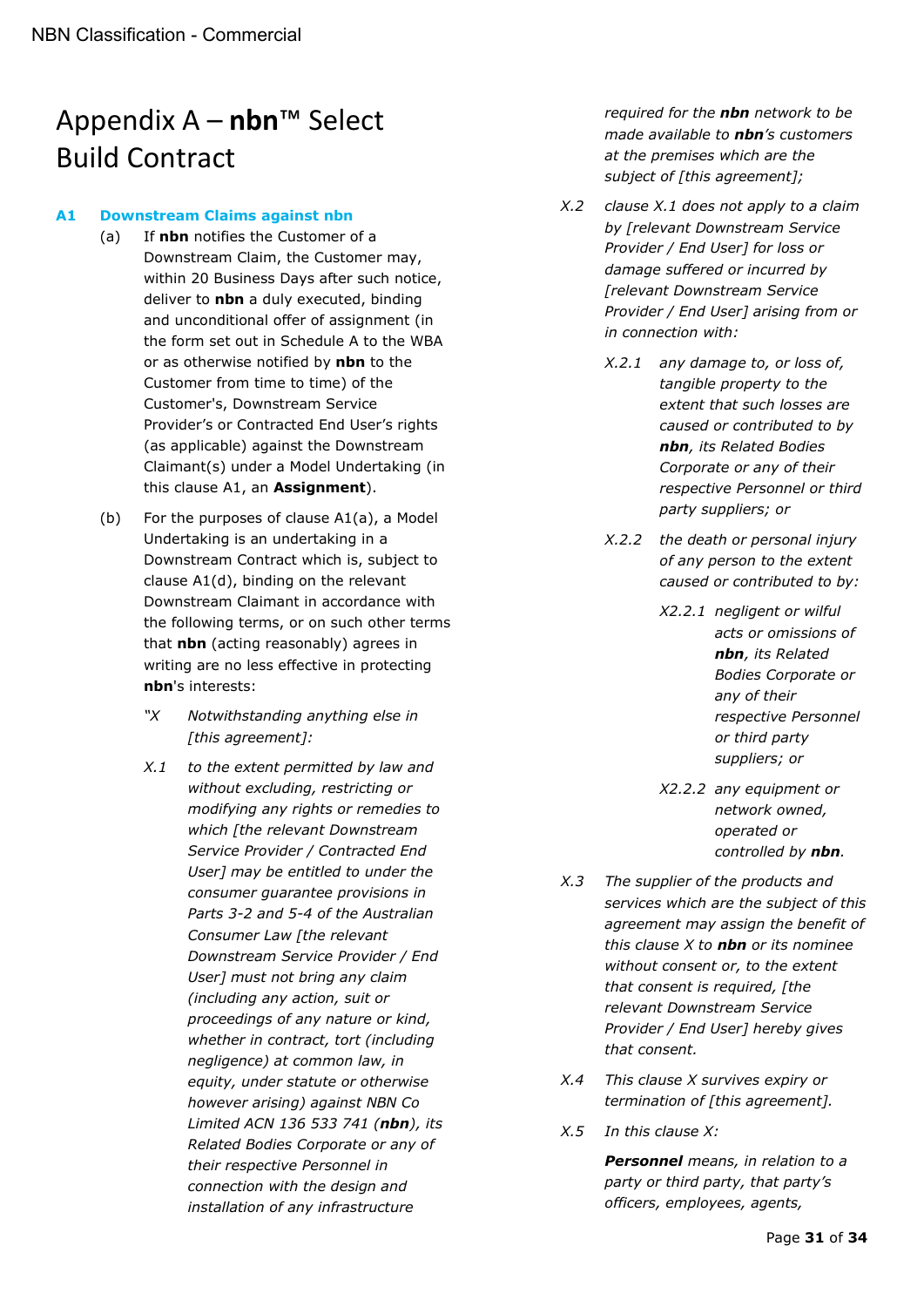*contractors, subcontractors and consultants.*

*Related Body Corporate has the meaning given to that term in section 50 of the Corporations Act 2001 (Cth)."*

- <span id="page-31-2"></span>(c) The Customer must pay to **nbn** on demand an amount equal to all Losses suffered or incurred by **nbn**, any Related Body Corporate of **nbn**, or their respective Personnel (each an **nbn Indemnified Party**) arising from or in connection with any Downstream Claim if:
	- (i) **nbn** has given notice to the Customer of the Downstream Claim and the Customer has not either:
		- $(A)$ delivered to **nbn** an Assignment of a Model Undertaking that is, subject to clause A[1\(d\),](#page-31-0) binding on the relevant Downstream Claimant in respect of the Downstream Claim in accordance with clauses A[1\(a\)](#page-28-0) and A[1\(b\);](#page-28-1) or
		- $(B)$ taken any other steps which have the effect of placing **nbn**, any Related Body Corporate of **nbn**, and their respective Personnel in a position in respect of such Losses that is no worse than the position they would have been in had Customer delivered to **nbn** a binding Assignment in accordance with this clause A1; and
	- (ii) the Customer could lawfully have excluded or limited such Losses in its arrangements with Downstream Service Providers, Contracted End Users or third parties.
- <span id="page-31-1"></span><span id="page-31-0"></span>(d) An undertaking does not cease to be a Model Undertaking for the purposes of this clause A1 solely by reason of it not being binding on the relevant Downstream Claimant by operation of Part 2-3 of the Australian Consumer Law.
- (e) If the Customer has delivered to **nbn** an Assignment pursuant to clause A[1\(a\)](#page-28-0) or has otherwise excluded or limited Losses

suffered or incurred by **nbn** in accordance with clause A[1\(c\)\(i\)\(B\),](#page-31-1) the Customer must:

- (i) promptly provide, and, where applicable, ensure that any Downstream Service Provider or Contracted End User other than the Downstream Claimant promptly provides, all assistance reasonably requested by **nbn** in responding to and conducting the defence of a Downstream Claim to ensure that **nbn** obtains the full benefit of the Assignment or such other exclusion or limitation of liability (as applicable) (and **nbn** will pay the reasonable costs of such assistance); and
- (ii) not do anything, and, where applicable, ensure that any Downstream Service Provider or Contracted End User other than the Downstream Claimant does not do anything, including during the course of any defence, settlement or compromise of a Claim which is related to a Downstream Claim, which prejudices **nbn**'s ability to obtain the full benefit of the Assignment or such other exclusion or limitation of liability (as applicable).
- <span id="page-31-3"></span>(f) The Customer must pay to **nbn** on demand an amount equal to all Losses suffered or incurred by **nbn**, any Related Body Corporate of **nbn**, or their respective Personnel arising from or in connection with any Claim (including any Downstream Claim) by a third party against **nbn** to the extent that the Claim arises from or in connection with any:
	- (i) breach of this Agreement by the Customer; or
	- (ii) negligent act or omission of the Customer, its Related Bodies Corporate, any of their respective Personnel or third party suppliers arising directly from or in connection with this Agreement, including the supply of any Customer Product by Customer to any Downstream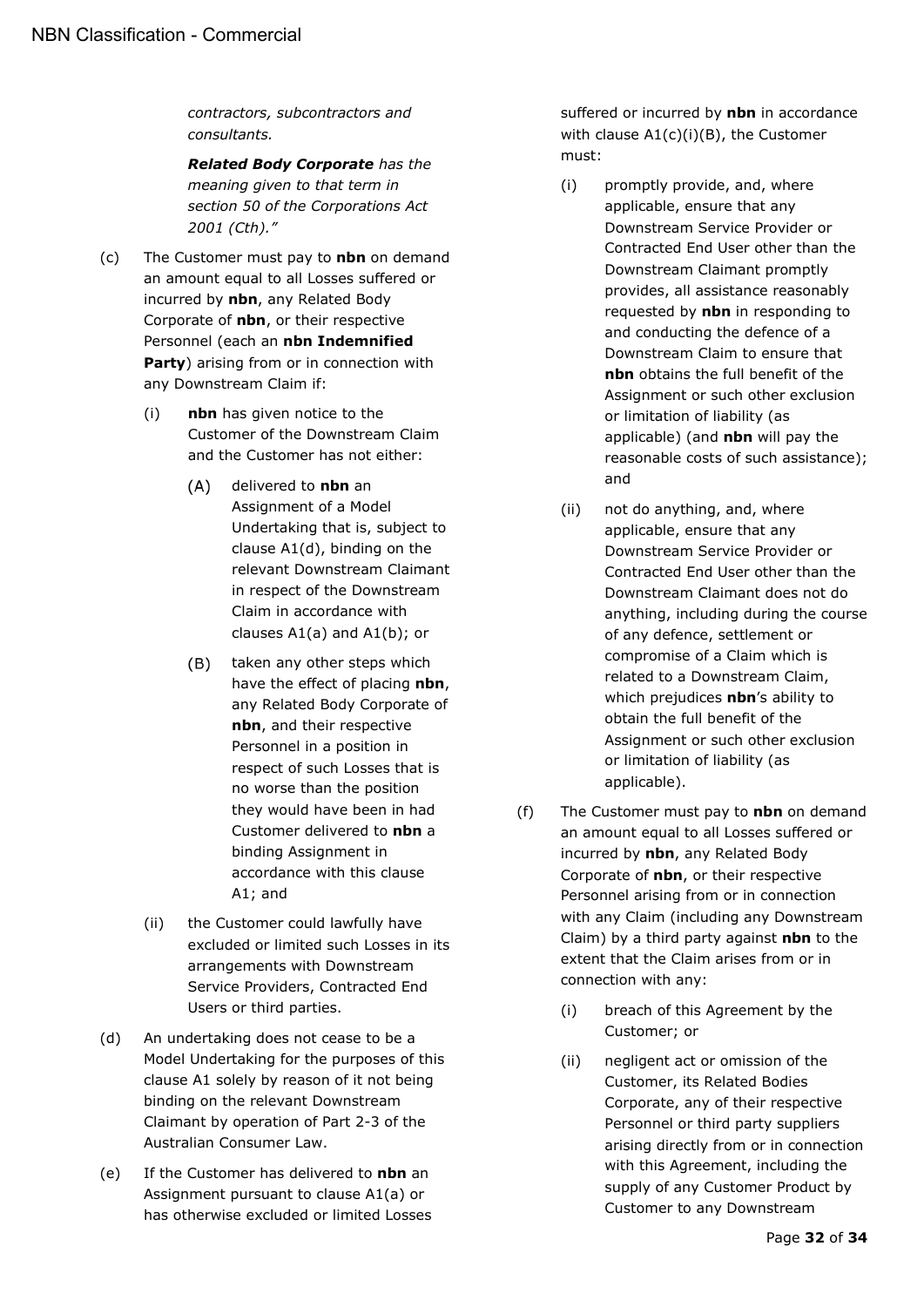Service Provider or Contracted End User.

- (g) Clause A[1\(c\)](#page-31-2) and clause A[1\(f\)d](#page-31-3)o not apply to any Claim (including a Downstream Claim) arising from or in connection with:
	- (i) the death or personal injury of any person;
	- (ii) damage to, or loss of any Tangible Property,

to the extent caused or contributed by:

- (iii) the negligent or wilful acts or omissions of any **nbn** Indemnified Party; or
- (iv) any network or equipment owned or controlled by **nbn**.
- (h) The liability exclusions in clause [17\(a\)](#page-16-4) of this Agreement do not apply to any liability of the Customer arising under clause A[1\(c\)o](#page-31-2)r clause A[1\(f\).](#page-31-3)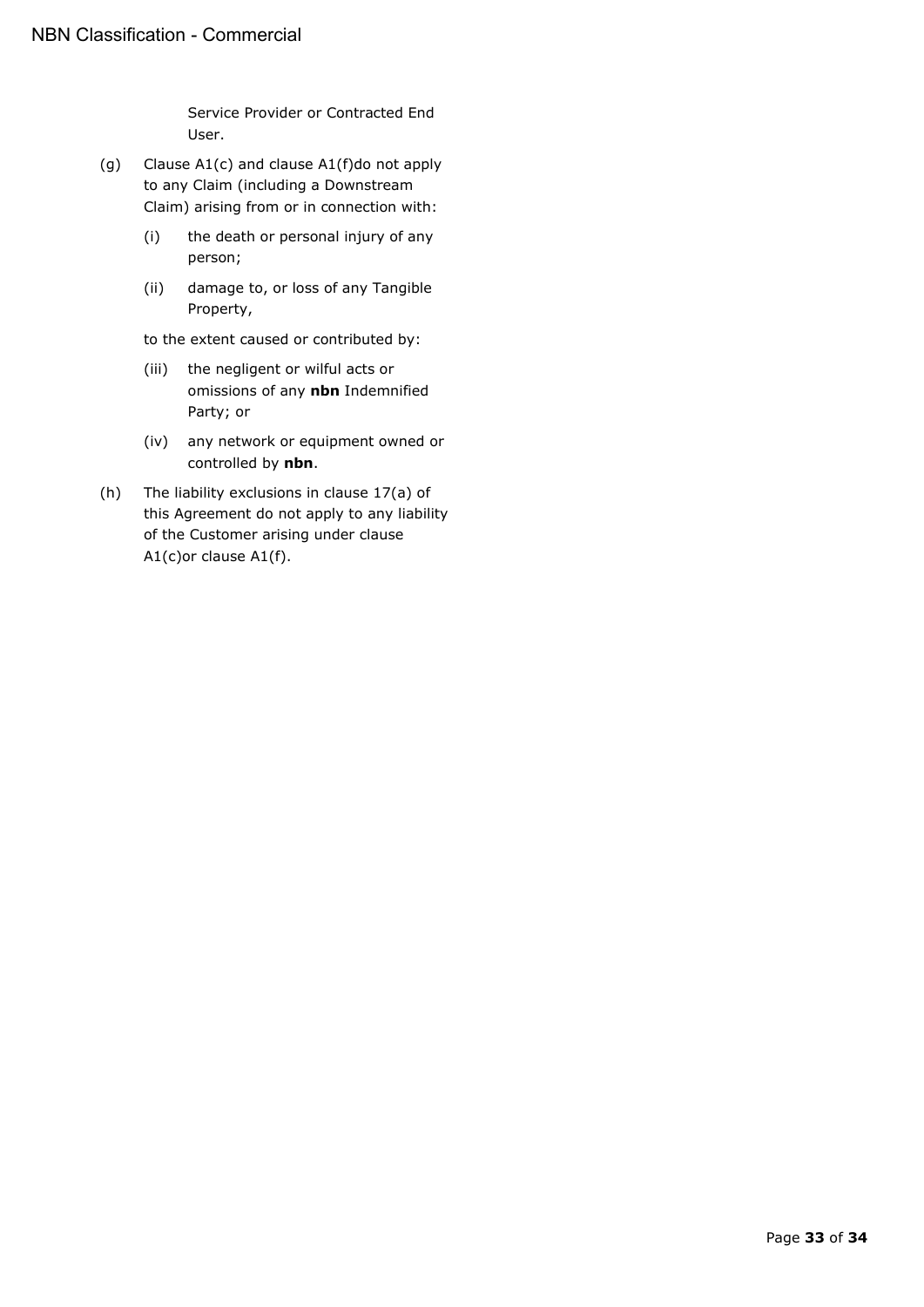# <span id="page-33-0"></span>Appendix B – **nbn**™ Select Portal Terms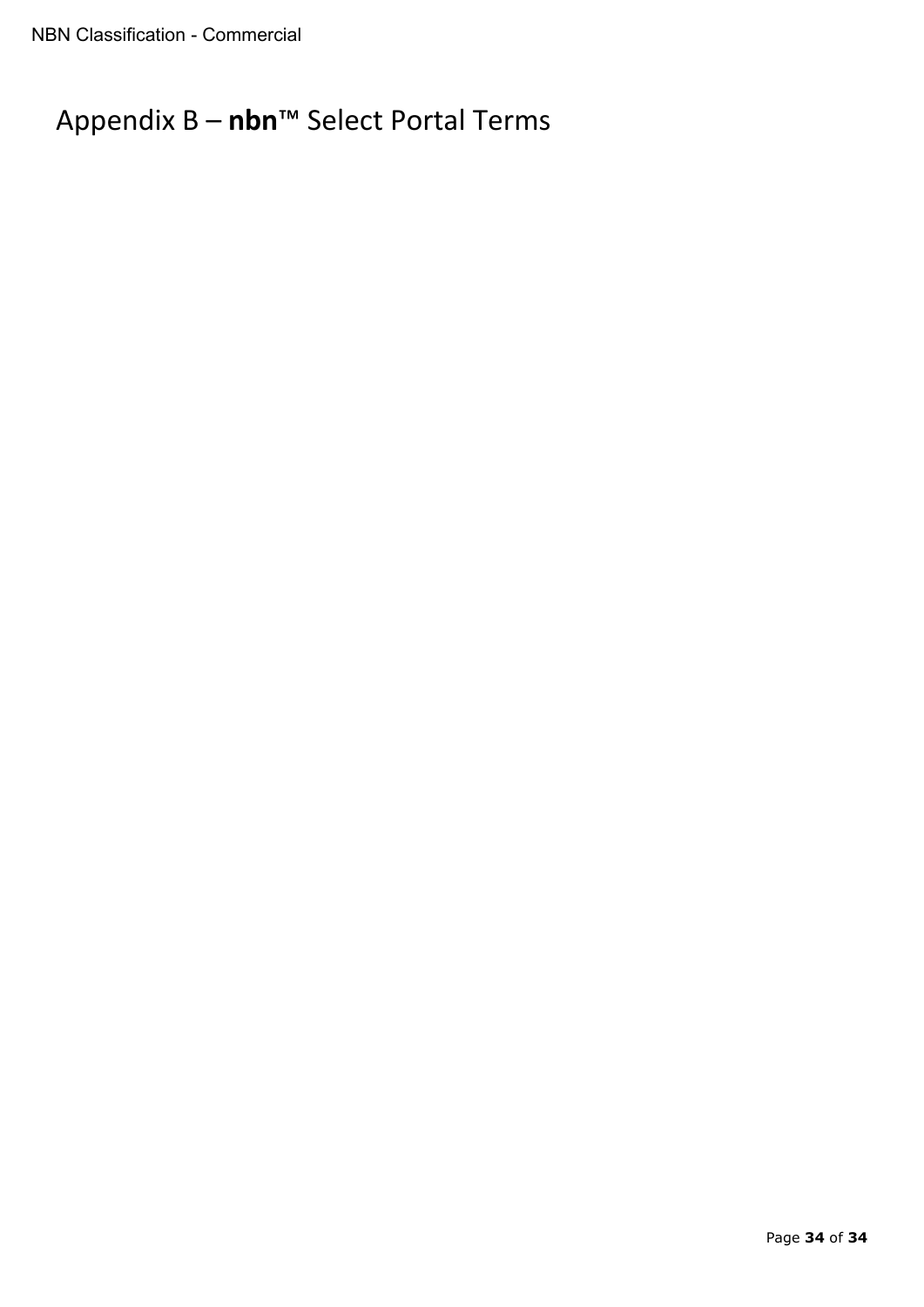# Appendix B – **nbn**™ Select Portal Terms

#### **B1 nbn ™ Select Portal terms and conditions**

Customer's use of the **nbn** ™ Select Portal is subject to these **nbn** ™ Select Portal terms and conditions, which **nbn** may update from time to time.

#### **B2 Valid uses of nbn™ Select Portal and data**

- (a) Customer may only use the **nbn**™ Select Portal for the purpose of performing Customer's Key Build Transactions and for purposes approved by **nbn** in writing.
- (b) Customer may only use Service Feasibility Assessment Information, in accordance with additional conditions in sections [B3](#page-34-0) to [B6](#page-35-0) of these **nbn**™ Select Portal Terms, for:
	- (i) determining whether Customer is able to place an Order through the **nbn**™ Select Portal in accordance with this Agreement;
	- (ii) obtaining the Fibre Build Charge associated with an Order;
	- (iii) developing and planning Orders through the **nbn**™ Select Portal; and
	- (iv) any other purposes approved by **nbn** in writing.

#### <span id="page-34-0"></span>**B3 Conditions of supply for the nbn™ Select Portal**

Customer must:

- (a) ensure that each Delegated Administrator and each Authorised User agrees to, and complies with these **nbn**™ Select Portal terms and conditions;
- (b) provide to **nbn** all information reasonably required and requested by **nbn** to implement security protocols that are used in connection with the **nbn**™ Select Portal;
- (c) on request by **nbn**, use reasonable endeavours to make available to **nbn**, Customer Personnel who are subject matter experts to support any root cause analysis and incident resolution that may be performed by **nbn** in connection with

Customer's access to or use of the **nbn**™ Select Portal; and

(d) acquire and maintain, at its cost, Internet connectivity to facilitate Customer's access to the **nbn**™ Select Portal.

#### **B4 Operational management**

- B4.1 General obligations relating to **nbn**™ Platform-Related Software
	- (a) Customer must, in accordance with **nbn**'s instructions, install and implement any **nbn**™ Platform-Related Software (and any upgrades or updates released by **nbn** or its licensors) provided by **nbn** as part of the **nbn**™ Select Portal and successfully complete all testing required by **nbn**.
	- (b) Customer must not:
		- (i) access or interfere with **nbn**'s core systems or the functionality of **nbn**'s core systems (or attempt to do so);
		- (ii) change or otherwise interfere with the **nbn**™ Select Portal (except in the ordinary course of using or configuring the **nbn**™ Select Portal in accordance with these **nbn**™ Select Portal Terms);
		- (iii) copy, or attempt to copy, any part of the **nbn**™ Select Portal (or any of the data accessible through the **nbn**™ Select Portal), except for:
			- $(A)$ copying:
				- (1) business-to-business messages generated or transmitted by, on or through the **nbn**™ Select Portal as a result of the performance of Key Build Transactions;
				- (2) operational information made available by **nbn** to Customer through the **nbn**™ Select Portal and relating specifically to

#### Page **1** of **4**

The **nbn**™ Select Portal is not a listed carriage service or a service that facilitates the supply of a listed carriage service for the purposes of section 152AL of the Competition and Consumer Act. The supply of the **nbn**™ Select Portal under this Agreement does not have the effect of making the **nbn**™ Select Portal a declared service for the purposes of Part XIC of the Competition and Consumer Act. This document is not executable and is not a Standard Form of Access Agreement for the purposes of Part XIC of the Competition and Consumer Act.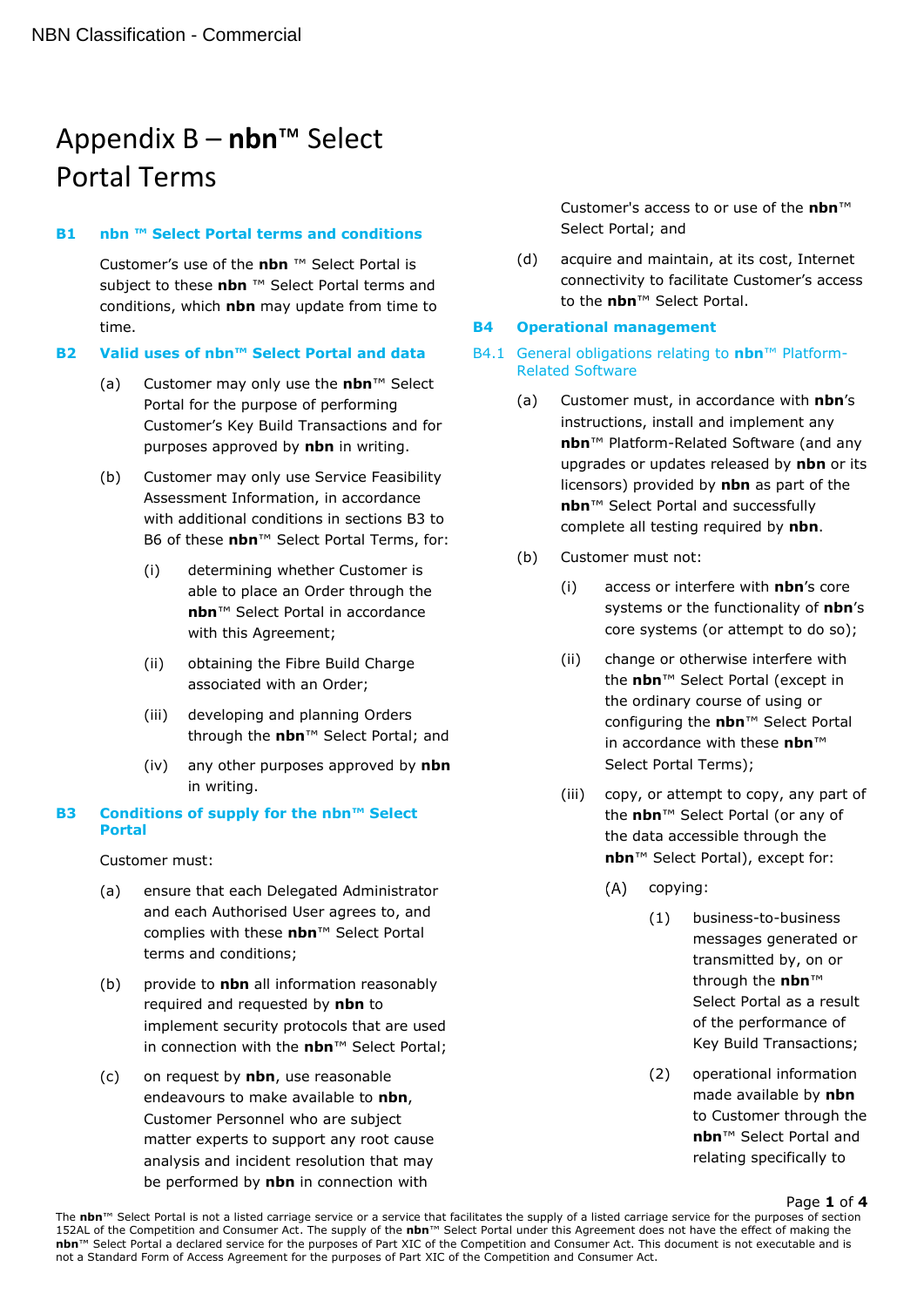the performance of Key Build Transactions;

- (3) any **nbn**™ Platform-Related Software for testing purposes approved by **nbn** in writing; or
- (4) any **nbn**™ Platform-Related Software that may be inherent in the design of the normal operation of that software; or
- (iv) reverse engineer, decompile or access the source code of the **nbn**™ Select Portal or **nbn**'s core systems or the functionality of **nbn**'s core systems, or attempt to do so.
- (c) Customer must not, and must procure its Downstream Service Providers and Contracted End Users do not, perform any data mining or similar activities on or through the use of the **nbn**™ Select Portal.

#### **B5 nbn™ Platform Workarounds**

Customer must comply with any **nbn**™ Platform Workarounds.

# <span id="page-35-0"></span>**B6 Information & Rights Management**

#### B6.1 Authorised Use and Security

- (a) Customer must keep secure and confidential, and protect from unauthorised use, any usernames, passwords and digital certificates provided to or used by Customer in connection with the **nbn**™ Select Portal (all of which are the Confidential Information of **nbn**).
- (b) Customer is responsible for any and all use of the **nbn**™ Select Portal by its authorised users or other third parties acting on behalf of Customer.

#### <span id="page-35-1"></span>B6.2 Service Feasibility Assessment Information

- (a) **nbn** is not obliged to progress any Service Feasibility Assessment if:
	- (i) Customer has not provided sufficient information as indicated by the **nbn**™ Select Portal;
	- (ii) **nbn** has reasonable grounds to believe that relevant authorisations have not been obtained;
- (iii) Customer has previously requested a Service Feasibility Assessment for that Premises and that Service Feasibility Assessment is still valid; or
- (iv) Customer has previously requested a Service Feasibility Assessment for that Premises on multiple occasions.
- (b) Customer must not disclose Service Feasibility Assessment Information to any third party, except where the third party is:
	- (i) a current or prospective Contracted End User in respect of whom the Service Feasibility Assessment Information applies;
	- (ii) a Downstream Service Provider or Specified Utility engaging in a related Specified Activity; or
	- (iii) Customer Personnel,

and such disclosure is made in accordance with clause 18 of this Agreement.

(c) Clauses  $18.1(c)$  and  $18.1(d)$  of this Agreement do not apply in respect of Service Feasibility Assessment Information to the extent there is any inconsistency between those clauses and this section [B6.2.](#page-35-1)

#### <span id="page-35-2"></span>B6.3 Third Party Address Data supplied by PSMA

- (a) Service Feasibility Assessment Information may contain Third Party Address Data supplied by PSMA. Third Party Address Data supplied by PSMA is the Confidential Information of **nbn**, and is licensed to **nbn** by PSMA.
- (b) **nbn** grants Customer a non-exclusive, royalty-free, non-transferable licence for the Term to use, modify and reproduce Third Party Address Data supplied by PSMA internally within Customer's business, solely to the extent required for Customer (directly or through its Personnel) to supply, market and promote Customer Products.
- <span id="page-35-3"></span>(c) Customer must prominently display an acknowledgement of PSMA's ownership of Third Party Address Data supplied by PSMA on any copy or reproduction of it.
- (d) Customer must not: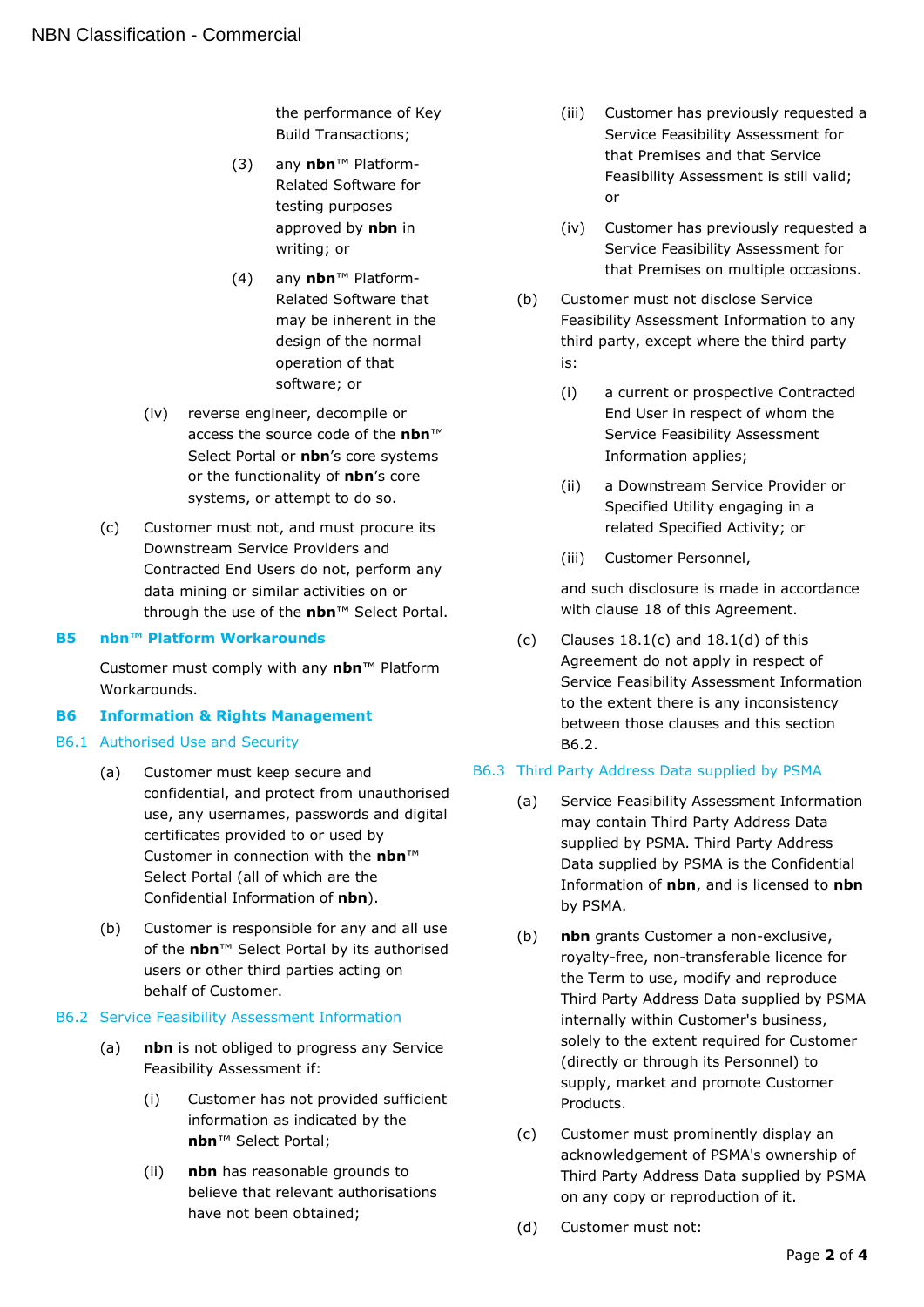- (i) disclose Third Party Address Data supplied by PSMA to any third party except in accordance with clauses 18.1(d)(i) or 18.1(d)(vii) of this Agreement; or
- (ii) make any changes to any spatial coordinates contained in the Third Party Address Data supplied by PSMA.
- <span id="page-36-0"></span>(e) **nbn** may, if it becomes aware of or suspects that Customer's conduct, or that of its Personnel, with respect to Third Party Address Data supplied by PSMA is in breach of this Agreement or would cause **nbn** to be in breach of the terms on which it licenses Third Party Address Data, take any reasonable remedial action to prevent such breaches, including suspending access to or use of Third Party Address Data supplied by PSMA.
- (f) Sections [B6.3](#page-35-2)[\(c\)](#page-35-3) to [B6.3](#page-35-2)[\(e\)](#page-36-0) above will have no force or effect unless **nbn** notifies Customer in writing, in which case sections [B6.3](#page-35-2)[\(c\)](#page-35-3) to [B6.3](#page-35-2)[\(e\)](#page-36-0) will take effect on and from the date specified in the notice by **nbn**.
- (g) Clauses  $18.1(c)$  and  $18.1(d)$  (other than clauses  $18.1(d)(i)$  or  $18.1(d)(vii)$  of this Agreement do not apply in respect of Third Party Address Data supplied by PSMA.
- (h) This section [B6.3](#page-35-2) applies only in respect of Third Party Address Data supplied by PSMA which is contained in Service Feasibility Assessment Information.

#### <span id="page-36-1"></span>B6.4 Telstra Address Data

- (a) Service Feasibility Assessment Information may contain Telstra Address Data. Telstra Address Data is the Confidential Information of **nbn**, and is provided to **nbn** by Telstra.
- (b) **nbn** grants Customer a non-exclusive, royalty-free, non-transferable licence for the Term to use, modify and reproduce Telstra Address Data internally within Customer's business, solely to the extent required for Customer (directly or through its Personnel) to supply, market and promote Customer Products.
- (c) In addition to the obligations and limitations in clause 18 of this Agreement, Customer must not do any of the following

things with respect to Telstra Address Data:

- (i) use or disclose Telstra Address Data to carry on or be involved in any digital mapping business in Australia or publish or make available any addressing index or similar product in Australia;
- (ii) disclose Telstra Address Data to any entity or person who carries on or is involved in any digital mapping business in Australia or who collates or makes available any addressing index or similar product in Australia, for the purpose of or for inclusion in any digital mapping product, addressing index or similar product; or
- (iii) use or disclose Telstra Address Data in breach of the security requirements of a Government Agency engaged in national security or critical infrastructure protection or in breach of requirements otherwise imposed on **nbn** or Telstra by law, in each case, as notified by **nbn** to Customer.
- <span id="page-36-2"></span>(d) **nbn** may, if it becomes aware of or reasonably suspects that Customer's conduct (or that of its Personnel), with respect to Telstra Address Data:
	- (i) is in breach of this Agreement; or
	- (ii) would cause **nbn** to be in breach of the terms on which it licenses Telstra Address Data,

take any reasonable remedial action to prevent such breaches, including suspending access to or use of Telstra Address Data, provided that at, or as soon as feasible after, the time **nbn** takes any such remedial action, **nbn** provides Customer with written notice setting out:

- (iii) subject to any applicable confidentiality requirements, **nbn**'s reasons for exercising its rights under this section [B6.4](#page-36-1)[\(d\);](#page-36-2) and
- (iv) the actions (if any) Customer could take to remedy, prevent or mitigate the relevant circumstances giving